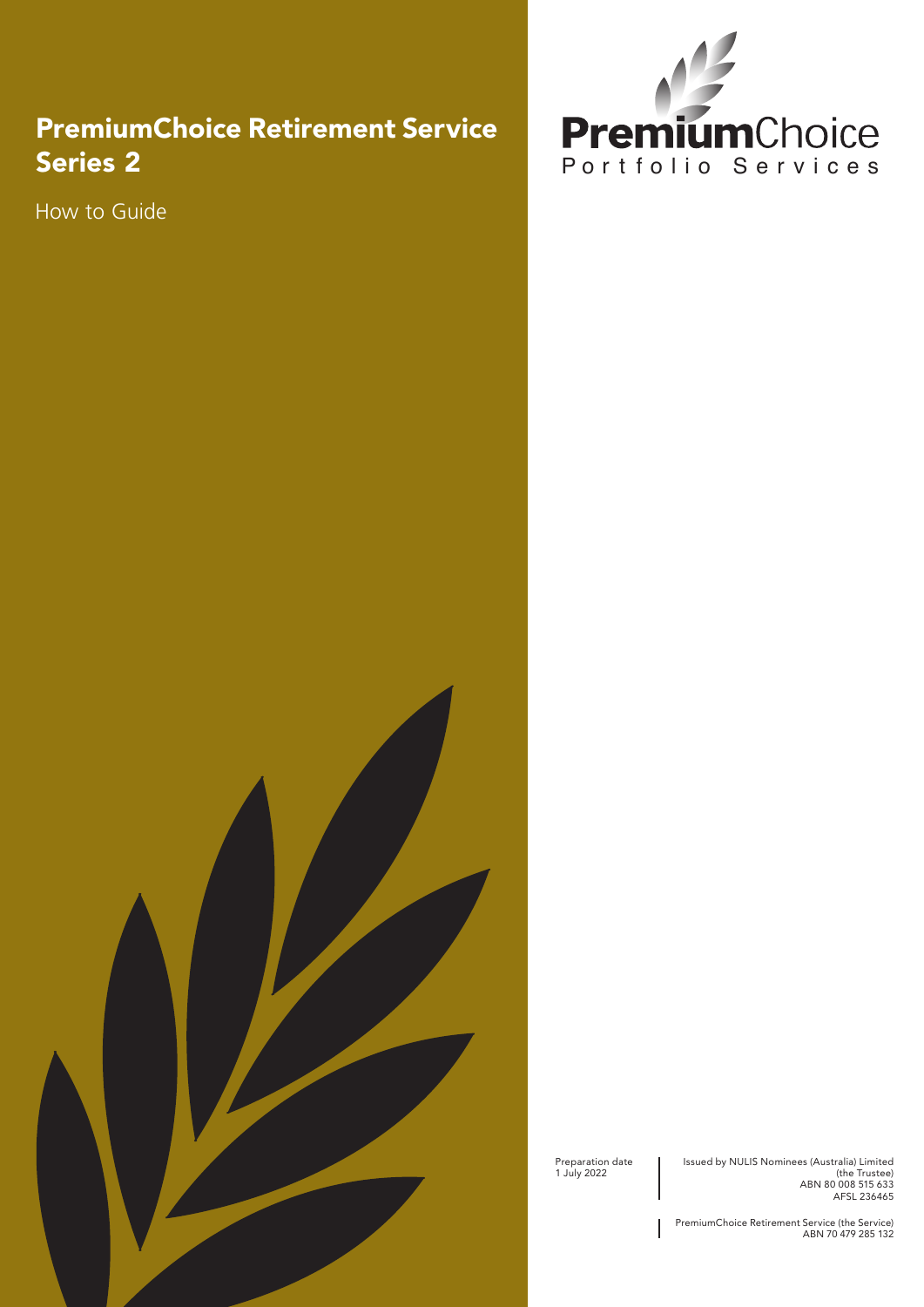## Why PremiumChoice?

PremiumChoice Retirement Service Series 2 (the Service) is a comprehensive portfolio service created to enable you, together with your financial adviser, to diversify your investment portfolio across a wide range of products.

The service enables you to enjoy the convenience, flexibility and control of dealing with one quality provider, keeping you fully informed of your financial position.

|   | 1300 880 054                                                             |
|---|--------------------------------------------------------------------------|
|   | premiumchoice@investinfo.com.au                                          |
| 着 | investinfo.com.au/premiumchoice                                          |
|   | PremiumChoice Client Services<br>GPO Box 1610<br>Melbourne Victoria 3001 |
|   | Facsimile: 03 9869 1595                                                  |

### Want to change your mind?

You can mail, fax or email us to close your account within 14 days of opening it.

Please make sure you include your name and account details.

We'll send you confirmation once we have closed your account.

If you do close your account, we'll return the account balance to you if it isn't preserved. Alternatively we'll transfer it to another eligible super fund or, subject to cashing restrictions, a pension product of your choice.

Your account balance will be adjusted for any:

- increase or decrease in the unit prices or value of your investment
- insurance premium paid
- pension payments or lump sum payments made to you
- tax payable, and
- administration costs incurred in establishing or closing your account.

Please note, this cooling off period doesn't apply if you transact on your account within the 14 days.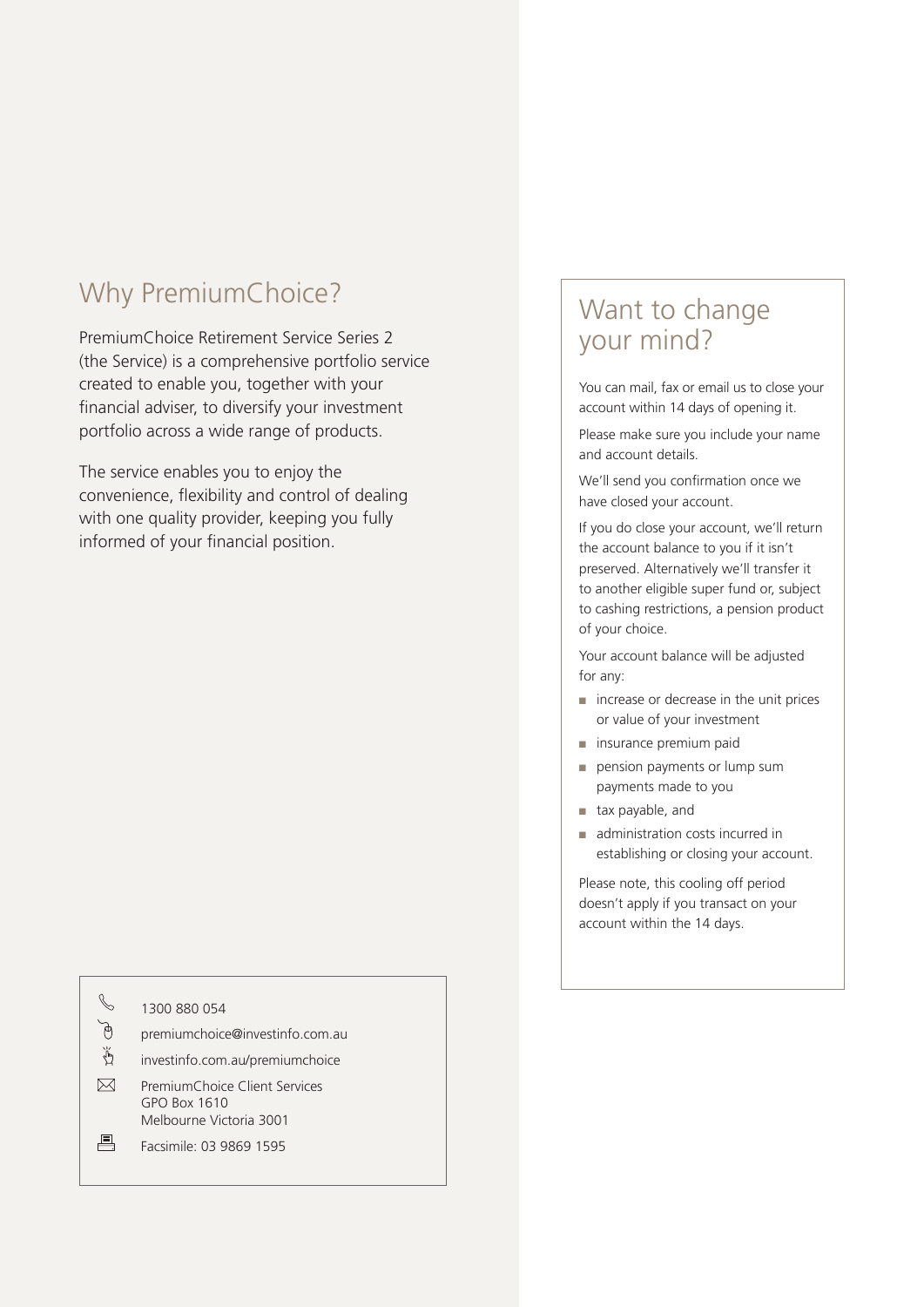# Contents

| Your financial adviser4                     |
|---------------------------------------------|
| Accessing your account online 4             |
| How your PremiumChoice account works 5      |
|                                             |
|                                             |
| Adding to your super - the rules 8          |
| Adding to your super - the mechanics 10     |
| Asset transfers into your account 13        |
| Transferring your super to PremiumChoice 14 |
|                                             |
| Pension payments - the rules  18            |
| Pension payments - the mechanics 19         |
| Accessing your money - the rules 20         |
| Accessing your money - the mechanics 23     |

| Managing your investments24                                                                |
|--------------------------------------------------------------------------------------------|
| Changes to the Investment List 29                                                          |
|                                                                                            |
| Receiving distribution income and dividends 31                                             |
|                                                                                            |
|                                                                                            |
| Tax – the rules $\ldots \ldots \ldots \ldots \ldots \ldots \ldots \ldots \ldots \ldots 35$ |
|                                                                                            |
|                                                                                            |
|                                                                                            |
| Appointing someone to act on your behalf 46                                                |
| How we keep you informed. 47                                                               |
| Additional information you need to know 48                                                 |
|                                                                                            |

Within the Series 2 accounts you have the option to select from our Core Investment List or the full Investment List. The Core Investment List gives you access to a focused range of investment options and a simpler fee structure. Alternatively, you can choose to select from our full range of investment options on the **Investment List**. Speak with your financial adviser to determine which works best for you.

For more information about the Core Investment List please refer to page 7.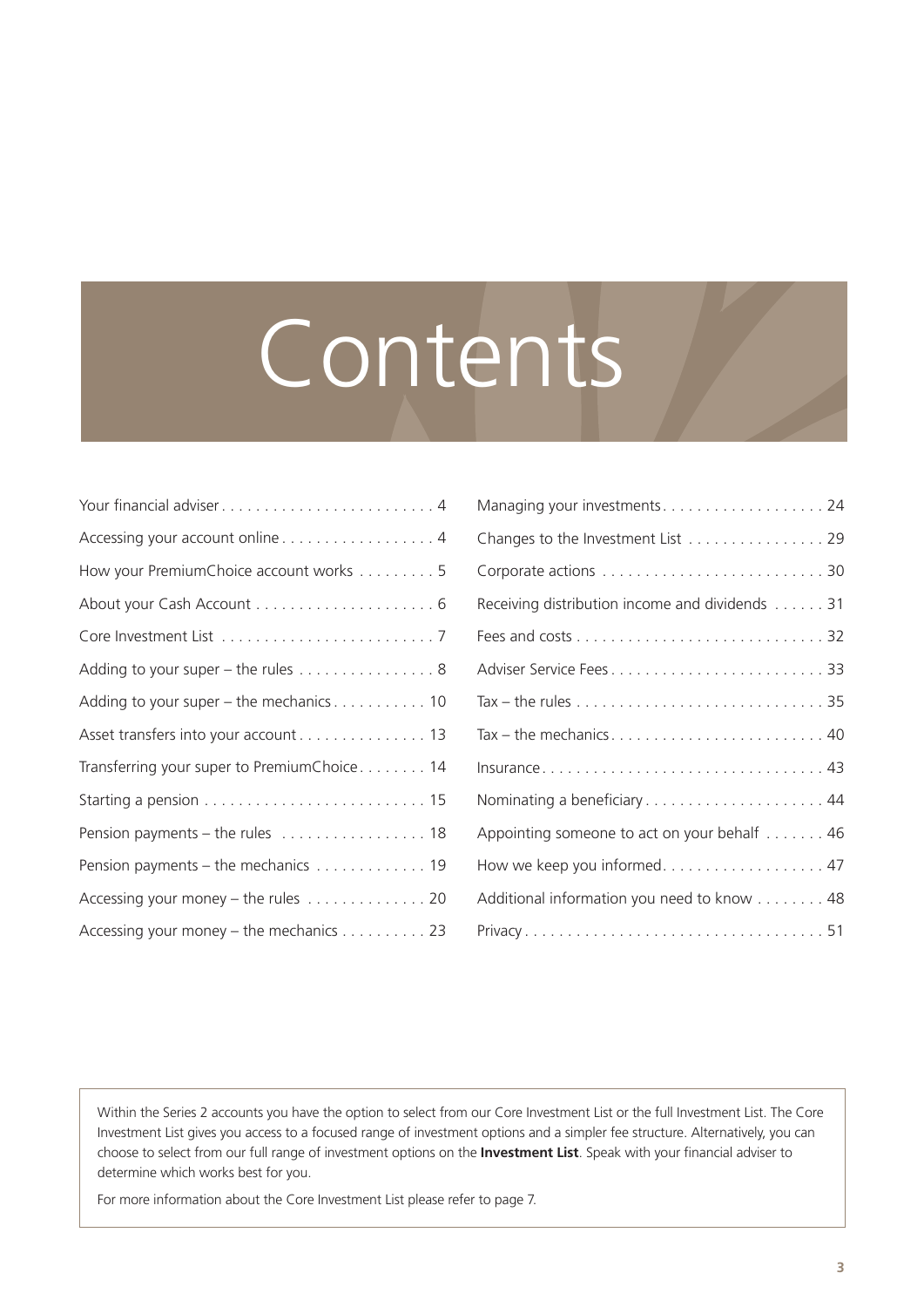### <span id="page-3-0"></span>Your financial adviser **Accessing your account online**

Your financial adviser will play a pivotal role in the continuing review and management of your account.

Your financial adviser will instruct us how to invest your money and on any other matters relating to your account. This includes instructions to:

- switch between investments
- make additional contributions
- change your account details, and
- make withdrawals to your nominated bank account.

We'll contact your financial adviser if we need to:

- give you instructions, or
- obtain information from you.

#### **If you change your financial adviser**

At some stage you may decide to change your financial adviser. You'll need to tell us in writing and provide details of your PremiumChoice Retirement Service account and your new financial adviser.

This will include any fee arrangements you've agreed.

We'll need to first check your new financial adviser is an authorised financial adviser and is licensed to provide advice on our products.

#### **Your financial adviser**

PremiumChoice Retirement Service is only available to you through a financial adviser or through their authorised representative.

At PremiumChoice we believe in the value of financial advice and strongly recommend you regularly keep in touch with your financial adviser.

If you choose to no longer receive financial advice, you can still use PremiumChoice Retirement Service and we'll continue to provide product updates and statements to you at your last known email or postal address. You can update your personal details or manage your account at **[investinfo.com.au/](http://investinfo.com.au/premiumchoice) [premiumchoice](http://investinfo.com.au/premiumchoice)**

**Investor Online** is PremiumChoice's secure site where you have 24-hour access to your accounts.

Once you've logged in via **[investinfo.com.au/](http://investinfo.com.au/premiumchoice) [premiumchoice](http://investinfo.com.au/premiumchoice)** you can:

- view all your PremiumChoice accounts in one place
- keep track of your investments and account balances
- view your transactions
- get your BPAY® details for investing
- register for Electronic Funds Transfer (EFT) details for contributions
- update your contact details and password
- view your insurance, and
- find out how your investments are tracking with consolidated reporting.

#### Through **Investor Online**, you can also run the following reports.

| <b>Report</b>                                                             | <b>What information it provides</b>                                                                                                                                                      |
|---------------------------------------------------------------------------|------------------------------------------------------------------------------------------------------------------------------------------------------------------------------------------|
| Portfolio<br><b>Valuation</b>                                             | Gives a list of all your investment<br>holdings within your account at a<br>specified date and the:<br>• current share or unit price<br>• total value<br>• percentage of your portfolio. |
| <b>Market</b><br><b>Exposure</b>                                          | Shows the current market exposure<br>and sector allocation across your<br>investment portfolio.                                                                                          |
| <b>Transaction</b><br><b>Summary</b>                                      | Shows the transactions that occurred<br>over the specified period for each<br>investment in your portfolio.                                                                              |
| <b>Centrelink</b><br>Pension<br>Schedule<br>(pension<br>accounts<br>only) | Provides you with information to enable<br>Centrelink to assess Social Security or<br>Service Pension entitlements                                                                       |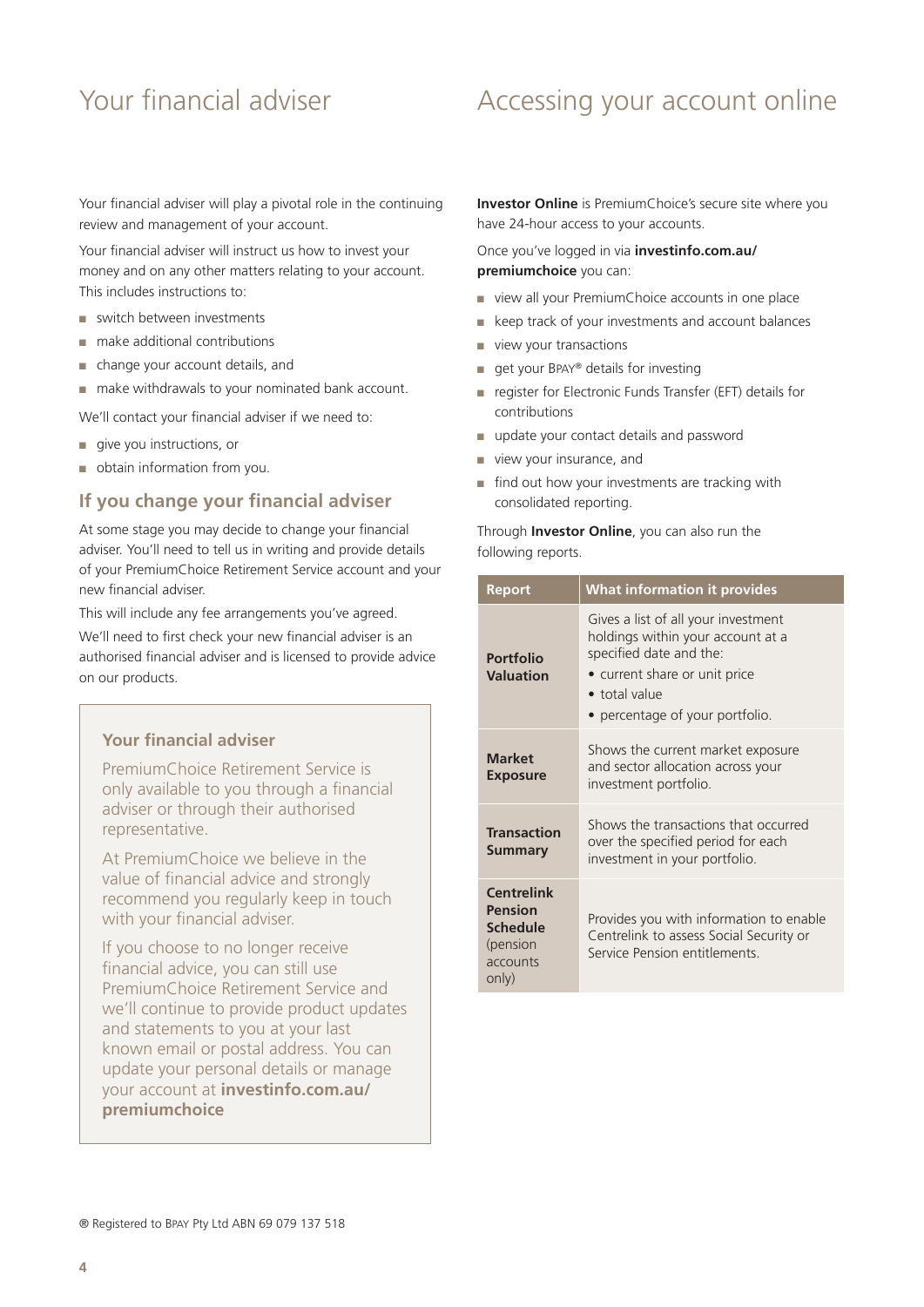### <span id="page-4-0"></span>How your PremiumChoice account works

PremiumChoice allows you, together with your financial adviser, to manage your investment portfolio on your terms.

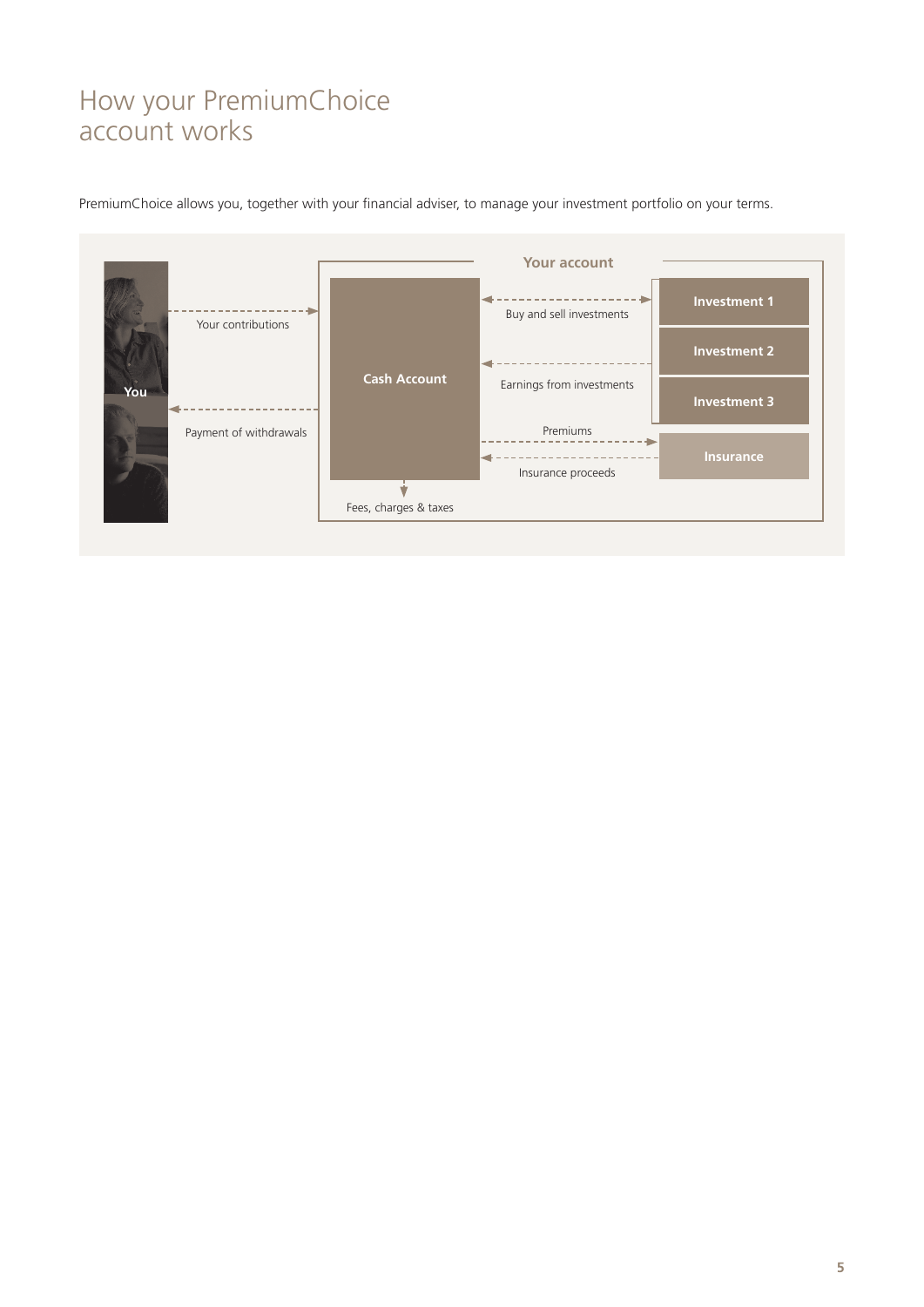### <span id="page-5-0"></span>About your Cash Account

The Cash Account is used for all transactions on your account including pension payments. Where applicable, insurance premiums are also deducted from your Cash Account.

#### **Your Cash Account Investment**

Like other cash investments, you earn interest on a positive cash balance in your Cash Account. However, interest will be charged if your Cash Account is negative. This may happen if you buy investments using proceeds from sales that aren't final, or if you haven't allowed for fees or other payments. The interest rate charged will be equivalent to the rate applied where your Cash Account balance is positive.

Interest is calculated daily and paid to your Cash Account quarterly.

Your Cash Account is currently allocated to cash investments, managed by National Australia Bank. Please go to **[investinfo.com.au/premiumchoice](http://investinfo.com.au/premiumchoice)** or speak with your financial adviser for information on your Cash Account including:

- the relevant product information and/or terms and conditions for the investments
- the approximate allocation to each investment, and
- the indicative earning rates and performance information.

#### **Minimum cash requirement**

You need to invest a minimum amount in your Cash Account as shown in the table below.

| <b>Super</b>   | 1% of your account balance to a<br>maximum of \$5,000.                                                                                                                                                                                |
|----------------|---------------------------------------------------------------------------------------------------------------------------------------------------------------------------------------------------------------------------------------|
| <b>Pension</b> | 1% of your account balance to a<br>maximum of \$5,000 plus an amount to<br>cover the next two months of pension<br>payments (for monthly and fortnightly<br>payments) or the next pension payment<br>(for other payment frequencies). |

There may be tax implications if we have to sell some of your investments. You should make sure your minimum cash balance is always maintained.

#### **Monitoring your Cash Account**

You and your financial adviser are responsible for maintaining the balance in your Cash Account above the minimum cash requirement.

You can top up your Cash Account by transferring money into it, or requesting to sell down other investments in your account.

If your Cash Account balance falls below the minimum cash requirement, we may sell some of your investments to pay for any outstanding fees, charges and expenses and to provide at least the minimum cash requirement. We'll review this quarterly and let your financial adviser know before taking action.

With the exception of listed investments and term deposits, you can nominate the order you'd like your investments to be sold should the need arise.

If you don't make a nomination, we'll sell your investments in the order the investment groups are listed on the **Investment List** available at **[investinfo.com.au/](http://investinfo.com.au/premiumchoice) [premiumchoice](http://investinfo.com.au/premiumchoice)**

Where you hold multiple investments from the same group, the first investment we'll sell is the one that hasn't been bought or sold for the longest period of time.

Please note: Separately Managed Account (SMA) model portfolios and term deposits will be included last in the default sell down order.

#### **Cash Account fee**

A fee of up to 0.75% pa is calculated on the daily Cash Account balance. The Cash Account fee does not count toward the maximum or minimum Administration fee. The Cash Account fee does not apply to the cash allocation for your investments in the SMA.

The Cash Account fee is calculated daily and deducted from the investment returns, before interest is calculated and applied to your Cash Account each quarter or on withdrawal.

It is not an explicit deduction from your Cash Account balance and will be included in the 'other fees of your investment' in your statement.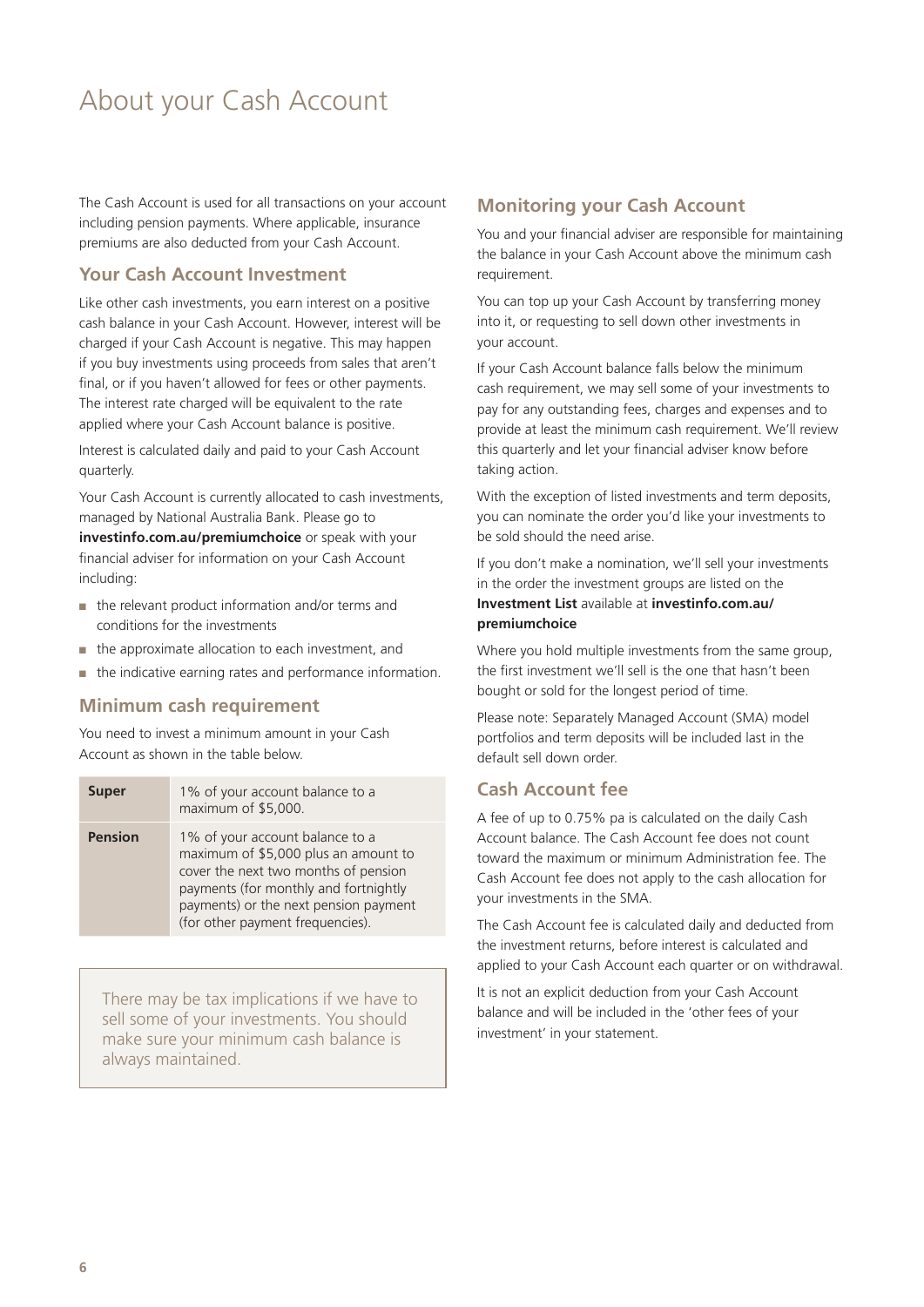### <span id="page-6-0"></span>Core Investment List

With PremiumChoice Retirement Service Series 2 you have access to the full range of investment options on the **Investment List**. This is known as the full Investment List. Alternatively, you can choose to select our Core Investment List, which gives you access to a focused range of investment options and a simpler fee structure.

The Core Investment List is made up of a selection of MLC investment options and includes the Cash Account.

To understand the range of investment options available through the Core Investment List, see the **Investment List** available at **[investinfo.com.au/premiumchoice](http://investinfo.com.au/premium-choice/public/product_info)**

When you open your account, you must select from either the Core Investment List or the full Investment List.

You can't choose to operate under both the Core Investment List and full Investment List within the one account at the same time.

#### **How do I move in and out of the Core Investment List?**

You can apply to move your account between the Core Investment List and full Investment List at any time by:

- Speaking to your financial adviser; or
- Completing the **Switch & Re-weight** form

You can obtain this form at **[investinfo.com.au/](http://investinfo.com.au/premium-choice/public/product_info) [premiumchoice](http://investinfo.com.au/premium-choice/public/product_info)** or by calling us.

Any active transactions, current investment holdings, or current investment facilities on the account which include investments not available on the Core Investment List may delay the request to move to the Core Investment List.

We may also update the Investment List selected on your account to be the full Investment List should the holdings outside of the Core Investment List continue to be held in your account.

Both of these scenarios will impact the Administration fees you pay.

You can review your investments at any time by speaking with your financial adviser, logging in to your account at **[investinfo.com.au/premiumchoice](http://investinfo.com.au/premiumchoice)** or by calling us.

#### **How do fees work if in the Core Investment List?**

The Administration fees you pay will depend on the **Investment List** applicable to your account at the end of the month or when you close your account.

You and your financial adviser are responsible for the investments held in your account. Where there are holdings outside of the Core Investment List in your account, you'll be charged the Administration fee applicable to the full Investment List even where the Core Investment List has been selected on your account.

The Administration fee is based on your combined super and pension account balances that are within the same Investment List structure. For example, you are not able to combine balances from a pension account where you have selected the Core Investment List, with a super account where the full Investment List has been selected.

If you have selected the Core Investment List, you can't receive the benefit of family group linking. Members of the family group will also not be able to benefit from your account.

Please speak to your financial adviser about which option is most appropriate for your circumstances.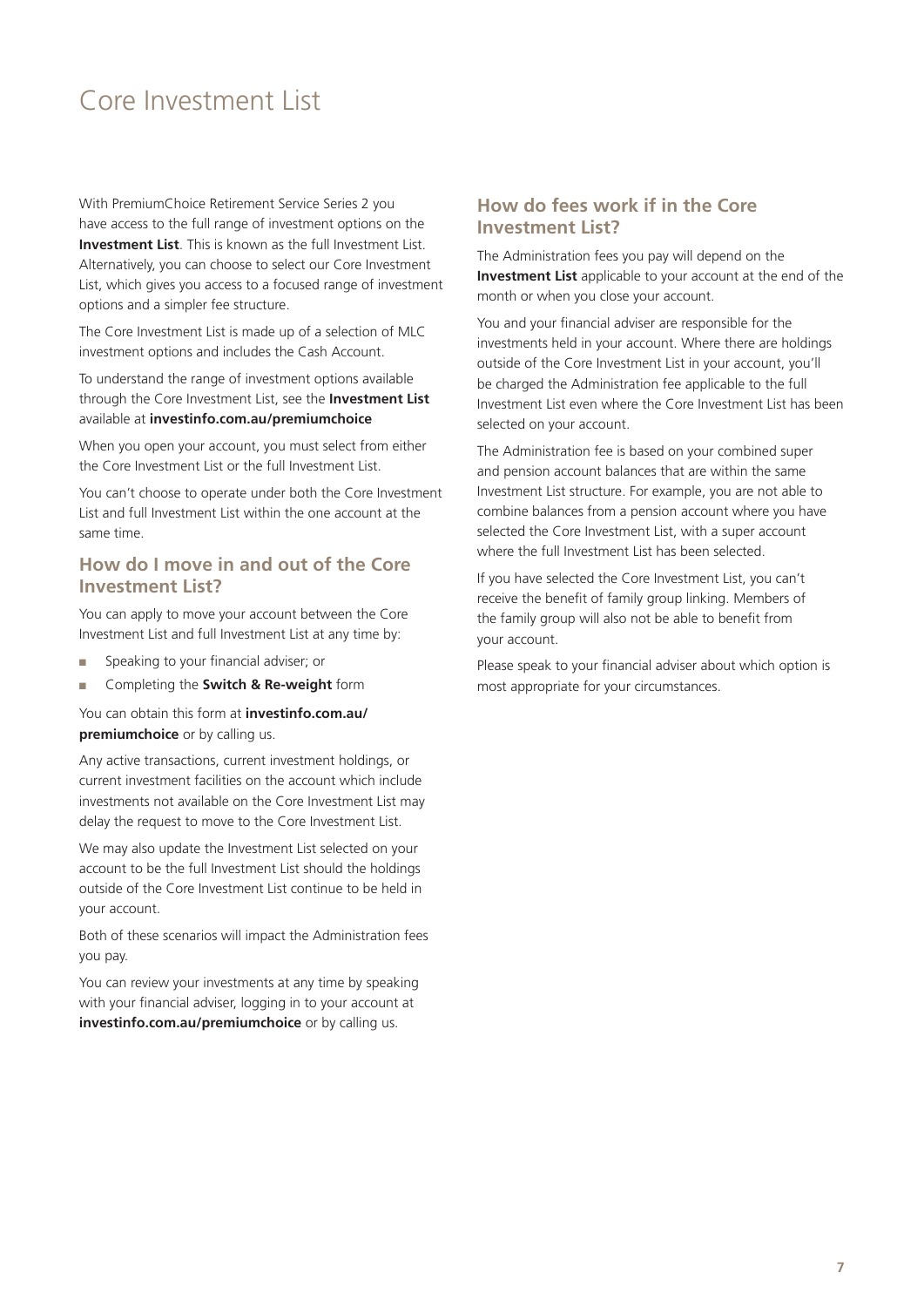### <span id="page-7-0"></span>Adding to your super – the rules

Any contribution that can't be allocated to your account within 30 days must be returned. We may therefore return contributions to the source of the payment as early as 10 days after we receive it to make sure that we meet this requirement.

#### **Who can contribute to your super account?**

Most commonly, contributions to your super account can be made by you, your spouse or your employer.

You may also be able to grow your super faster with strategies that include:

- Government co-contributions based on your personal contributions and subject to other eligibility requirements, or
- salary sacrifice contributions by arranging with your employer to sacrifice some of your pre-tax salary.

Your financial adviser will be able to help you decide what contribution strategies are suitable for you.

#### **Check your eligibility**

The type of contribution, and whether it can be accepted, will depend on your age.

Here's a quick guide to help you decide whether you or others can contribute to your super account. Please note: You can transfer other super money from most other funds to your account at any time.

From age 75, only mandated employer contributions (those required by Superannuation Guarantee laws, an award or registered workplace agreement) and downsizer contributions can be made.

The rules around contributions may change, so you'll need to speak to your financial adviser. Alternatively you can visit [moneysmart.gov.au](http://www.moneysmart.gov.au), **[ato.gov.au](http://ato.gov.au)** or call us.

| <b>Eligibility to contribute</b> |                               |                  |                      |                      |
|----------------------------------|-------------------------------|------------------|----------------------|----------------------|
| Your age                         | <b>Employer contributions</b> |                  | <b>Contributions</b> | <b>Contributions</b> |
|                                  | <b>Mandated</b>               | <b>Voluntary</b> | from you             | from your spouse     |
| Under 75                         | u                             |                  |                      |                      |
| 75 and over                      |                               | not eligible     | not eligible*        | not eligible         |

\* This does not apply for members who are making an eligible downsizer contribution. Please find more information at **[ato.gov.au](http://ato.gov.au)**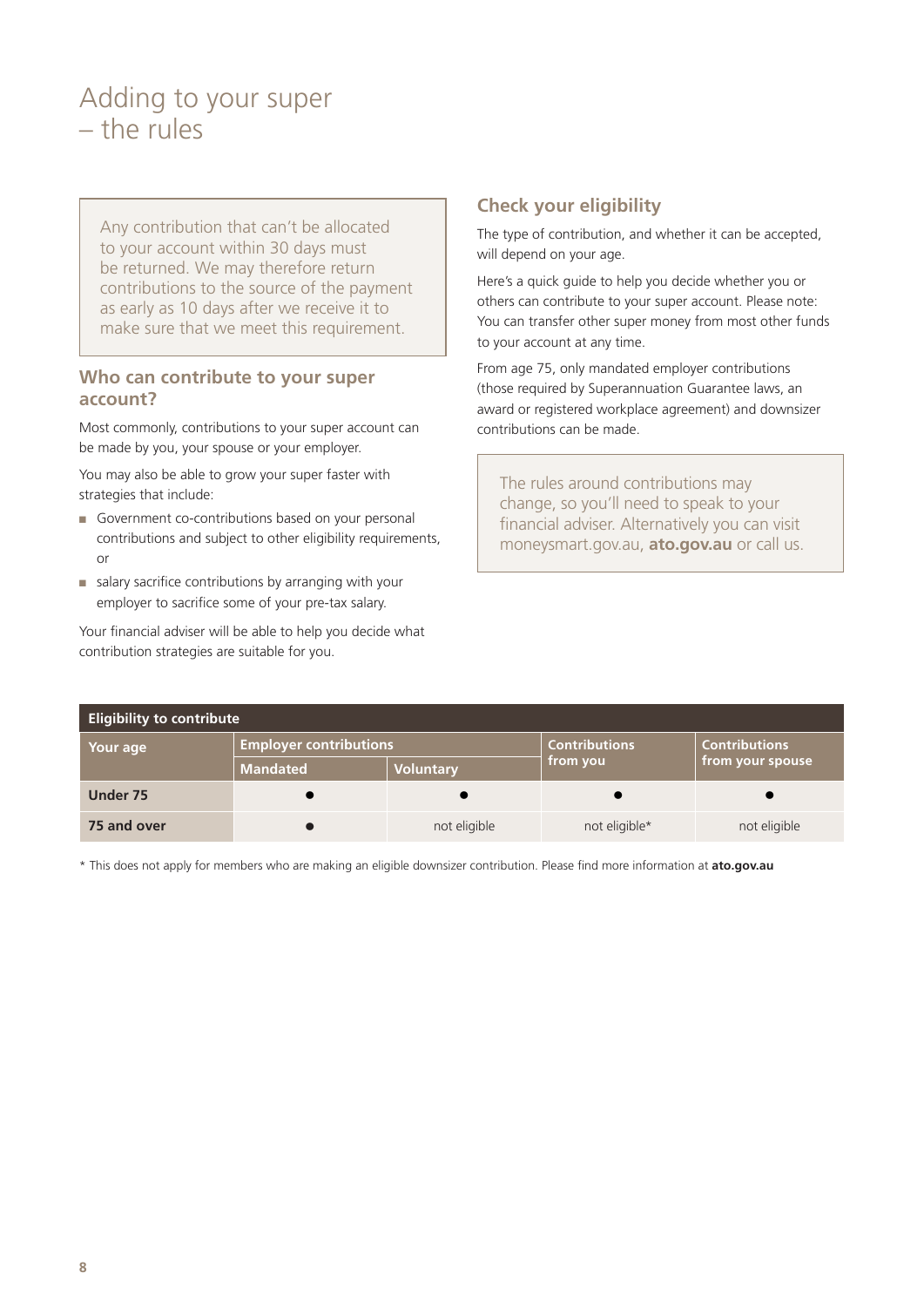#### **Splitting contributions with your spouse**

You may be able to split particular types of contributions with your spouse by asking us to transfer these contributions into your spouse's super account.

To do this, you and your spouse need to complete a **Contribution split to spouse account** form. You can obtain this form at **[investinfo.com.au/premiumchoice](http://investinfo.com.au/premiumchoice)** or by calling us.

As there are some limitations and tax implications, we recommend you speak with your financial adviser or go to **[ato.gov.au](http://ato.gov.au)**

#### **Some useful definitions**

**Mandated employer contributions**  are those required to be paid under the Superannuation Guarantee laws, a certified award or a registered workplace agreement.

**Voluntary employer contributions** are contributions your employer elects to make on top of the Mandated Employer or salary sacrifice amounts.

**Contributions from you** are contributions you decide to make.

Further information on contributions can be found in the **Tax – the rules** section under the heading 'Contribution types and caps for tax purposes'.

#### **First Home Super Saver Scheme**

The First Home Super Saver Scheme (FHSSS) is a government initiative intended to help first home buyers save for a home.

Once you've established a super account, future voluntary concessional contributions (net of tax) and non-concessional contributions you make (within the specified limits) may become eligible to withdraw, plus a deemed rate of return determined by the ATO (based on the 90 day Bank Bill rate + 3%) to purchase your first home.

Limits apply to the amounts you can save and withdraw through the FHSSS. If you decide not to purchase a home or do not qualify for the scheme, you won't be able to withdraw your voluntary contributions until you retire or meet certain other conditions.

To determine your eligibility or to apply for this scheme you must contact the ATO. We recommend speaking to your financial adviser and learning more at **[ato.gov.au](http://ato.gov.au)**

#### **What are downsizer contributions?**

If you sell a property that has been your main residence at some point and you've owned it for at least 10 years and are aged 60 or more1 , you may be eligible to contribute an after-tax superannuation contribution of up to \$300,000 (or \$600,000 for couples) from the sale proceeds of your home to boost your super balance.

You may make more than one contribution from the sale of the eligible property, but the total must not exceed this maximum. You may contribute less than the maximum. These contributions can be made to your super account regardless of your work status, total super balance or what you've already contributed to super under the ordinary contribution caps.

Downsizer contributions are not tax-deductible. The downsizer contribution will also form part of your total super balance<sup>2</sup> and consequently may affect your ability to make certain types of super contributions in the future.

Unlike your home which is not as assessed by Centrelink while it is your main residence, your super is assessed under the assets and income tests once you reach Age Pension age. If you receive any means-tested social security or Department of Veterans' Affairs income support payments, you should seek advice to understand the impact that making a downsizer contribution will have on your entitlements.

The ATO is responsible for administering the downsizer contribution scheme so you will need to complete the ATO downsizer contribution to super form and provide this to us when making, or prior to making, the contribution. We recommend speaking to your financial adviser and learning more at **[ato.gov.au](http://ato.gov.au)**

#### **COVID-19 Re-contributions**

If you withdrew some of your super in 2019/20 or 2020/21 under the COVID-19 early release of super under compassionate grounds, you may be able to re-contribute this amount.

To make this contribution, you need to be eligible to contribute to super (see page 9). The contribution must be made between 1 July 2021 and 30 June 2030 and cannot be claimed as a tax deduction. You must also lodge the ATO form to make the election that the amount is a COVID-19 recontribution. This form must be provided to us when making, or prior to making, the contribution. By making the election, this amount is not assessed against your nonconcessional contribution cap. We recommend speaking to your financial adviser or go to **ato.gov.au**

<sup>&</sup>lt;sup>1</sup> The age eligibility is determined at the time the contribution is made.

<sup>&</sup>lt;sup>2</sup> The total super balance measures the 30 June value of your super savings in accumulation accounts and retirement phase income streams and is used to calculate your eligibility for making certain contributions.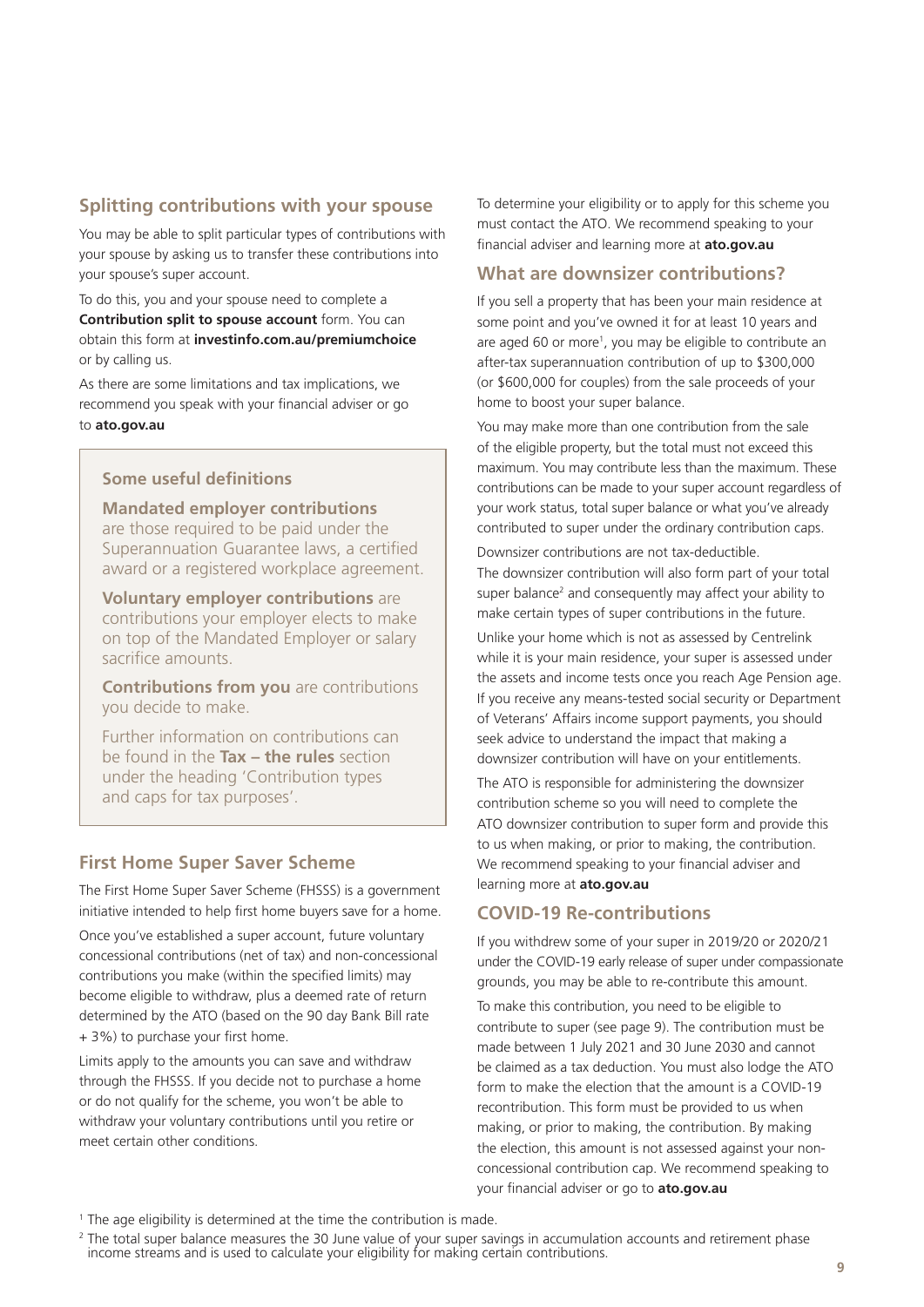### <span id="page-9-0"></span>Adding to your super – the mechanics

#### **How you can make contributions**

Once you've started your account, one-off and regular contribution can be made.

All contributions will be shown in your statements. You can also view your most recent transactions and investments at **[investinfo.com.au/premiumchoice](http://investinfo.com.au/premiumchoice)**

Adding to your super – the mechanics All forms are available at **[investinfo.com.au/premiumchoice](http://investinfo.com.au/premiumchoice)** or by contacting us. All forms and written requests can be scanned and emailed, faxed or mailed to us.

With certain contributions such as CGT small business and downsizer contributions the relevant forms need to be provided to us before or at the time the contribution is made. For further information, please visit **[ato.gov.au](http://ato.gov.au)**

There are conditions applicable to making contributions. For further information please see **Adding money to your super – the rules.**

| <b>Method</b>                                                                                                                                                         | Who and what                                                                                                                                                                                                                                                                                                                                                                                                                              | <b>How</b>                                                                                                                                                                                                                                                                                                                                                                                                |                          |
|-----------------------------------------------------------------------------------------------------------------------------------------------------------------------|-------------------------------------------------------------------------------------------------------------------------------------------------------------------------------------------------------------------------------------------------------------------------------------------------------------------------------------------------------------------------------------------------------------------------------------------|-----------------------------------------------------------------------------------------------------------------------------------------------------------------------------------------------------------------------------------------------------------------------------------------------------------------------------------------------------------------------------------------------------------|--------------------------|
| <b>BPAY®</b><br>You, your spouse<br>or your employer<br>Paying contributions<br>can make one-off<br>from a bank or<br>similar account<br>and regular<br>contributions | Either call your financial institution or use internet banking.<br>1 <sub>1</sub><br>You don't need to complete any forms if you're using BPAY®.<br>You'll need to use the following information, which is also available<br>2.<br>at investinfo.com.au/premiumchoice<br><b>BPAY<sup>®</sup> Biller Code</b><br><b>Customer Reference Number</b><br>Reference Number.<br>The table below lists the Contribution types and relevant codes. | 514158<br>Your Customer Reference Number is provided in your Welcome letter we send<br>to you when we set up your account or by accessing your account details at<br>investinfo.com.au/premiumchoice Alternatively you can call us to obtain<br>this number. The reference number will be the two digit Contribution code<br>to specify what contribution is being made followed by the eleven digit BPAY |                          |
|                                                                                                                                                                       |                                                                                                                                                                                                                                                                                                                                                                                                                                           | <b>Contribution type</b>                                                                                                                                                                                                                                                                                                                                                                                  | <b>Contribution code</b> |
|                                                                                                                                                                       |                                                                                                                                                                                                                                                                                                                                                                                                                                           | Employer - Super Guarantee<br>and Voluntary Employer                                                                                                                                                                                                                                                                                                                                                      | 11                       |
|                                                                                                                                                                       |                                                                                                                                                                                                                                                                                                                                                                                                                                           | Personal                                                                                                                                                                                                                                                                                                                                                                                                  | 13                       |
|                                                                                                                                                                       |                                                                                                                                                                                                                                                                                                                                                                                                                                           | Spouse                                                                                                                                                                                                                                                                                                                                                                                                    | 15                       |
|                                                                                                                                                                       |                                                                                                                                                                                                                                                                                                                                                                                                                                           | Salary Sacrifice                                                                                                                                                                                                                                                                                                                                                                                          | 16                       |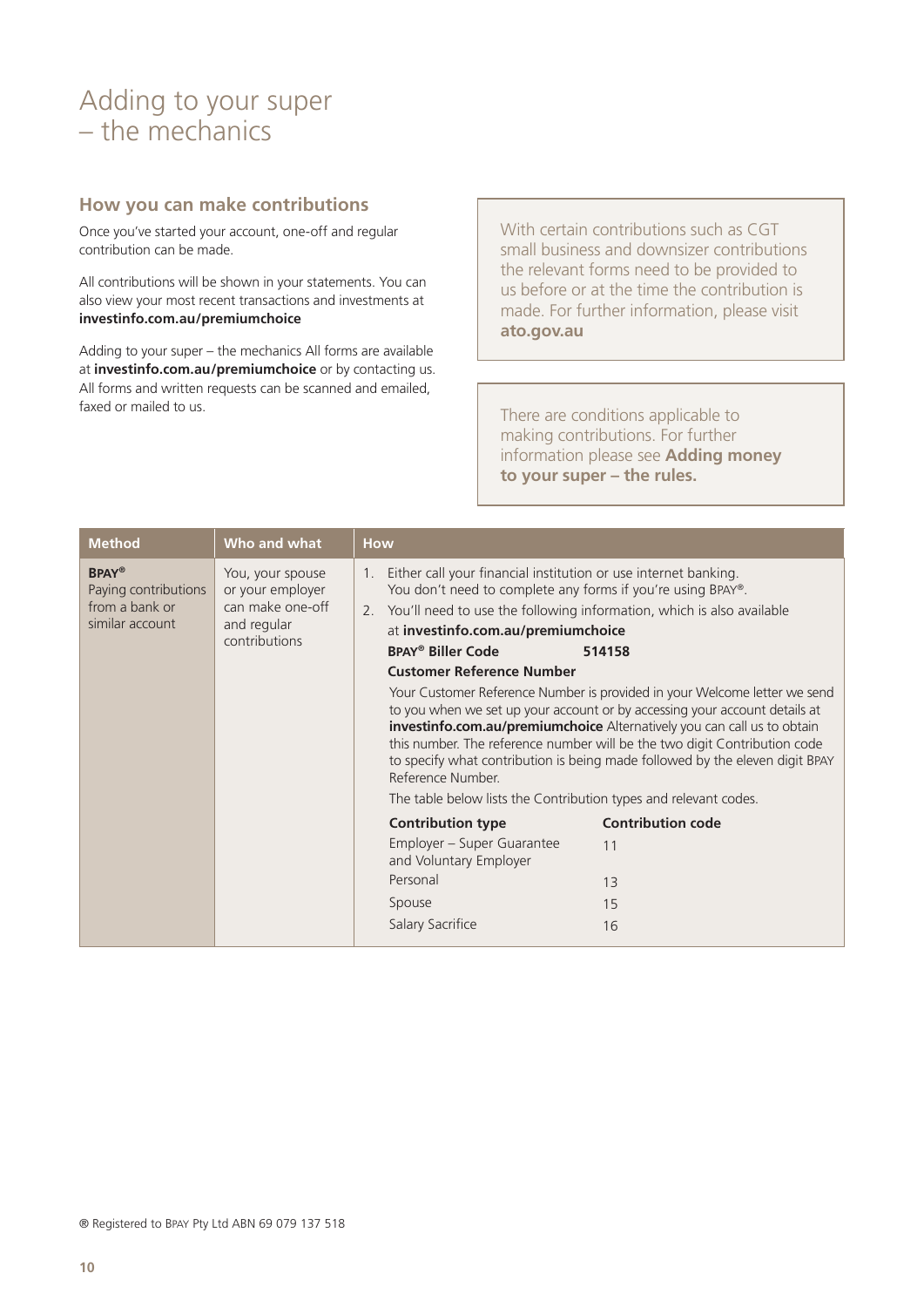| <b>Method</b>                                                                    | Who and what                                                                                                                                                    | <b>How</b>                                                                                                                                                                                                                                                                                                                                                                                                                                                                                                                                                                                                                                                                                                                                                                                                                                                                                                                                                                                                |
|----------------------------------------------------------------------------------|-----------------------------------------------------------------------------------------------------------------------------------------------------------------|-----------------------------------------------------------------------------------------------------------------------------------------------------------------------------------------------------------------------------------------------------------------------------------------------------------------------------------------------------------------------------------------------------------------------------------------------------------------------------------------------------------------------------------------------------------------------------------------------------------------------------------------------------------------------------------------------------------------------------------------------------------------------------------------------------------------------------------------------------------------------------------------------------------------------------------------------------------------------------------------------------------|
| <b>Direct Debit</b><br>Paying contributions<br>from a bank or<br>similar account | You, your spouse or<br>your employer can<br>make one-off and<br>regular contributions.                                                                          | Check your financial institution account can accept direct debit requests.<br>$1_{\cdot}$<br>2. Complete and sign the Update account details form available at<br>investinfo.com.au/premiumchoice<br>3. Send the form to us.<br>You need to make sure you have sufficient cleared funds available in your<br>account on the due date of each direct debit.<br><b>Regular Investment Facility</b><br>Regular contributions can be made by setting up a Regular Investment<br>Facility with a nominated financial institution account for monthly, quarterly,<br>half-yearly or yearly payments.<br><b>Changes to direct debits</b><br>1. Complete and sign the <b>Update account details</b> form available at<br>investinfo.com.au/premiumchoice<br>2. Send the form to us.<br>We may cancel regular direct debit drawings if three consecutive drawings<br>are dishonoured by your financial institution. We'll contact your financial<br>adviser if this happens and ask what course of action to take. |
| <b>Electronic Funds</b><br><b>Transfer (EFT)</b>                                 | You or your<br>employer can make<br>one-off and regular<br>contributions.<br>Please note: salary<br>sacrifice contributions<br>can no longer be<br>made by EFT. | 1. Check with your financial institution if it has any requirements relating to<br>EFT payments and how they can be made.<br>2. Register at <i>investinfo.com.au/premiumchoice</i> to obtain our bank<br>details for EFT.<br>3. Use these bank details to make your payment.                                                                                                                                                                                                                                                                                                                                                                                                                                                                                                                                                                                                                                                                                                                              |
| <b>Credit Card</b><br><b>Payments</b><br>(via VISA or<br><b>Mastercard</b> )     | You, your spouse<br>or your employer<br>can make one-off<br>contributions.                                                                                      | Credit card contributions can be made by calling us.                                                                                                                                                                                                                                                                                                                                                                                                                                                                                                                                                                                                                                                                                                                                                                                                                                                                                                                                                      |
| <b>Cheque</b>                                                                    | You, your spouse<br>or your employer<br>can make one-off<br>contributions.                                                                                      | 1. Complete and sign the <b>Additional investments</b> form available at<br>investinfo.com.au/premiumchoice<br>2. Attach a cheque payable to 'PremiumChoice Retirement Service' crossed<br>'Not Negotiable'. If it's a personal cheque make sure you have sufficient<br>cleared funds in your account to enable us to bank the cheque.<br>3. Send the cheque and form to us.                                                                                                                                                                                                                                                                                                                                                                                                                                                                                                                                                                                                                              |
| <b>Asset Transfer</b><br>(also known as<br>In specie transfer)                   | You can contribute<br>by transferring assets<br>you own to your<br>account without<br>having to sell them.                                                      | 1. Speak with your financial adviser to make sure the asset you wish to<br>transfer can be added to your PremiumChoice account.<br>2. Complete the In specie transfers to PremiumChoice Retirement<br><b>Service</b> form and send it to us.<br>Please note: For more information on asset transfers please refer to page 13.                                                                                                                                                                                                                                                                                                                                                                                                                                                                                                                                                                                                                                                                             |

If the contribution type isn't provided when it's paid, we'll contact you or your financial adviser. If we're unable to get the information we need, then processing of the contribution may be delayed or it may not be accepted.

Please check your statements to ensure all contributions made to your account have been correctly classified. Contributions classified incorrectly may be taxed incorrectly.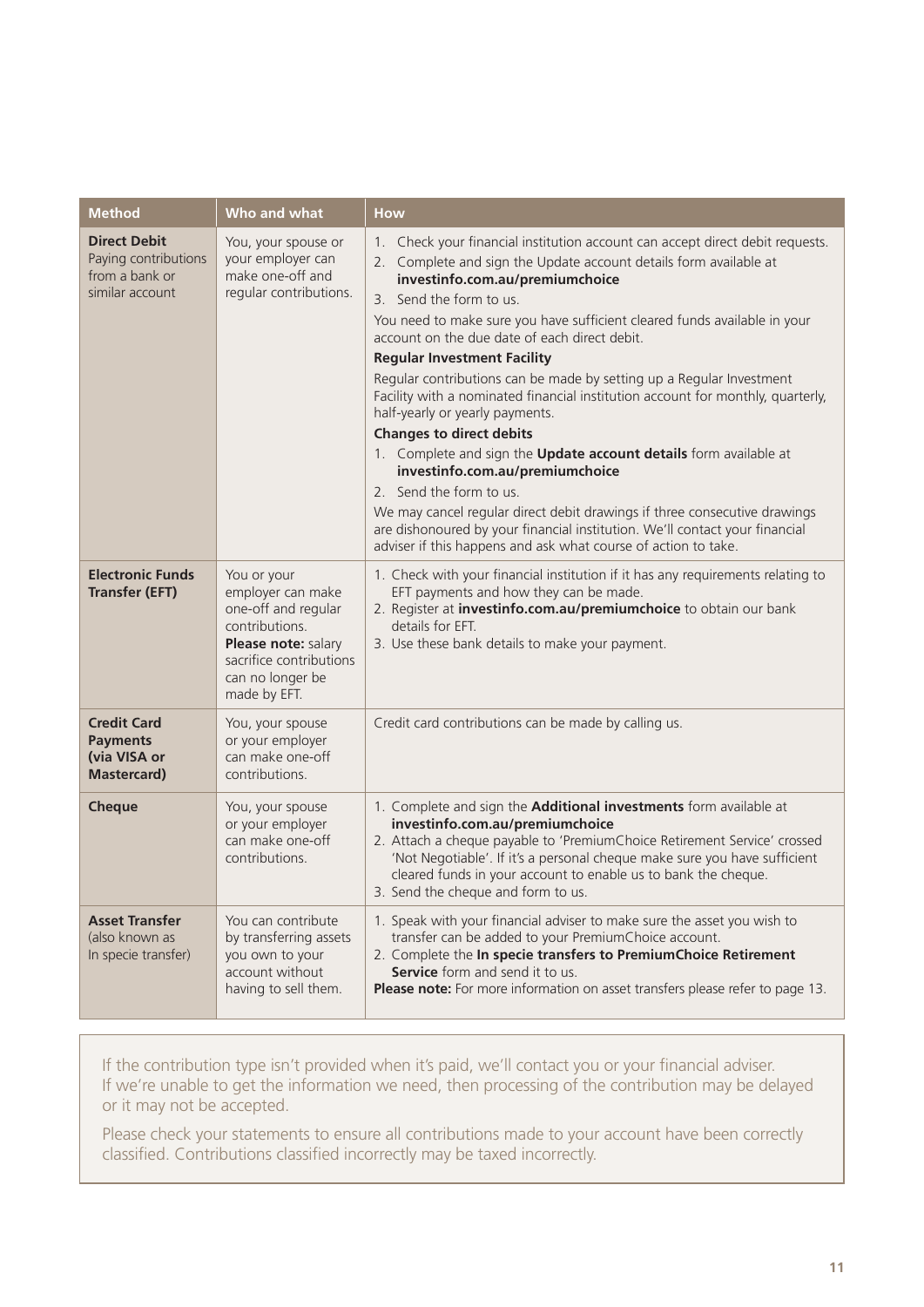### Adding to your super – the mechanics

#### **How you can make sure your contributions go smoothly**

When you make a contribution please make sure you've identified the correct type of contribution for your payment.

All contributions have to be identified as:

- Mandated employer (such as Super Guarantee),
- Salary sacrifice,
- Personal, or
- Spouse.

In some cases, where you're making personal contributions, you may need to provide us with additional information or forms at or before the time the contribution is made.

These include cases where you:

- wish to have capital gains tax (CGT) exempt contributions arising from the sale of a qualifying small business asset counted towards your CGT contribution cap
- are eligible to make contributions that are exempt from the contribution caps under the personal injury rules
- are eligible to contribute as a downsizer contribution, and
- are eligible to make a COVID-19 re-contribution.

Refer to Adding to your super – the rules for more information on this type of contribution.

#### **How we process your contribution**

As long as we have all the correct details we'll process your contributions to your Cash Account. If you have investment facilities in place, your contribution will be invested in line with your instruction (see page 25 for more information on these facilities).

If you don't want your contribution invested in line with the investment facilities you have in place, you or your financial adviser will need to let us know before the contribution is made.

#### **When we can't process your contribution**

If we don't have all the information we need to process your contribution, we'll contact your financial adviser.

Any contributions we can't process will be held in an interest bearing trust account for up to 30 days. If we can't get the information we need to process your contribution within 30 days, we'll return your money. Any interest earned is retained for the benefit of members of the Fund.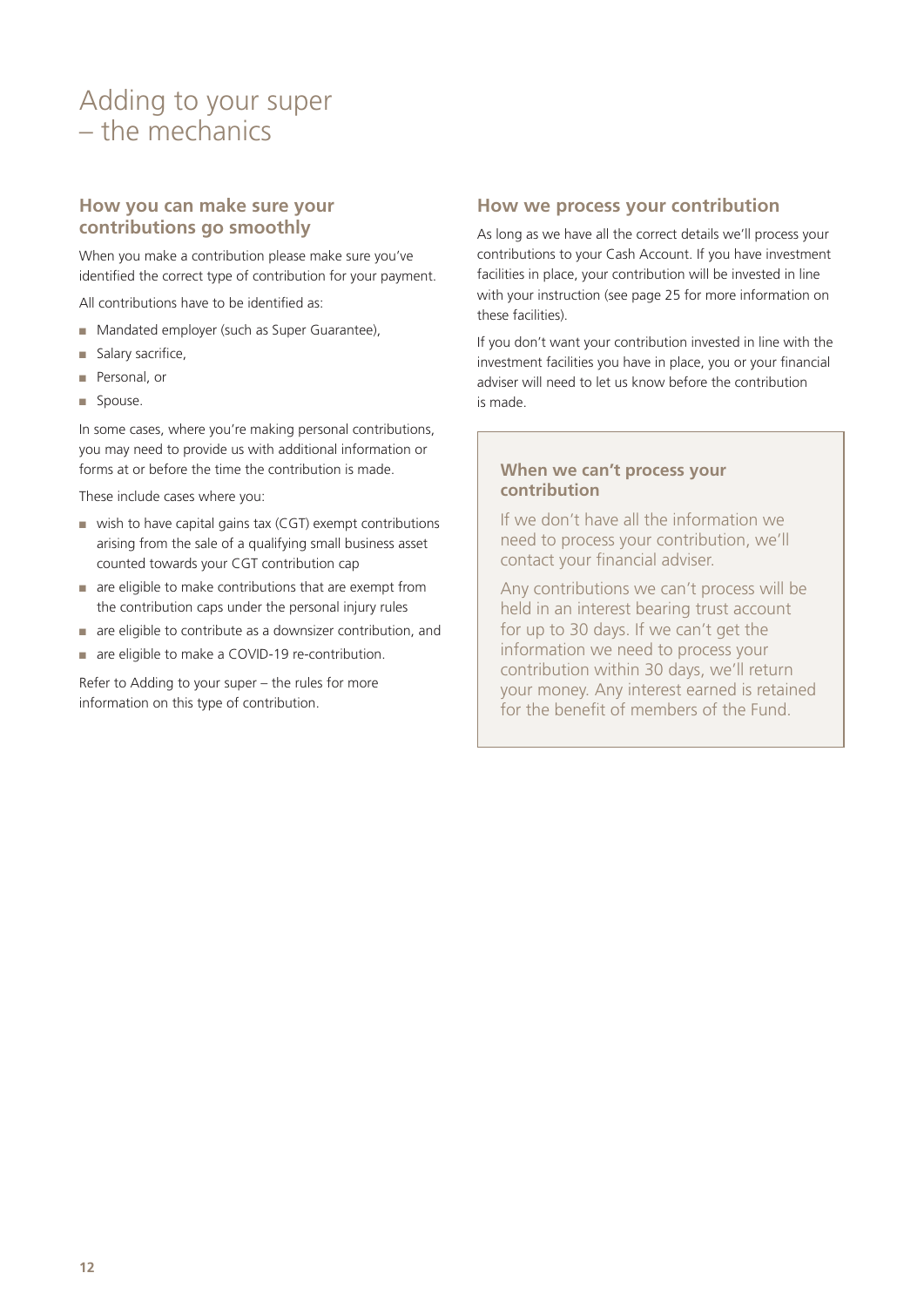### <span id="page-12-0"></span>Asset transfers into your account

#### **Before you make a decision on transferring your investments make sure you:**

- speak with your financial adviser
- check whether we can accept the investments you want to transfer in and check any differences in the insurance cover you may have, and make sure any new arrangements are in place before you transfer your super (since your existing insurance may be cancelled when you transfer your super),
- compare the features and fees of the service you're transferring from
- consider that any investments transferred into your super or pension account will be transferred to the Trustee, NULIS Nominees (Australia) Limited, resulting in a change of ownership. This may result in a Capital Gains Tax (CGT) liability
- consider that you cannot in specie transfer assets out of the super or pension account. All investments will need to be sold if exiting the Fund.
- consider any exit penalties you may be charged, and
- **work out any differences in fees you may** be charged.

If your investment doesn't appear in the **Investment List** (available at **[investinfo.](http://investinfo.com.au/premiumchoice) [com.au/premiumchoice](http://investinfo.com.au/premiumchoice)** or your holding exceeds the Trustee's diversification limits, please contact us to discuss your request.

#### **Transfers in**

Keeping your investments in one place makes sense because you'll reduce your paperwork and it'll be easier to keep track of how your investments are performing. You also may save on fees.

Transferring your investments is easy with PremiumChoice. Just speak with your financial adviser who'll arrange for the appropriate forms to be completed and sent to us or complete the **In specie transfers to PremiumChoice Retirement Service** form available at **[investinfo.com.au/](http://investinfo.com.au/premiumchoice) [premiumchoice](http://investinfo.com.au/premiumchoice)**

We'll then arrange to have your investments transferred into your super account.

Please note: Assets cannot be transferred out of PremiumChoice Retirement Service accounts (in specie).

#### **What happens next?**

As long as we have all the correct details we'll arrange to transfer the investments into your account. The transfer process may take a few weeks as we work with your other service provider to move your investments.

Once the process is complete, we'll confirm the details of the transfer in writing to you. Also, the transfer will appear on your next Statement available at **[investinfo.com.au/](http://investinfo.com.au/premiumchoice) [premiumchoice](http://investinfo.com.au/premiumchoice)**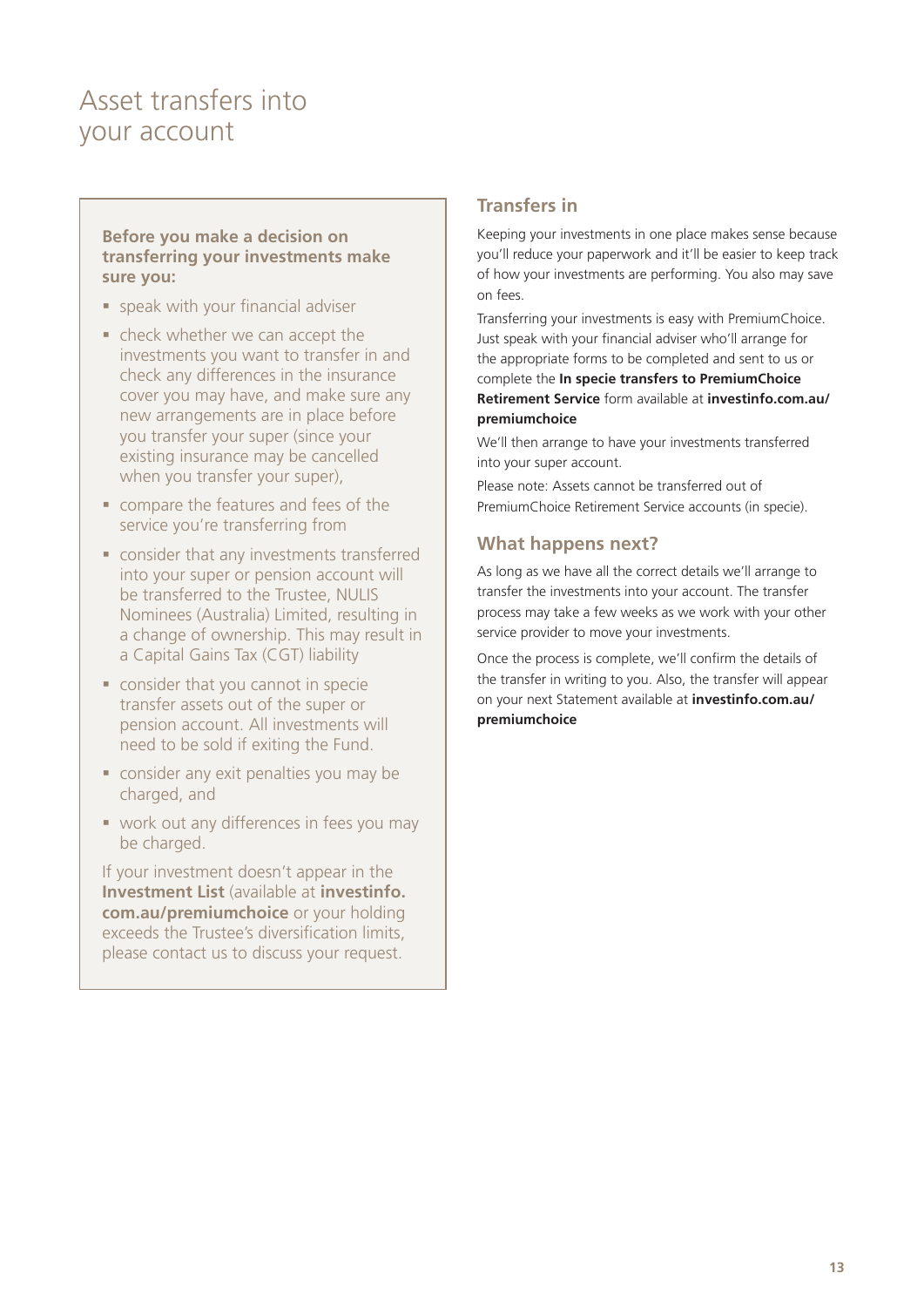### <span id="page-13-0"></span>Transferring your super to PremiumChoice

#### Keeping your super in one place reduces your paperwork making it easier to keep track of your investments. You may also save on fees.

**Before you make a decision on transferring your super make sure you:**

- speak with your financial adviser
- **COMPARE DEPTITE AND INVESTMENT OPTIONS**
- check any differences in the insurance cover you may have, and make sure any new arrangements are in place before you transfer your super (since your existing insurance may be cancelled when you transfer your super), and
- **work out any differences in fees you may** be charged.

Please note: Rollovers/transfers from certain funds may be subject to tax in **PremiumChoice Retirement Service**.

#### **Transferring your super is easy with PremiumChoice**

You can:

- speak with your financial adviser
- view and complete the online super consolidation form at **[investinfo.com.au/premiumchoice](http://investinfo.com.au/premiumchoice)**
- complete a Consolidate your super form, available at **[investinfo.com.au/premiumchoice](http://investinfo.com.au/premiumchoice)**, or
- call us.

You can then either:

- send the form to us and we'll arrange to have your super balance transferred to PremiumChoice, **OR**
- send the form directly to your other super fund and they'll then arrange for your super balance to be transferred to PremiumChoice.

Once we've received your money from the other fund, we'll write to you confirming the amount and details.

#### **What happens next?**

Transfers will be processed to your Cash Account. Then we'll invest your money according to the instructions you have given us for your existing balance or your regular contributions (if applicable).

If you want to invest your money differently, you or your financial adviser will need to let us know before your money is transferred.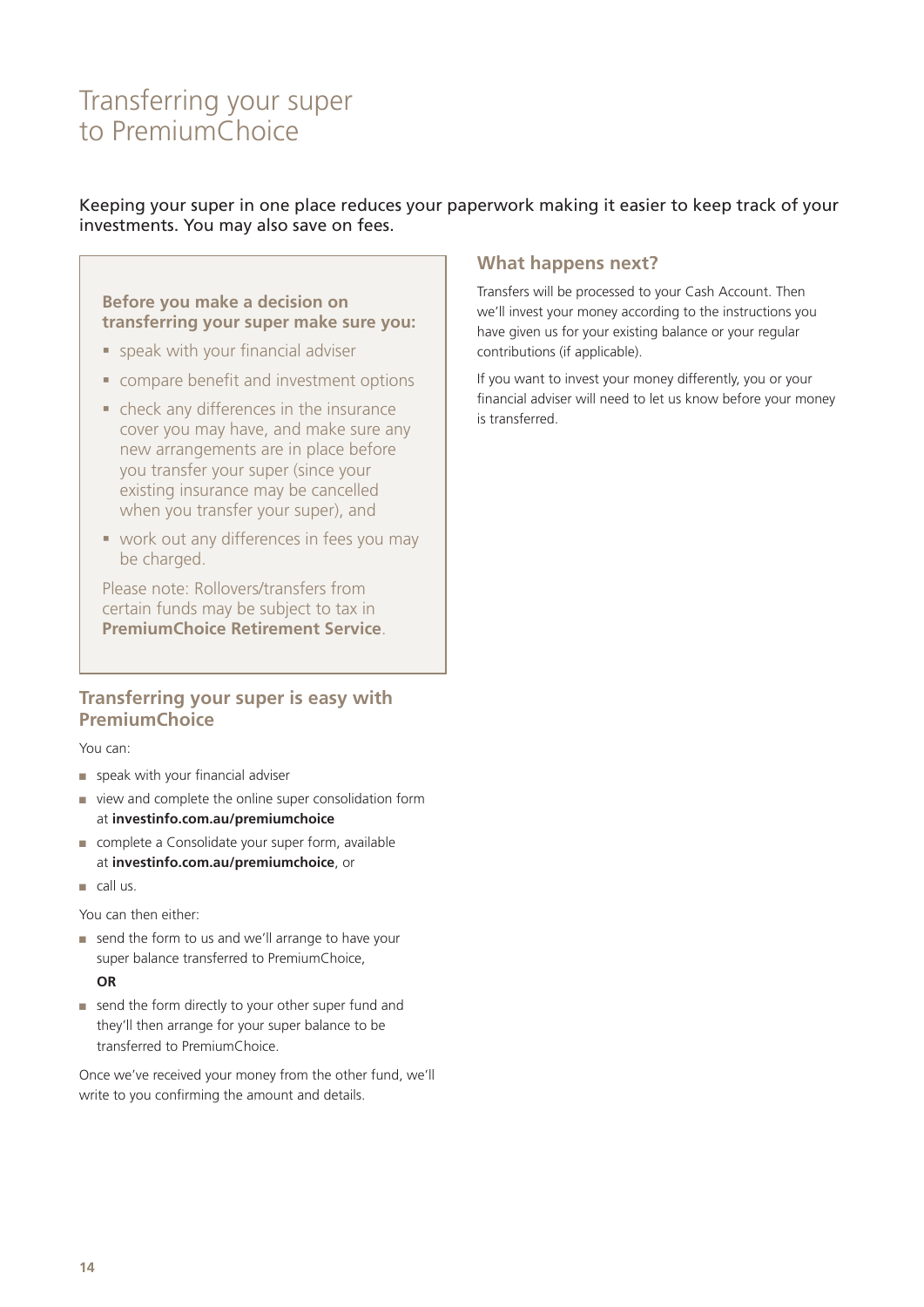### <span id="page-14-0"></span>Starting a pension

A limit applies to the amount that can be transferred to the retirement phase to support superannuation income streams. The limit is known as the Transfer Balance Cap and applies to all your retirement phase superannuation income streams such as Account-based and TTR pensions in the retirement phase. The general transfer balance cap is \$1.7 million for 2022/2023. However, you may have a personal transfer balance cap of between \$1.6 million and \$1.7 million if you commenced a retirement phase pension prior to 1 July 2021. Further information can be found at **ato.gov.au** or your account at **my.gov.au**. A TTR pension will qualify as a retirement phase superannuation income stream and count towards the cap when you meet an eligible condition of release.

Individuals who exceed this cap may be subject to excess transfer balance tax and will be required to withdraw or transfer the excess back into the accumulation phase. If the request is not actioned, the Trustee may be required to process the request. Refer to **Accessing your money – the rules** for more information or visit **[ato.gov.au](http://ato.gov.au)**

If you're invested in a Term Deposit you need to consider that the accrued interest may impact your Transfer Balance Cap. Pending income from your investments may also impact your Transfer Balance Cap. For more information speak to your financial adviser or call us on **1300 880 054**.

A pension is a way in which you can be paid your super benefits. It is designed to provide you with a regular income stream instead of a one-off lump sum payment.

PremiumChoice Retirement Service Series 2 offers the following types of pensions:

- Account-based pensions, and
- Transition to Retirement (TTR) pensions.

#### **Account-based Pensions**

These are considered to be in the 'retirement phase' as you've met an eligible condition of release before you entered into the product.

#### **Transition to Retirement (TTR) Pensions**

To commence a TTR pension you would've reached your preservation age and are not eligible to commence an Account-based pension. Your TTR pension is considered to be in accumulation phase. Once you reach age 65 (or notify us of meeting one of the eligible conditions of release) the TTR will move into the retirement phase. Refer to **Transition to Retirement (TTR) pension** on page 17 for more information.

Once you have determined your eligibility to start a pension you can transfer your account balances from your:

- PremiumChoice account
- other super funds, or
- both.

#### **Maintain your PremiumChoice Retirement Service account**

You can choose to leave some money in your PremiumChoice Retirement Service account so you can continue to:

- make additional contributions, or
- pay your insurance premiums (if you wish to maintain your insurance policy).

You need to maintain a minimum balance in your account of \$3,000.

Provided you're eligible, contributions can be made before starting your pension. Refer to **Adding to your super – the rules** for more information.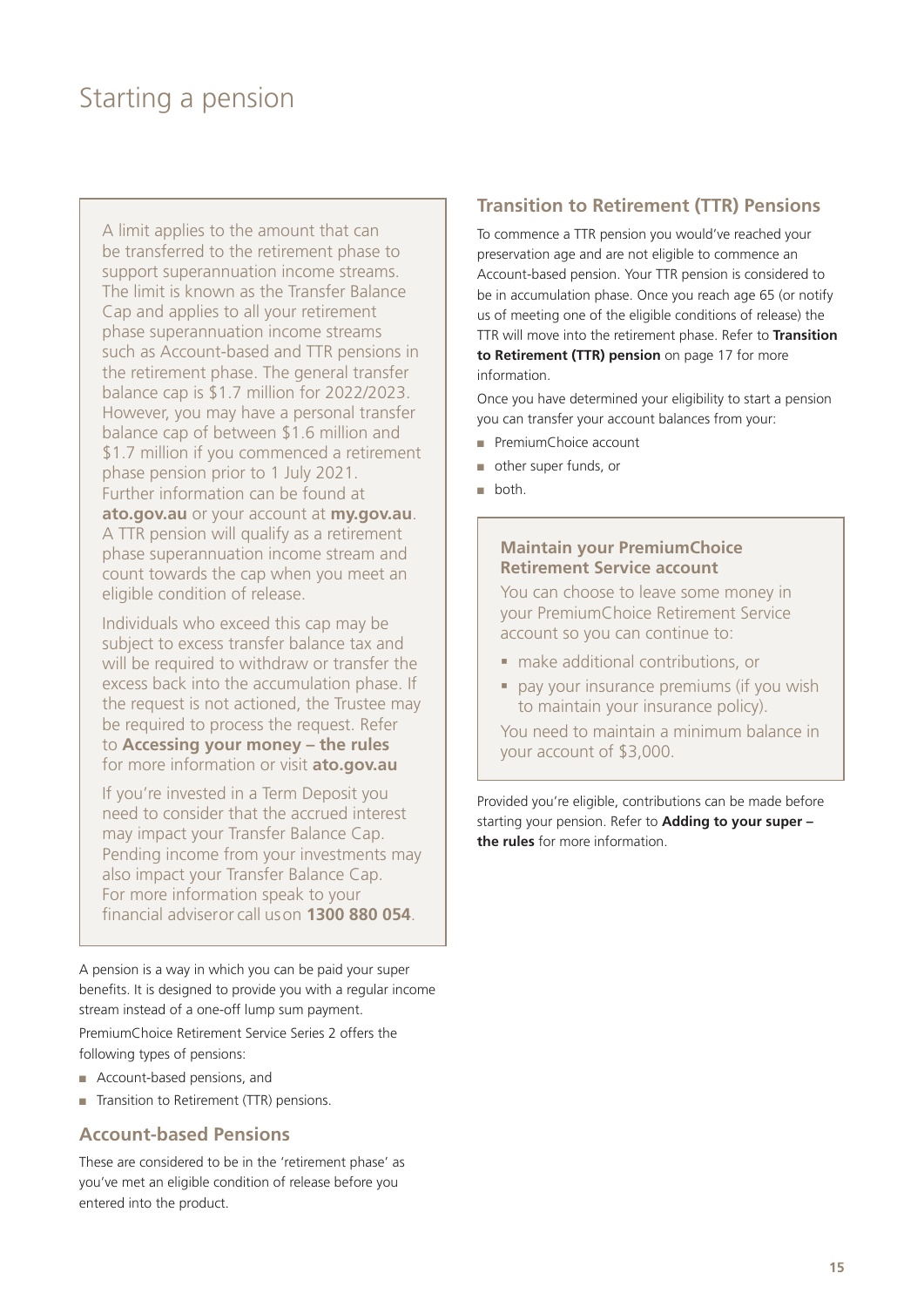### Starting a pension

#### **How your pension is started**

If you don't have a PremiumChoice Retirement Service account, please see the Product Disclosure Statement at **[investinfo.com.au/premiumchoice](http://investinfo.com.au/premiumchoice)**

If you have a PremiumChoice Retirement Service account, your financial adviser can complete your application online.

Alternatively, you can complete and sign a **Transfer to pension** form. See **'Pension payments – the rules'** for details about the amount of pension you can choose to receive.

Your pension must be started with a lump sum. So if you intend to start your pension with money from different sources, you should first consolidate all amounts in a super account.

To consolidate your other super accounts to your PremiumChoice Retirement Service account, complete a **Consolidate your super** form. See **'Transferring your super to PremiumChoice'** for more information.

Once we've received and processed all specified rollovers and contributions, we'll transfer the lump sum amount that you want over to your pension account.

We're unable to transfer your lump sum amount if there are outstanding investment instructions for the investments in your super account.

We can then confirm your pension account and investment details and start your pension payments.

If we're unable to process your application, we'll contact you or your financial adviser seeking further information. If we're still unable to accept your application we'll return the monies to the source of payment.

#### **Pension refresh**

You can't add further contributions or other amounts directly to your pension account after it has started.

However, you can transfer your pension account balance back to your PremiumChoice super account (if still open or a new PremiumChoice super account), add more money (if eligible) and then start a new pension. You can do this by speaking to your financial adviser or by completing the **Transfer to super** and **Transfer to pension** forms available at **[investinfo.com.au/premiumchoice](https://investinfo.com.au/premiumchoice)**

Alternatively, you can start a separate pension by:

- speaking with your financial adviser,or
- completing the **Pension Application** form available at **[investinfo.com.au/premiumchoice](http://investinfo.com.au/premiumchoice)**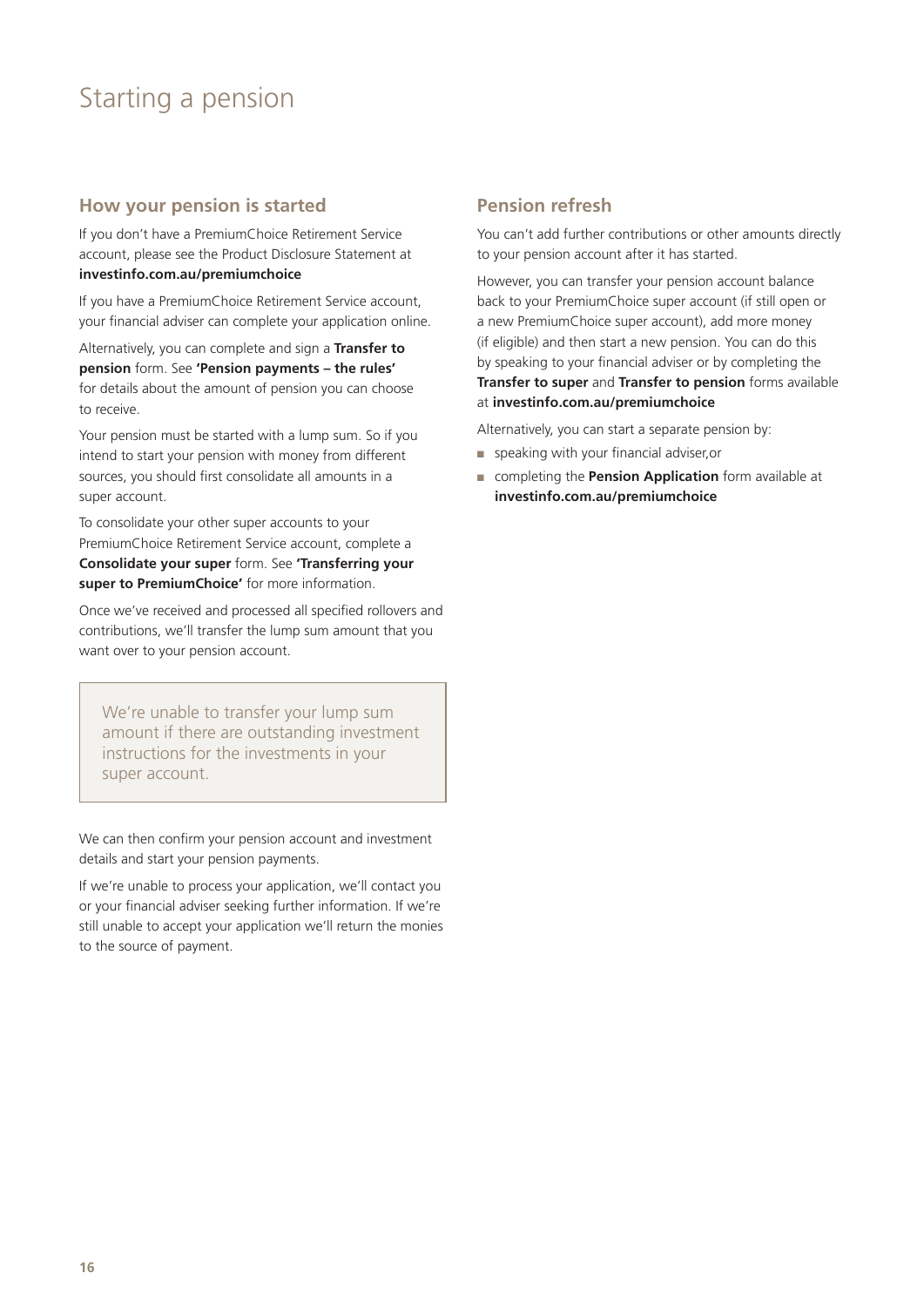#### **Transition to Retirement (TTR) pensions**

If you haven't retired but have reached your preservation age, you can access your preserved benefits in the form of a TTR pension.

Any investment earnings you receive, as well as any realised capital gains, are taxed at a rate of up to 15%. You can draw up to 10% of the account balance each year. You're unable to make lump sum withdrawals until you meet one of the eligible conditions of release, though some very limited exceptions apply.

The eligible conditions of release are:

- reaching age 65
- being permanently retired (as defined by law)
- permanent incapacity, and
- terminal illness.

When you've reached age 65, investment earnings and realised capital gains automatically become tax exempt without you having to notify us. If you meet one of the other eligible conditions of release, as described above, you'll need to notify us in order for the investment earnings and realised capital gains to become tax exempt.

You can notify us of your permanent retirement by completing our **Condition of release** form available at **[investinfo.com.au/premiumchoice](https://investinfo.com.au/premiumchoice)**

If you have met another condition of release, such as permanent incapacity or terminal illness, please call us on **1300 880 054**.

Once you've met a eligible condition of release, there's no maximum pension amount you can withdraw each year and you can access unlimited lump sum payments from your pension account. Your TTR pension balance at the time you meet the eligible condition of release will count towards your transfer balance cap limit (please refer to the call out box at the start of page 15).

#### **Preservation age**

Preservation age is 55 for those born before 1 July 1960 and gradually increases to 60 depending on your date of birth. See the table below for more details.

| Date of Birth            | <b>Preservation Age</b> |
|--------------------------|-------------------------|
| Before 1/07/1960         | 55                      |
| 1/07/1960 - 30/06/1961   | 56                      |
| $1/07/1961 - 30/06/1962$ | 57                      |
| $1/07/1962 - 30/06/1963$ | 58                      |
| 1/07/1963 - 30/06/1964   | 59                      |
| From 1/07/1964           | 60                      |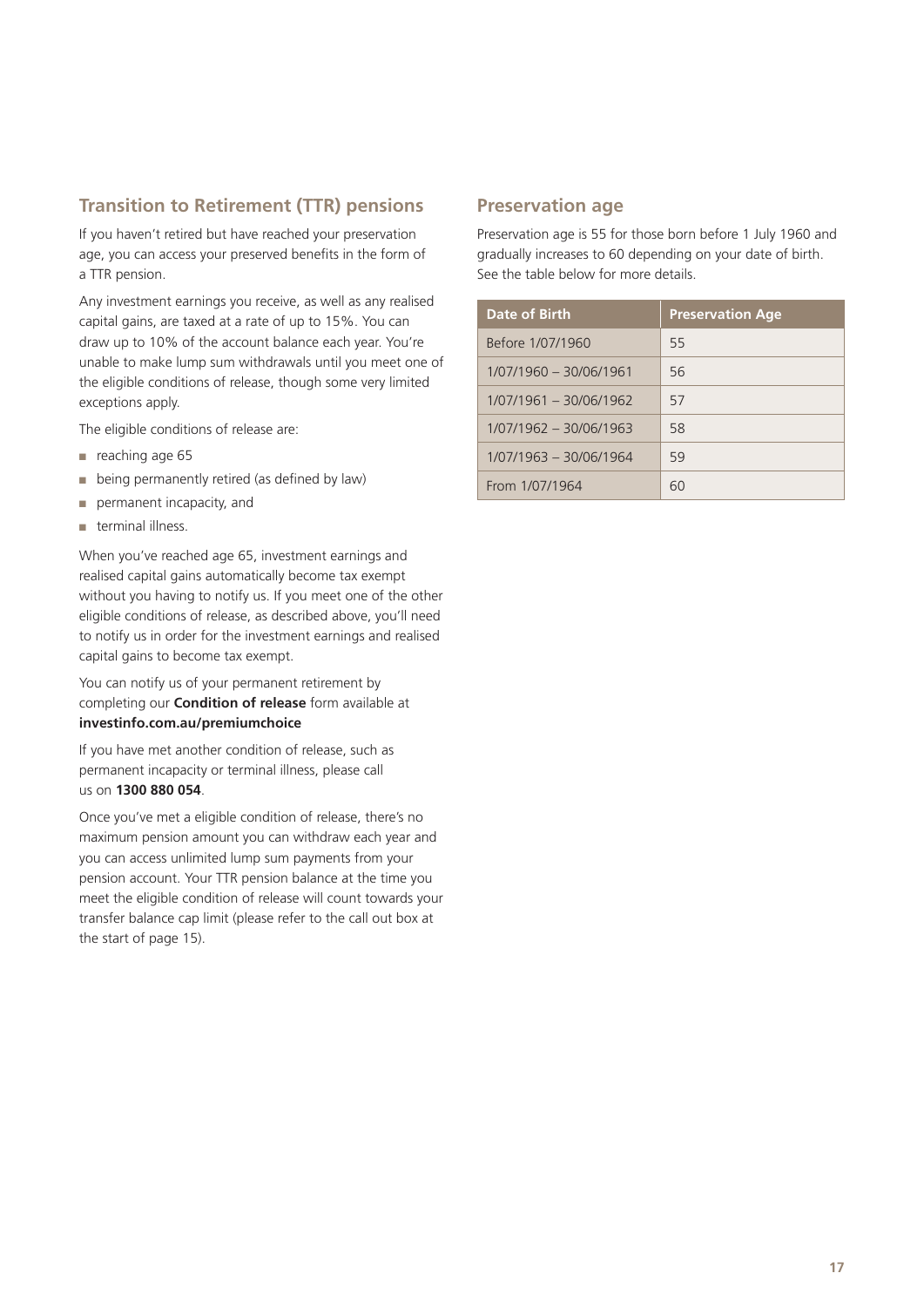### <span id="page-17-0"></span>Pension payments – the rules

You can choose the amount of pension you receive, provided the amount meets the payment rules. This section describes the rules you must follow when making your choice.

#### **Minimum pension payment**

Once you start your pension, you must receive the legislated age-based minimum amount each financial year. The minimum amount depends on your age and your account balance when you start your pension and is recalculated at 1 July each year. The minimum amount is rounded to the nearest \$10.

| Age-based minimums |  |
|--------------------|--|
|                    |  |

| Age at start of<br>pension and<br>each 1 July | <b>Default</b><br>minimum<br>percentage<br>of account<br>balance $(\%)$ | <b>Reduced</b><br>minimum<br>percentage<br>of account<br>balance $(\%)^1$ |
|-----------------------------------------------|-------------------------------------------------------------------------|---------------------------------------------------------------------------|
| Under 65                                      | 4                                                                       | $\mathcal{L}$                                                             |
| 65 to 74                                      | 5                                                                       | 2.5                                                                       |
| 75 to 79                                      | 6                                                                       | 3                                                                         |
| 80 to 84                                      | 7                                                                       | 3.5                                                                       |
| 85 to 89                                      | 9                                                                       | 4.5                                                                       |
| 90 to 94                                      | 11                                                                      | 55                                                                        |
| 95 or more                                    | 14                                                                      | 7                                                                         |

<sup>1</sup> The reduced minimum is available for the 2022/2023 financial year.

 These minimums may be subject to change from time to time. For more information go to **[ato.gov.au](http://ato.gov.au)**

The minimum amount is pro-rated in the financial year you start your pension. If you start your pension in June, you do not have to take any payments until the next financial year.

Shortly after 1 July each year we'll send you a letter showing you the legislative age-based minimum annual amount for your pension for the following financial year.

#### **Maximum pension payment**

If you have a TTR pension in the accumulation phase, the rules are:

- your pension payment needs to meet the legislative agebased minimums (refer to Age-based minimums table) or a pro rata amount if commenced during the financial year
- a maximum pension payment of 10% of your account balance can be withdrawn in a financial year (until you meet an eligible condition of release). This amount is not calculated on a pro rata basis.
- you must reach your preservation age to be able to draw a pension.
- These rules will generally apply until you either:
- reach age 65
- permanently retire (as defined by law)
- are permanently incapacitated, or
- are terminally ill.

You will need to notify us if you permanently retire before age 65 because the maximum payment limit will no longer apply and your investment earnings will not be taxed.

#### **Specified payment**

You can choose an amount within the required minimum or maximum (if applicable), and you can elect to have that amount increased annually by the Consumer Price Index or a percentage of your choice.

#### **Information to Centrelink**

Just let Centrelink know you receive a pension from us and it will request the information it needs from us.

The information we'll send includes the:

- balance of your account, and
- annual income you've received.

This information, along with other information you provide, will be used to determine your social security benefits.

Please speak to your financial adviser to make sure you're giving all the information you need to Centrelink.

#### **Growth Pension**

For Growth pensions we'll send you an update of your minimum and maximum annual pension amount shortly after 1 July each year.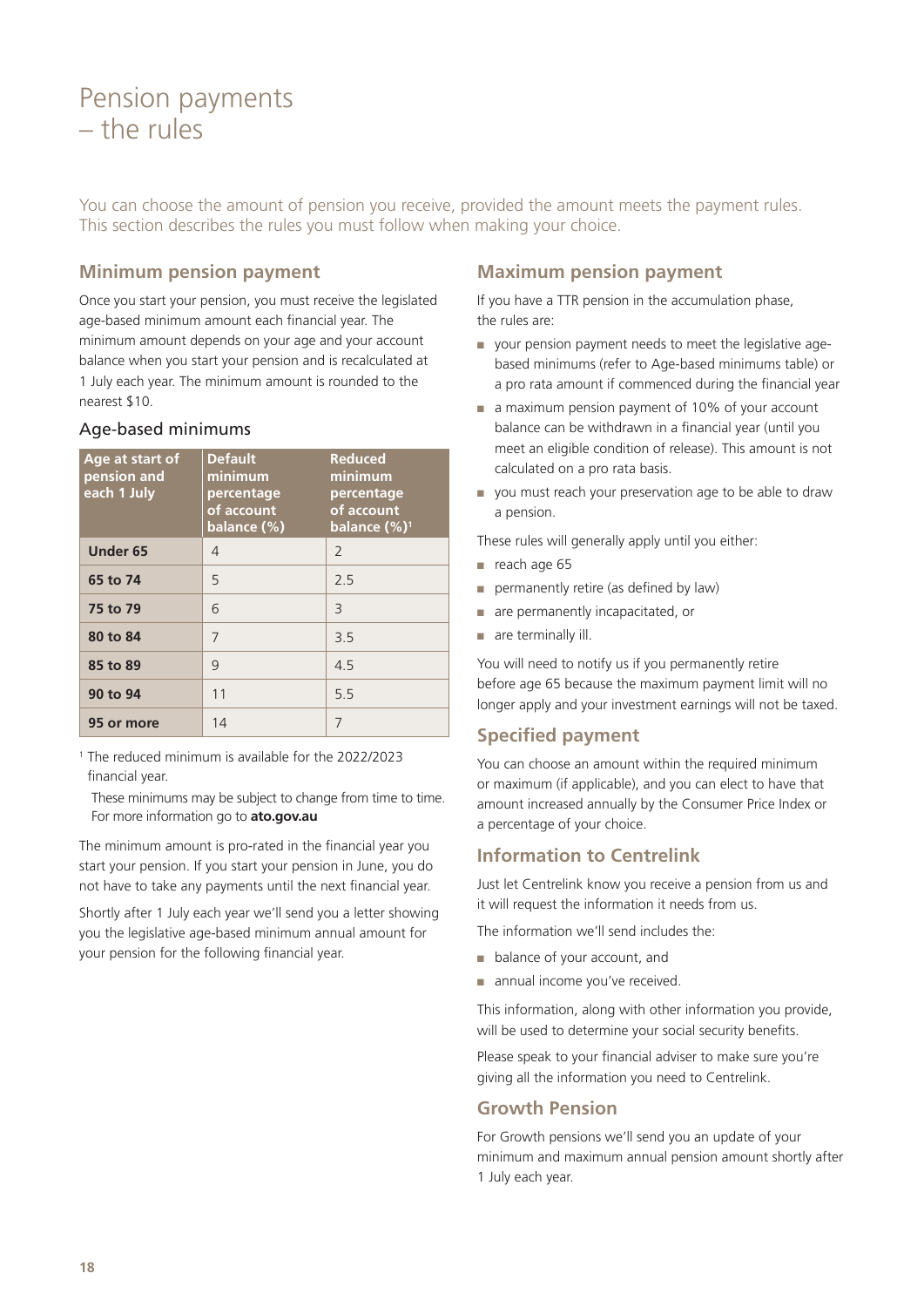### <span id="page-18-0"></span>Pension payments – the mechanics

#### **Choosing your pension payments**

Payments will be made from your Cash Account to your nominated bank account. You can choose one of the following payment frequencies:

- fortnightly
- monthly
- quarterly
- half-yearly, or
- yearly.

You can also choose the date these payments are made from your pension account. If the selected date falls on a weekend or public holiday, we'll generally process the payment on the prior business day.

#### **Changing your pension payments**

Generally you can change your pension payment details at any time during the year by:

- contacting your financial adviser
- completing the **Update account details** form available at **[investinfo.com.au/premiumchoice,](http://investinfo.com.au/premiumchoice)** or
- $\Box$  calling us.

You can change the:

- amount of pension payments
- payment date
- payment frequency, or
- indexing of pension payments.

You can add or update the financial institution account details for pension payments.

If you nominate an account that isn't in your name or that you share jointly, we may need to confirm the identity of the account holder.

#### **Low balance pensions**

When the balance in your pension account **falls below \$3,000**, and so long as your investment options can all be sold to cash, we may close your account and pay the balance (net of any withholding tax) to your nominated bank account – and of course we'll let you know if that happens.

If you hold any illiquid or suspended funds in your pension account that prevent us from making this payment (or making your mandated minimum pension payment), we'll move your pension account to a super account, and contact you to let you know the details. These assets may be able to be sold during a future period of redemption set by the fund.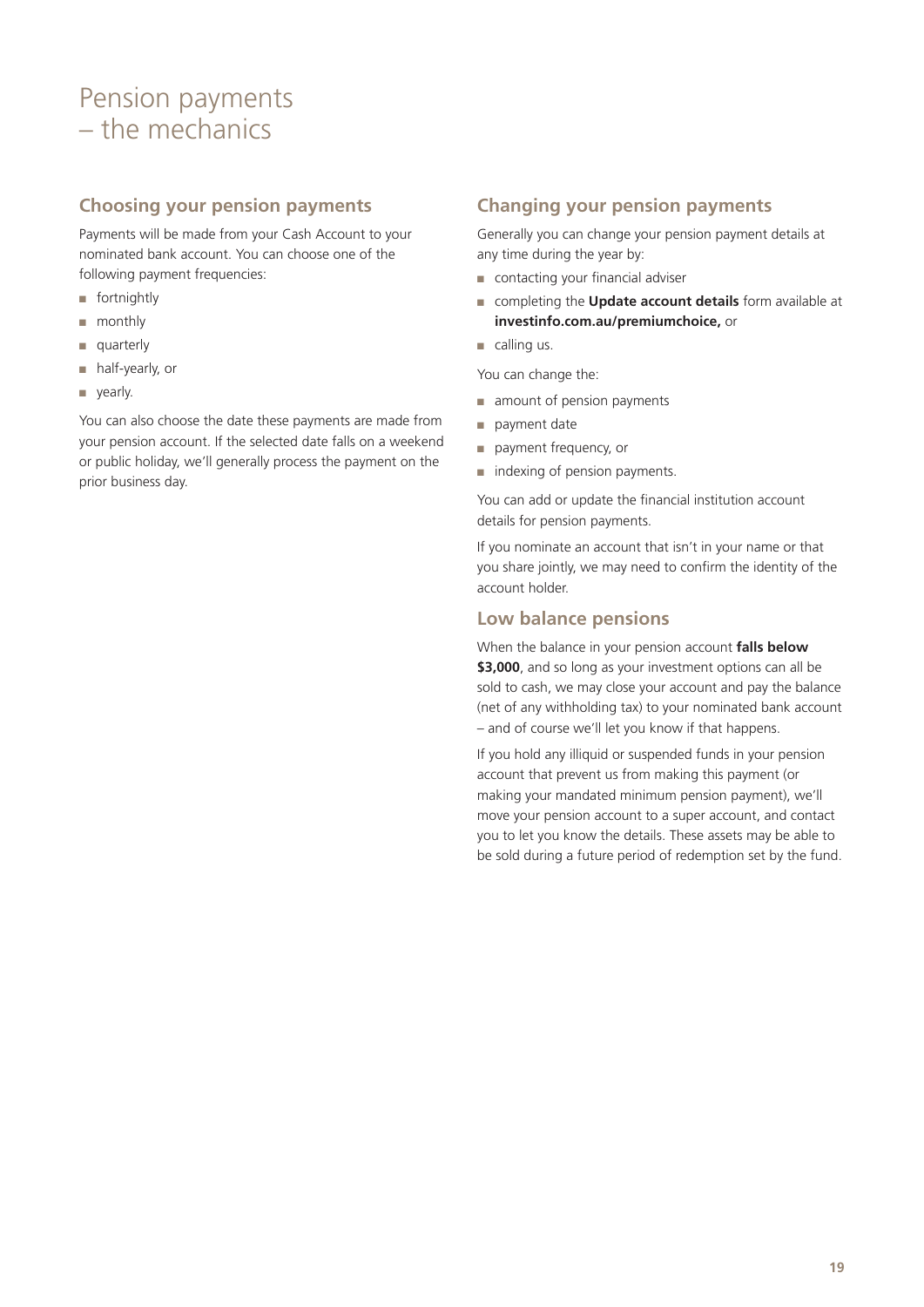### <span id="page-19-0"></span>Accessing your money – the rules

#### Because super is a long-term investment, there are strict rules around how and when you can access your money.

#### **Super**

You'll only have access to your super when you have:

- reached age 65
- reached your 'preservation age' (see page 17) and are permanently retired
- reached your 'preservation age' and are starting a TTR pension
- been granted access due to financial hardship
- been granted access on compassionate grounds, approved by the Australian Taxation Office (ATO)
- a permanent disability (as set out in law)
- a terminal medical condition (as set out in law)
- terminated employment after age 60
- terminated employment at any age with restricted nonpreserved benefits in the account and that employer has contributed to your account
- become temporarily incapacitated (subject to withdrawal restrictions)
- been given a release authority to pay excess contributions tax, or
- had temporary residency which has expired and you've permanently departed Australia, and satisfy the superannuation law requirements.

The restrictions on access to your super are usually referred to as the 'preservation rules'. You can find out more by visiting **[moneysmart.gov.au](http://www.moneysmart.gov.au)**, **[ato.gov.au](http://ato.gov.au)** or speaking with your financial adviser.

You can transfer your super account balance at any time to another eligible super fund.

If you request a partial withdrawal, you need to make sure there's sufficient money in your account to pay any insurance premiums (if applicable) and/or fees.

You will need to lodge a **Notice of intent to claim or vary a deduction** form if you wish to claim a tax deduction for contributions you have made before transferring some or all of your balance to pension or closing your super account. This form is available at **[investinfo.com.](https://investinfo.com.au/premiumchoice) [au/premiumchoice](https://investinfo.com.au/premiumchoice)**

We are unable to accept a request to claim a tax deduction for contributions you have made after you have transferred some or all of your balance to pension or your super account is closed.

From 1 July 2022, if you were 67 or older at the time of contributing any amounts for which you claim a tax deduction, the ATO will only allow the deduction if you have satisfied the work test, or meet the work test exemption. The work test requires you to have been employed or self-employed for at least 40 hours in a consecutive 30 day period during the financial year the contribution was made.

The ATO will assess your eligibility to claim a deduction when you have lodged your tax return for the financial year. If the deduction is disallowed you can vary your notice down, including down to zero. However, if you have started a pension or made a withdrawal before you vary your notice we may not be able to reclassify your contribution and refund the tax deducted.

For more information on the work test please refer to **ato.gov.au**

**Please note:** the amount you can claim as a tax deduction may also be impacted if any partial rollovers or withdrawals have been processed on your super account. Please speak to your financial adviser or call us for more information.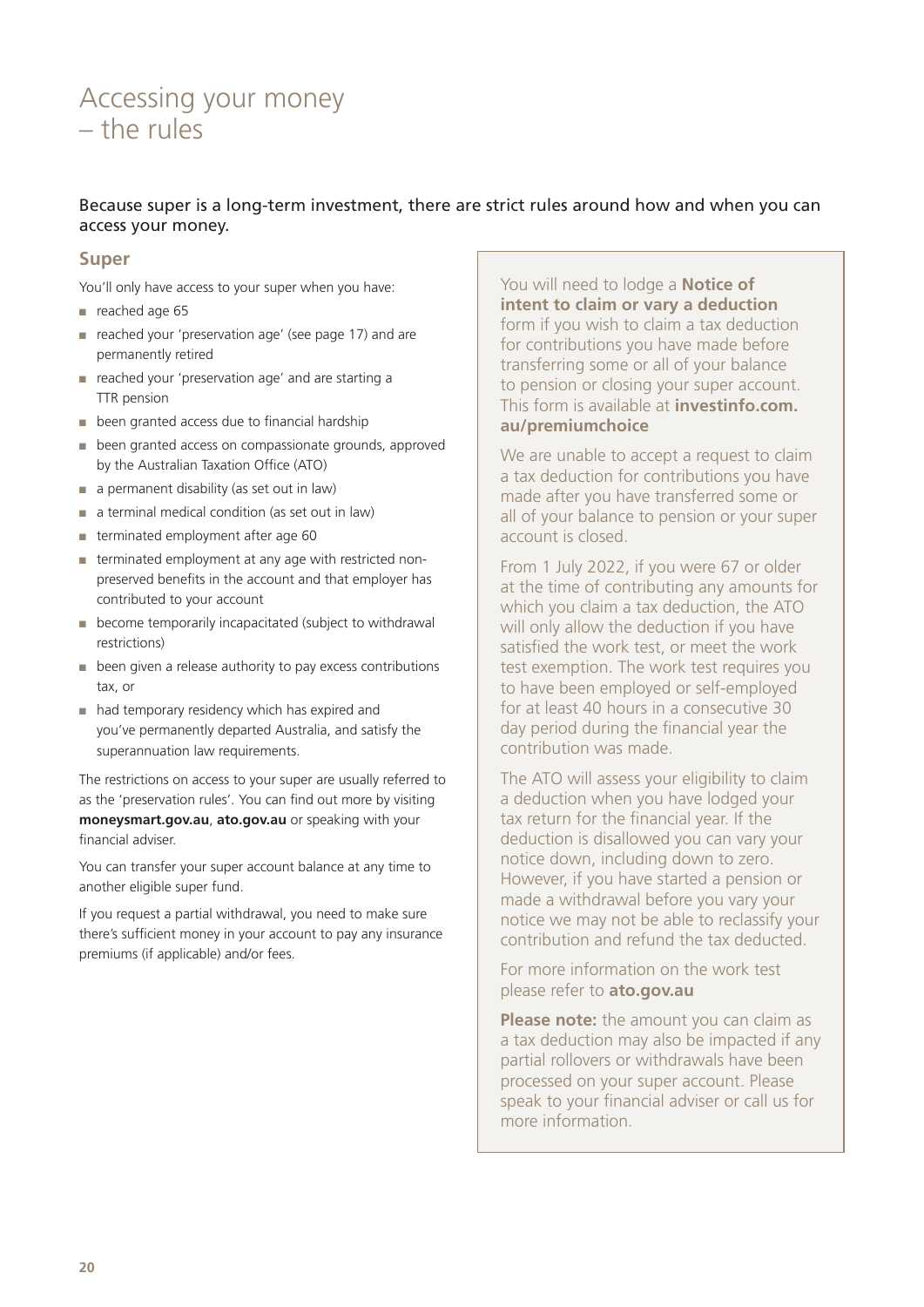#### **Special rules for temporary residents**

If you are or have been a temporary resident you can generally only access your super benefits as a single lump sum where your visa has ceased to have effect and you've departed Australia. Withholding taxes may apply to the lump sum payment.

Exceptions apply if you become permanently disabled or suffer a terminal medical condition or, in the event of your death.

If you don't claim your super benefit within six months of becoming eligible, we may have to pay it to the Australian Tax Office (ATO) as unclaimed super. In these circumstances, relying on relief from ASIC, we're not required to notify you or give you an exit statement, and you'll need to make an application directly to the ATO to have any entitlements paid to you.

These rules don't apply if you are, or become, a New Zealand citizen, Australian citizen or permanent resident, or you hold a relevant retirement visa.

#### **Excess transfer balance**

The ATO may require you to commute an amount out of your superannuation income stream. The amount is called your excess transfer balance and includes the excess transferred into your pension account, plus excess transfer balance earnings.

You might be able to commute the excess transfer balance amount into your super account, or withdraw it from your pension account.

If the ATO hasn't been notified that the excess transfer balance amount has been commuted within 60 days from the date of the letter, they may send a Commutation Authority letter to us instructing us to commute the excess amount.

If we receive a notice we will endeavour to contact you to confirm your instruction for withdrawing this money from your pension account. If we have not heard from you, we'll withdraw the money from your pension account and pay the amount to the same bank account where your pension payments are paid.

If you would like more information, or you disagree with the amount of your excess transfer balance please contact the ATO at **[ato.gov.au](http://ato.gov.au)**

#### **Pension**

#### Account-based Pensions

If you need more than your regular pension payments, you can request an additional amount to be paid to you as a lump sum payment or additional pension payment.

Unless you have a Transition to Retirement Pension, there's no limit on the amount of lump sum or additional pension payments you can receive each year.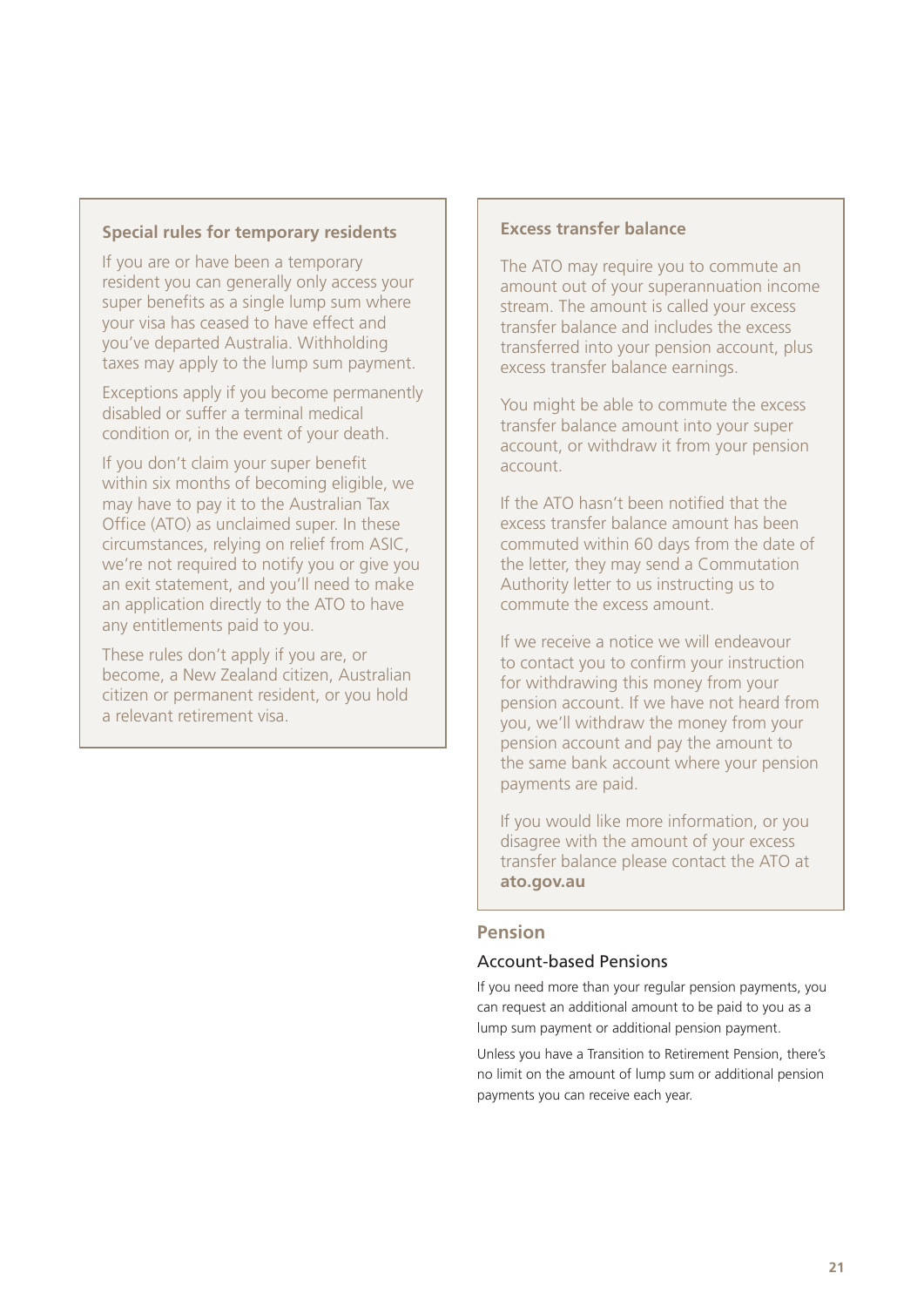### Accessing your money – the rules

#### Transition to Retirement (TTR) Pensions

If you've reached your preservation age (see page 17), you can start a TTR pension. Your total pension payments in any financial year must not exceed 10% of your account balance.

If you request an additional payment, which causes you to exceed your maximum level, we won't be able to process your request. If this occurs, we'll contact you or your financial adviser.

Also, with only limited exceptions, you can't make lump sum withdrawals until you've met an access condition.

#### Growth Pensions

You can generally only access money in Growth pensions via regular pension payments. Lump sum withdrawals are only available in limited circumstances. These are:

- 
- to pay a surcharge liability
- to purchase another complying income stream
- $\blacksquare$  where the withdrawal occurs within the first six months of the pension and only when the pension hasn't been purchased with the lump sum withdrawal proceeds of another complying income stream
- for a payment split under family law
- upon death, or to fund the payment of a death benefit, or
- to reduce an excess transfer balance.

#### Social Security considerations

Any decisions you make regarding the level of pension payments and lump sum withdrawals you receive may impact any income and support payments you're entitled to (if applicable).

We recommend you speak with your financial adviser or go to **[servicesaustralia.gov.au](https://servicesaustralia.gov.au)** to find out more about the implications.

#### Transferring your pension

You can transfer your pension to most other super or pension funds at any time, however, you'll need to have received your minimum annual payment. If you haven't, we may pay you an additional amount and then transfer the balance of your account.

TTR pensions can only be transferred to a super account or another TTR pension. Growth pensions can only be transferred to a new Growth/Term Allocated Pension.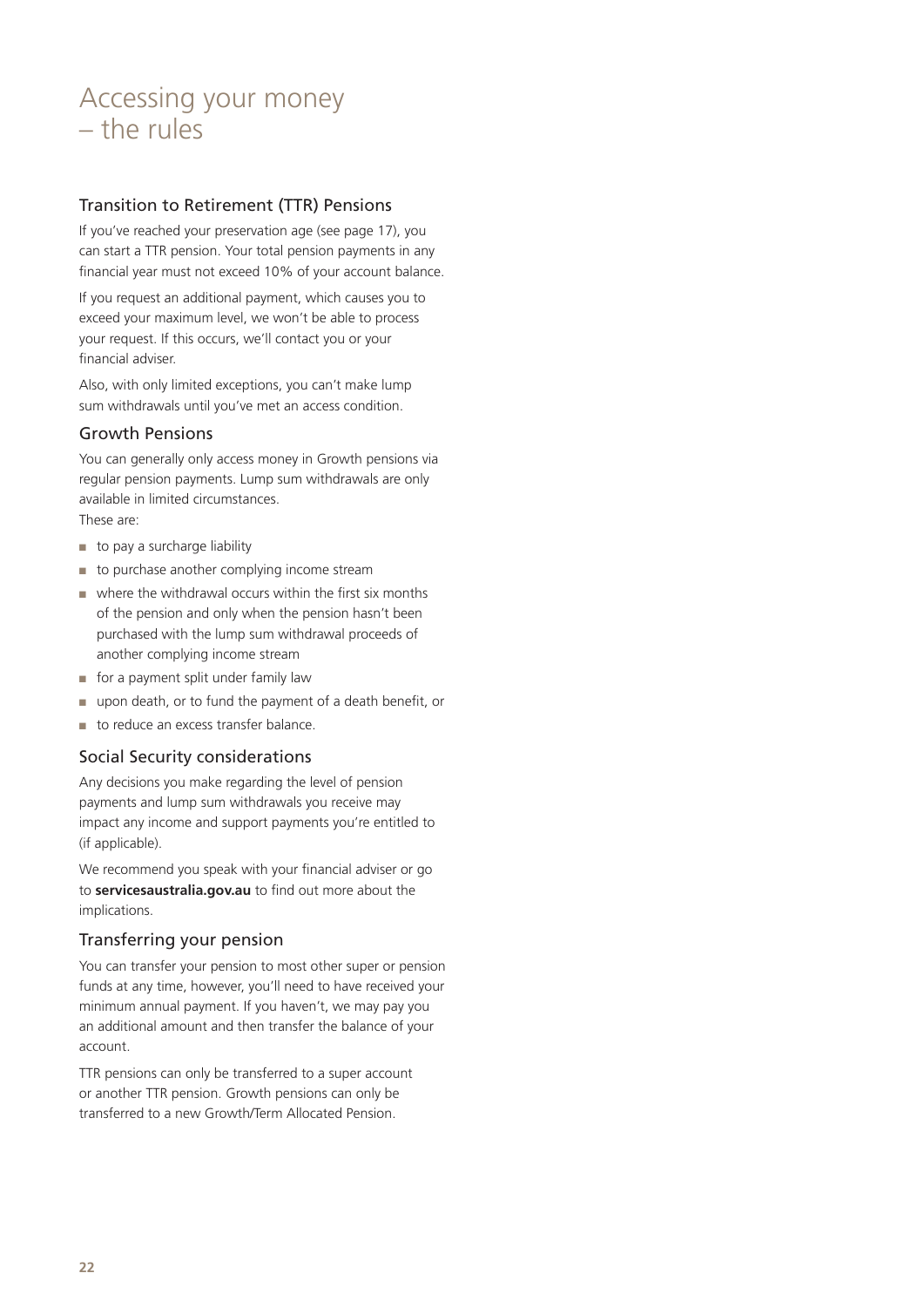### <span id="page-22-0"></span>Accessing your money – the mechanics

Before you make any withdrawal request you should check any limitations and implications that may apply. You may speak to your financial adviser or go to **[ato.gov.au](http://ato.gov.au)** or call us.

#### **Taking money out**

If you want to take some money out, you'll need to make sure you still have at least \$3,000 left in your account.

You should be aware that your account balance doesn't fully reflect the tax impact of any unrealised gains or losses that may arise if you request a full withdrawal of your account. The amount that would be available if you request a full withdrawal is referred to as your 'Withdrawal Benefit', which does allow for any additional tax arising from the sale of your investments.

Your account balance and your Withdrawal Benefit are both disclosed in your statements.

#### **How to make a withdrawal**

You can make a withdrawal by:

- contacting your financial adviser
- completing a **Withdrawal** or **Rollover** form at **[investinfo.com.au/premiumchoice](http://investinfo.com.au/premiumchoice)**, or
- calling us.

All forms and written requests can be scanned and emailed, faxed or mailed to us. We may need to verify your identity before we can process your request.

You can choose where your money is paid. Withdrawals can be paid:

- to another PremiumChoice account
- to your nominated financial institution account (in your name or a joint account where you're an account holder)
- directly to another nominated financial institution account held either solely or jointly in your name.

Rollovers will be paid by EFT to the nominated rollover institution. If we receive the rollover request electronically via SuperStream the rollover will be processed using the available cash in the Cash Account. If there is insufficient available cash, we will sell investments using your nominated sell down sequence (or the default sell down sequence if you haven't nominated a sell down sequence).

#### **Fast-track withdrawals**

If you need to access your money quickly, you can request to have your withdrawal Fast-tracked.

It'll be processed within five business days and can provide you with up to 75% of your account balance before the sale of your investments are complete.

A Fast-track withdrawal is paid from your Cash Account. We'll pay the money to you even if your Cash Account balance becomes negative, however, you'll need to pay interest (see page 6 for more information).

Please note: Fast-track withdrawals aren't available for certain investments such as:

- illiquid investments
- hedge funds
- term deposits
- debentures
- property diversified investments, or
- capital protected products.

#### **What happens if we're unable to process your request?**

Sometimes there'll be reasons why we can't process your request. It could be because we don't have enough information or some outstanding requirements haven't been met.

If this is the case, we'll try our best to contact you or your financial adviser to find out any extra information we need.

Once we've received the outstanding information, we'll process your request as usual and confirm your transaction.

Where your account holds investments that can't be sold down to cash, we're unable to close your account until these investments can be sold down to cash.

If this happens, we'll pay out as much of your account balance as possible. However, you'll be required to maintain a cash reserve in your account equal to two years of fees and costs relevant to your account.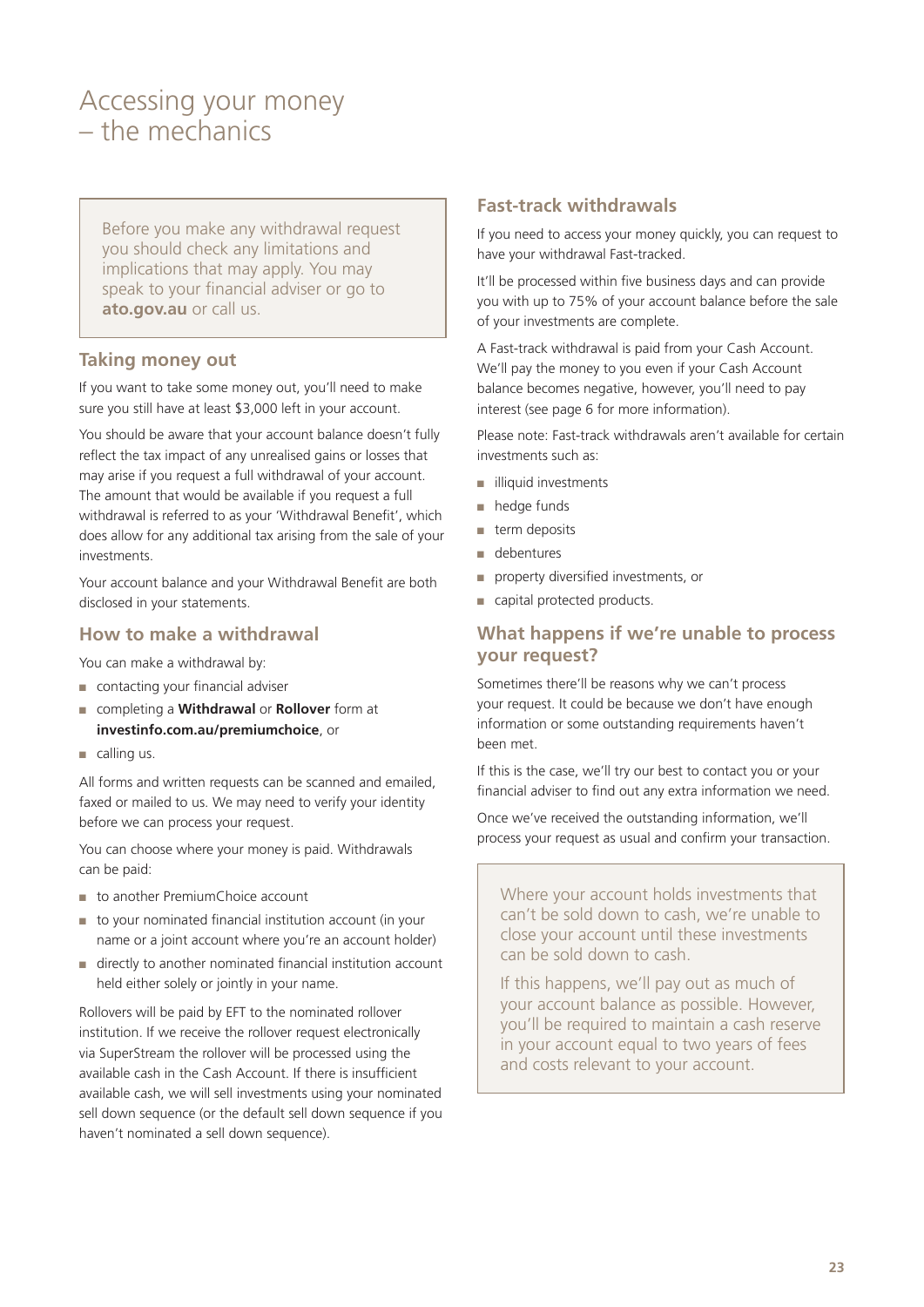### <span id="page-23-0"></span>Managing your investments

#### **Placing investment instructions**

Investment instructions can be submitted either as:

- a single buy or sell transaction, or
- part of a switch or re-weight transaction.

Your financial adviser can submit investment instructions online or you can submit investment instructions by completing a **Switch and Re-weight** form available at **[investinfo.com.au/premiumchoice](http://investinfo.com.au/premiumchoice)**

All instructions must be completed accurately. We aren't liable for any loss where we're unable to complete an investment instruction because of inaccurate or incomplete instructions.

Prices used for buying and selling investments and the minimum purchase amounts for investments are shown in the following tables.

#### Prices used for buying or selling investments

| <b>Investment</b><br>type | <b>Determination of price</b>                                   |
|---------------------------|-----------------------------------------------------------------|
| Managed<br>investments    | By the investment manager when the<br>trade occurs              |
| Listed<br>investments     | The price at which the trade occurs on<br>the ASX               |
| Term deposits             | Interest rate applicable on the date the<br>investment is made. |
| <b>SMA</b>                | The price at which the trade occurs on<br>the ASX.              |

#### Minimum investment amounts

| <b>Minimums</b>        | <b>Initial</b>                 | <b>Additional</b> |
|------------------------|--------------------------------|-------------------|
| Managed<br>investments | No minimum                     | No minimum        |
| Listed<br>investments  | \$2,000                        | \$500             |
| Term deposits          | Varies by issuer               | Varies by issuer  |
| <b>SMA</b>             | Variable by model<br>portfolio | No minimum        |

#### **Single buy or sell transaction**

Investments are purchased from the available cash in your Cash Account. Available cash is the amount of money in your Cash Account that is available to invest or withdraw (see page 6). The proceeds from investment sales are paid to your Cash Account.

When you're purchasing investments (as opposed to switching between investments), there must be sufficient available cash in your Cash Account before we can action the instruction.

#### **Switching and re-weighting transactions**

All switch instructions are submitted as Fast-track switches, unless you specify otherwise.

Fast-track switches are those where the proceeds from sales of investments not yet finalised may be used to buy the investments included in your switch transaction.

Please note: Purchasing investments using the proceeds from these pending sales may result in your Cash Account becoming negative. Interest is payable on negative balances (see page 6).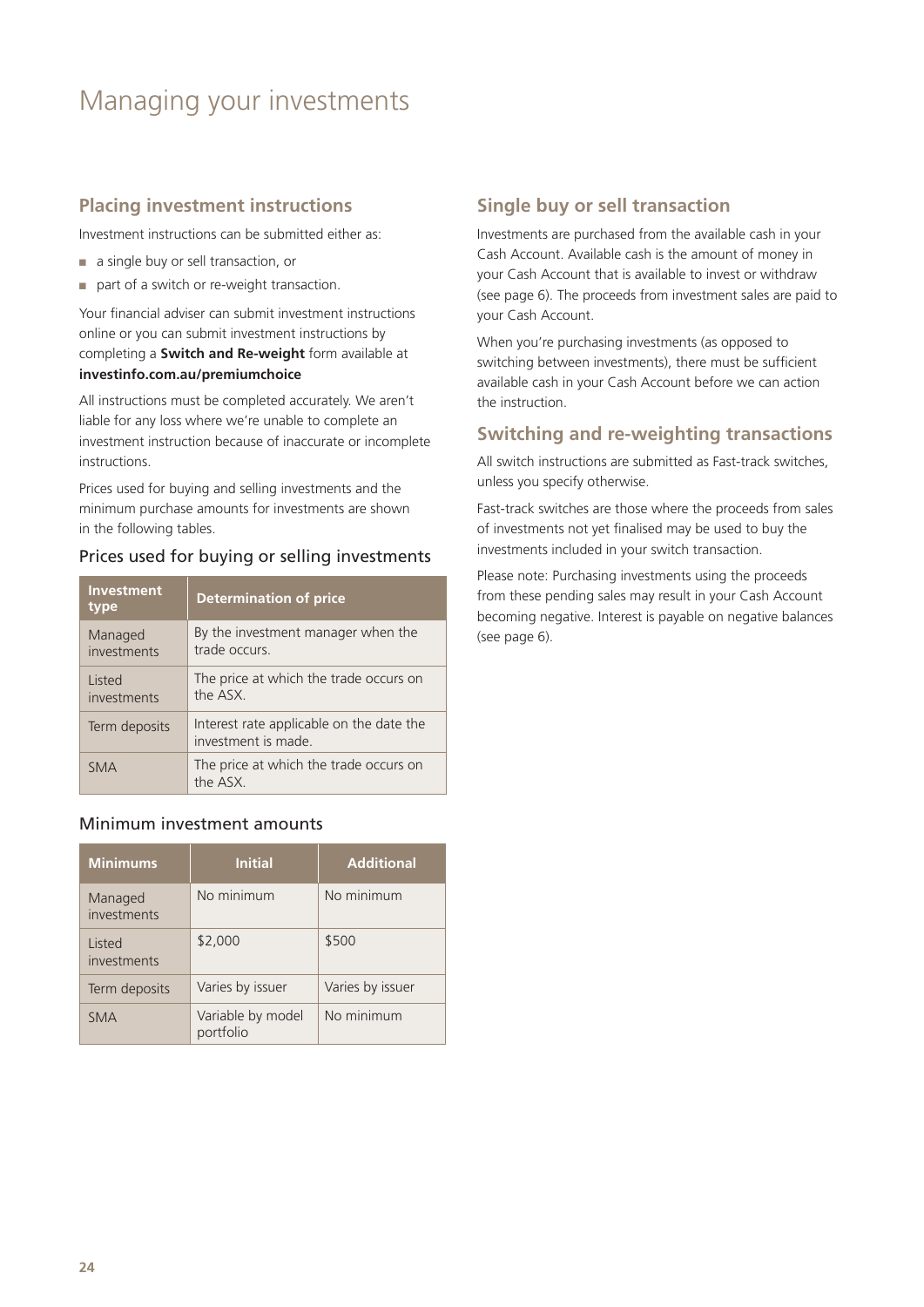#### **Diversification limits**

To help you diversify your investments we've placed limits on how much you can have in some investment types, as specified in the table below. We may also apply limits to individual investments and may change these limits from time to time. These limits are monitored, and purchases or asset transfers in that breach these limits won't be allowed. You and your financial adviser are responsible for observing these limits for changes in asset value and withdrawals.

| <b>Investment</b><br>type                                                                            | How much you will be able to invest                                                                                                                                                                                                                                                                                                                                                                                                                                                                                                                                                                                                                                                                                                                                                                                          |
|------------------------------------------------------------------------------------------------------|------------------------------------------------------------------------------------------------------------------------------------------------------------------------------------------------------------------------------------------------------------------------------------------------------------------------------------------------------------------------------------------------------------------------------------------------------------------------------------------------------------------------------------------------------------------------------------------------------------------------------------------------------------------------------------------------------------------------------------------------------------------------------------------------------------------------------|
| Term deposits                                                                                        | You can only invest up to 80% of your pension account balance in term deposits with terms of more than<br>12 months. No restriction applies to term deposits of 12 months or less.                                                                                                                                                                                                                                                                                                                                                                                                                                                                                                                                                                                                                                           |
| Managed<br>investments<br>(excluding any<br>investments<br>you hold in an<br>SMA model<br>portfolio) | You can invest up to:<br>• 85% of your account balance in Fixed Interest - Annuities<br>• 40% of your account balance in Fixed Interest - Alternative Income - High<br>• 25% of your account balance in Hedge, Hybrid Property and Mortgage Funds<br>• 10% of your account balance in Alternatives - Private Equity<br>• 25% of your account balance in Alternatives - Single Strategy investments.                                                                                                                                                                                                                                                                                                                                                                                                                          |
| Listed<br>investments<br>(excluding any<br>investments<br>you hold in an<br>SMA model<br>portfolio)  | <b>S&amp;P/ASX All Ordinaries Index</b><br>You can invest up to:<br>• 30% of your account balance in any single ASX top 50 investment<br>• 20% of your account balance in any single ASX top 51-300 investment<br>• 10% of your account balance in any single listed investment outside the ASX top 300 investments<br>• 40% of your account balance in listed investments outside the ASX top 300 investments.<br><b>Instalment warrants</b><br>You can invest up to:<br>• 10% of your account balance in a single instalment warrant, and<br>• 20% of your account balance in total instalment warrants.<br><b>Exchange traded commodities</b><br>You can invest up to:<br>• 10% of your account balance in a single exchange traded commodity, and<br>• 20% of your account balance in total exchange traded commodities. |

The Trustee reserves the right to change these limits.

#### **Managed investments**

#### Buying managed investments

You or your financial adviser can provide instructions for:

- $\Box$  one-off investments an instruction to make a single specified investment, and/or
- ongoing investments a standing instruction to automatically invest additional contributions into managed investments.

When buying managed investments, a specified dollar amount must be provided.

We'll generally act upon managed investment instructions within five business days of receiving your instructions.

It generally takes investment managers a number of days to complete an instruction.

All instructions must be completed accurately, and there must be sufficient available cash in your account before we can action the instruction. We aren't liable for any loss where we're unable to complete an investment instruction because of inaccurate or incomplete instructions.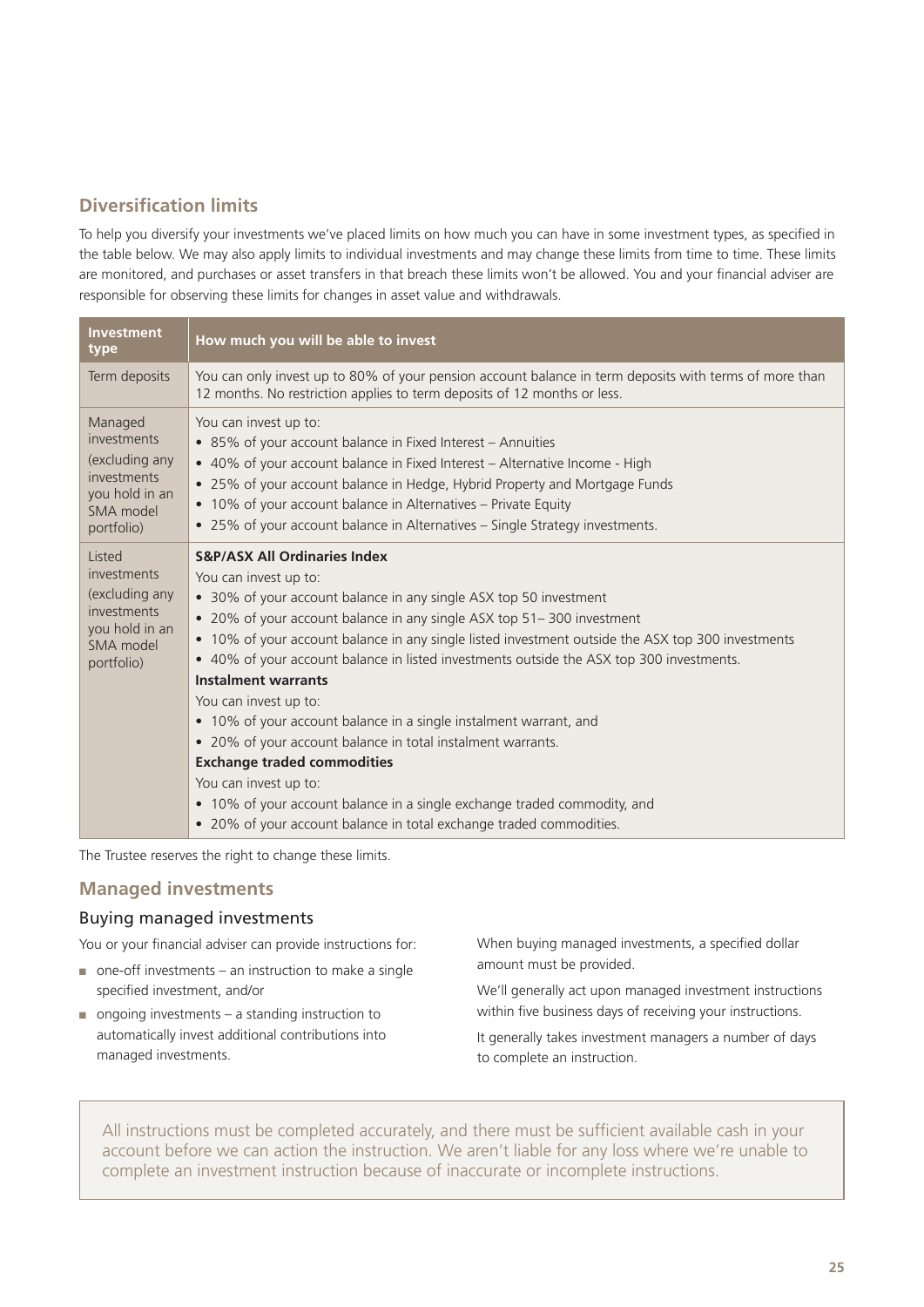### Managing your investments

#### Selling managed investments

You or your financial adviser may instruct us to sell part or all of a managed investment.

A partial sale can be requested as a:

- dollar amount
- number of units, or
- percentage amount.

When investments are sold you'll have the option to choose which investments you sell. This will help you manage your tax more effectively.

You'll be able to sell investments that:

- cost you the most
- you bought first, or
- you specify.

The tax treatment of super can be complex and your financial adviser can help you understand what will work best for your personal circumstances.

#### Investment facilities

Four facilities are available:

- **Additional Investment Facility:** You can invest your contributions in one or more managed investments or SMA model portfolios
- **Regular Investment Facility:** You can invest your regular (monthly, quarterly, half-yearly or yearly) direct debit investments in one or more managed investments or SMA model portfolios, and
- **Progressive Investment Facility:** You can invest a fixed amount monthly or quarterly from your Cash Account in one or more managed investments or term deposits (provided the issuer's minimum is met).
- **Custom Cash Facility:** You can select a maximum threshold (maximum cash trigger) for your Cash Account balance. Once exceeded, we'll purchase your chosen investments and bring your Cash Account balance down to the higher of; your nominated cash target amount, or the minimum cash requirement for your account. The Custom Cash facility will be run monthly on the last weekend of every month.

Your facility continues until:

- you or your financial adviser changes the original instruction, or
- one or more investments nominated are no longer available. If this happens, your money for that particular investment will stay in your Cash Account.

Please note: The Custom Cash Facility cannot be set up together with a Progressive Investment or a Automatic re-weighting Facility.

Also, you need to make sure that you have enough money in your Cash Account to cover your Progressive Investment Facility otherwise it won't be processed.

#### How to set up, change or cancel an investment facility.

You can start or change an investment facility by:

- contacting your financial adviser
- completing an **Update account details** form available at **[investinfo.com.au/premiumchoice](http://investinfo.com.au/premiumchoice)**, or
- calling us.

#### Automatic re-weighting Facility

To help maintain your original investment allocations, you can have your managed investments automatically re-weighted.

So even when the value of your managed investments goes up or down, the mix of your overall portfolio will reflect your nominated investment allocations. Standard transaction costs will apply.

Please note: Managed investments without daily pricing can't be automatically re-weighted.

You can automatically re-weight your managed investments:

- quarterly in February, May, August and November
- half-yearly in February and August, or
- yearly in August.

Only the managed investments you select are automatically re-weighted.

If the market moves while the automatic re-weighting is being completed, your portfolio may not exactly match your preferred initial weightings.

#### How to set up, change or cancel your Automatic re-weighting Facility

You can start or change an Automatic re-weighting Facility by:

- contacting your financial adviser
- completing a **Update account details** form available at **[investinfo.com.au/premiumchoice](http://investinfo.com.au/premiumchoice)** or
- calling us.

Please note: Any sell down of investments made due to automatic re-weightings may result in a capital gain or loss being realised.

#### When we can cancel your Automatic re-weighting Facility

We may cancel your Automatic re-weighting Facility if a withdrawal or switch request isn't in line with your standing reweighting instructions, or one of your managed investments is:

- no longer offered on our **Investment List**
- illiquid, or
- doesn't accept additional money.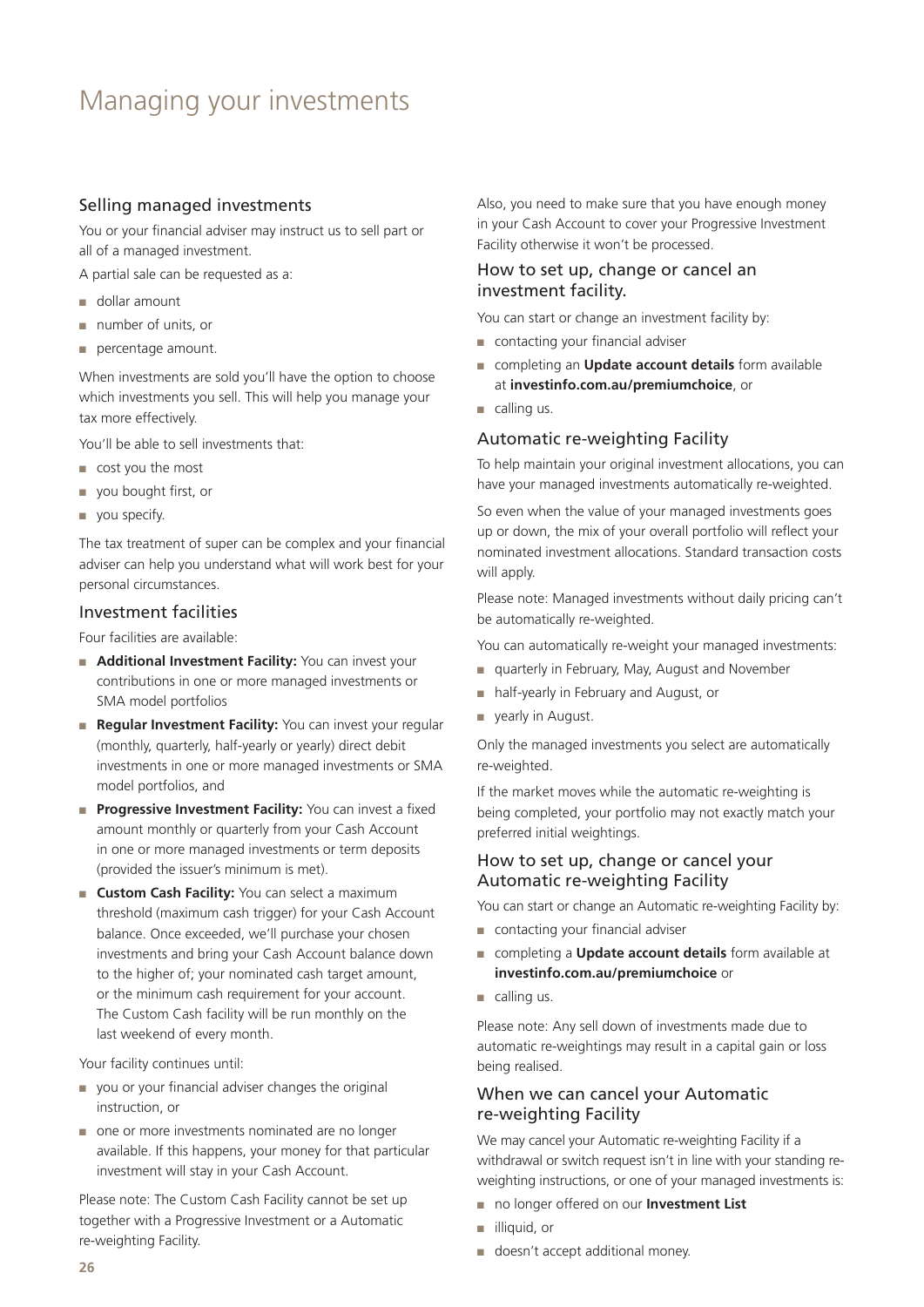#### **Separately Managed Account (SMA)**

Investments in SMA model portfolios can be made in the following ways:

- cash
- transfer of shares, or
- a combination of both.

Before investing in an SMA model portfolio, we recommend you read the Product Disclosure Statement available at **[investinfo.com.au/premiumchoice](http://investinfo.com.au/premiumchoice)** and speak with your financial adviser.

#### Moving shares into an SMA model portfolio

You can move shares in your PremiumChoice account into an SMA model portfolio without cashing them in.

Only shares currently available in the chosen SMA model portfolio can be transferred. Please note: The Corporations Act prevents us from transferring Insignia Financial shares into an SMA. Please refer to your financial adviser for more information.

If the shares that you transfer have a greater weighting than required in the SMA model portfolio, some of the shares will be sold to purchase other shares that form part of the SMA model portfolio.

#### Moving shares out of an SMA model portfolio

You can also move your shares out of an SMA model portfolio to your account.

If you only move some shares out of an SMA model portfolio, the model portfolio will be automatically rebalanced. This could result in the same shares you've moved out being repurchased.

You will need to check that any transfer out meets our diversification limits (see page 24 for more information).

#### Switching between model portfolios within the SMA

You can switch between SMA model portfolios. There are two ways you can do this:

- selling shares in one SMA model portfolio to purchase shares in a new SMA model portfolio, or
- transferring shares that are common to both the current and new SMA model portfolios and then selling shares not common to purchase the shares needed to match the new SMA model portfolio.

Please note: When requesting a dollar amount to transfer, the transaction will be initiated using the market value of the underlying shares current at the date we process the instruction. These values may change during the time it takes to complete the transfer.

#### Withdrawing from an SMA model portfolio

We'll generally initiate requests to sell down shares in the SMA model portfolio within five business days of receiving your instruction.

For partial withdrawals, we try to give you the exact amount you've asked for, however, you may receive less if there's an unexpected downward movement in share prices.

We recommend you maintain a minimum of \$10,000 in each SMA model portfolio. If the balance falls below this amount, we may close your investment in an SMA model portfolio and transfer the amount to your Cash Account.

#### **Listed investments**

You or your financial adviser can make trades through our preferred broker or an approved broker.

If you have a preferred broker you can use them if they're on the panel of approved brokers. Please see **[investinfo.com.au/premiumchoice](http://investinfo.com.au/premiumchoice)** for the current list of approved brokers.

All instructions will be processed in line with the relevant broker's terms and conditions available from your financial adviser.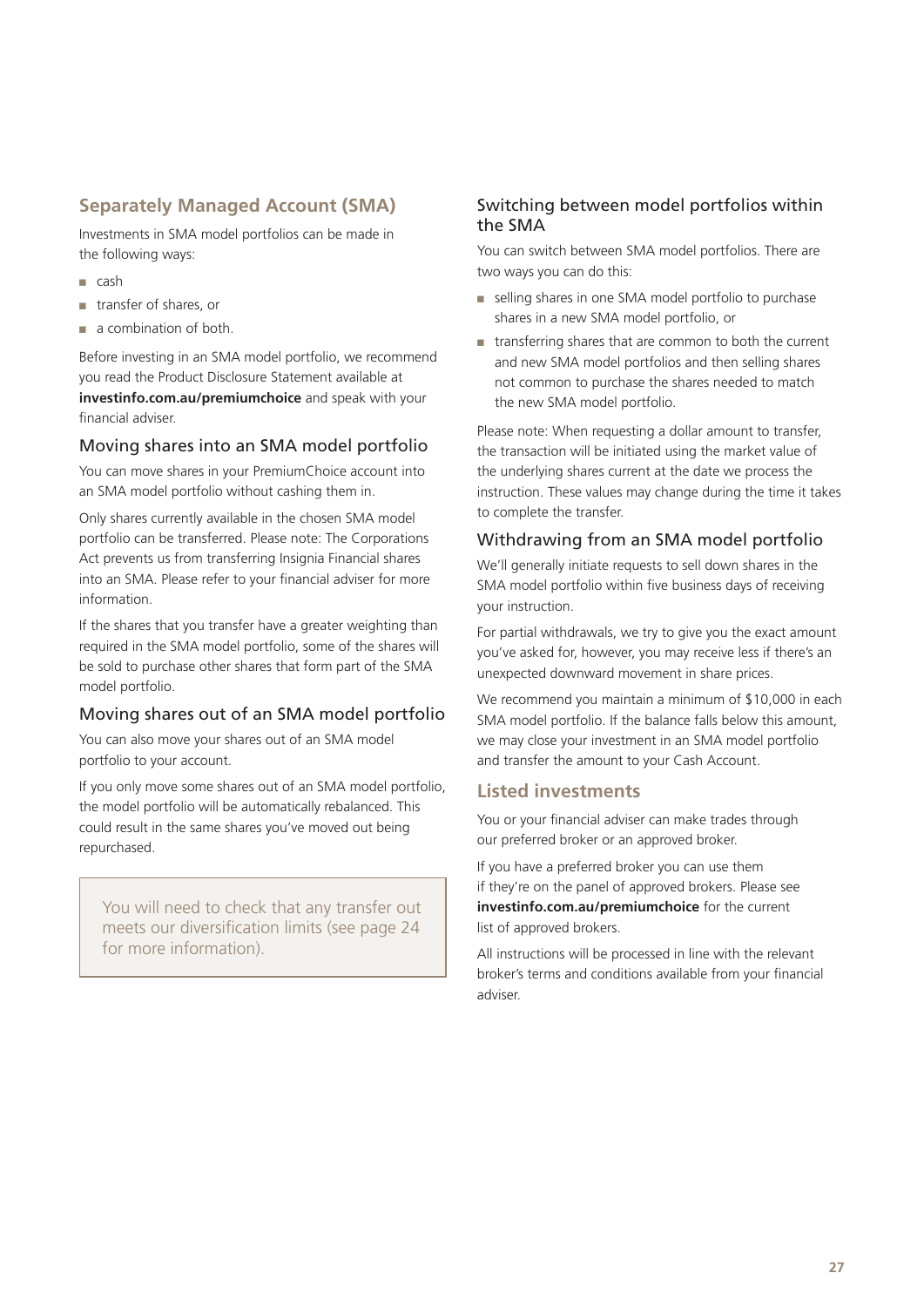### Managing your investments

#### Placing trades

You or your financial adviser can instruct us to buy or sell listed investments. These instructions can be requested as a:

- dollar amount, or
- number of shares.

There are three ways that instructions can be submitted to us:

#### **1. Online by your financial adviser**

Instructions can be submitted to buy and sell listed investments using an 'at limit' price or 'market to limit' price. An 'at limit' price specifies the maximum price you're willing to pay when buying listed investments, or the lowest price you're willing to accept when selling listed investments. A 'market to limit' price is the market price at the time the order is submitted plus a number of price steps. Please refer to your financial adviser for more details.

Your financial adviser can amend or cancel unexecuted instructions.

Instructions can be submitted to switch between investments. When your financial adviser provides these instructions, listed investments will be bought or sold using the current market price at the time of trade execution in the ASX market.

#### **2. Written by you or your financial adviser**

When providing these instructions, listed investments will be bought or sold using the current market price at the time of trade execution in the ASX market.

Written instructions are subject to our standard processing times.

Additional fees may also apply. For more information please see the Product Disclosure Statement available at **[investinfo.com.au/premiumchoice](http://investinfo.com.au/premiumchoice)**

#### **3. Placed via the phone by your adviser – trading process**

Your financial adviser can use the services of one of our panel brokers to submit your trading instructions. Your financial adviser needs to be aware that trading in this fashion still requires us to validate the trade and if our product or trading rules aren't met, we'll reject the order. Please refer to your financial adviser for more details.

#### How your instruction is processed

Where written instructions are provided, these will generally be initiated within three business days.

Your instruction may not be executed straight away, particularly if you ask us to buy or sell listed investments at a specified price limit.

If your instruction isn't executed on the ASX market within 20 business days of it being placed on the market, it won't be valid and a new instruction will have to be provided to us.

#### **Term deposits**

We currently process purchase requests for term deposits weekly. If this falls on a public holiday we'll process your request on the business day prior.

On maturity, your term deposit will automatically be paid into your Cash Account. You can, however, choose to have your initial amount reinvested with the same provider for the same term upon maturity. Your financial adviser elects this on your behalf, and can change the election prior to maturity.

The interest earned on term deposits is paid to your Cash Account on maturity. Please note: For for two year term deposits, interest is paid annually and on maturity.

These investments are intended to be kept until maturity.

Early access to part or all of your investment prior to maturity may require you to:

- provide 31 days notice, in addition to our processing time, and
- pay the term deposit provider any associated economic cost.

#### **When we may vary the terms for processing investment instructions**

We may refuse or vary the terms for processing an instruction in certain circumstances, such as when:

- there are liquidity issues in the investment (see page 27)
- the fund manager suspends transactions
- a listed investment is under administration, is suspended or de-listed,
- we can't obtain a price
- the instruction is incomplete, or
- unforeseen circumstances prevent us from using our administration systems.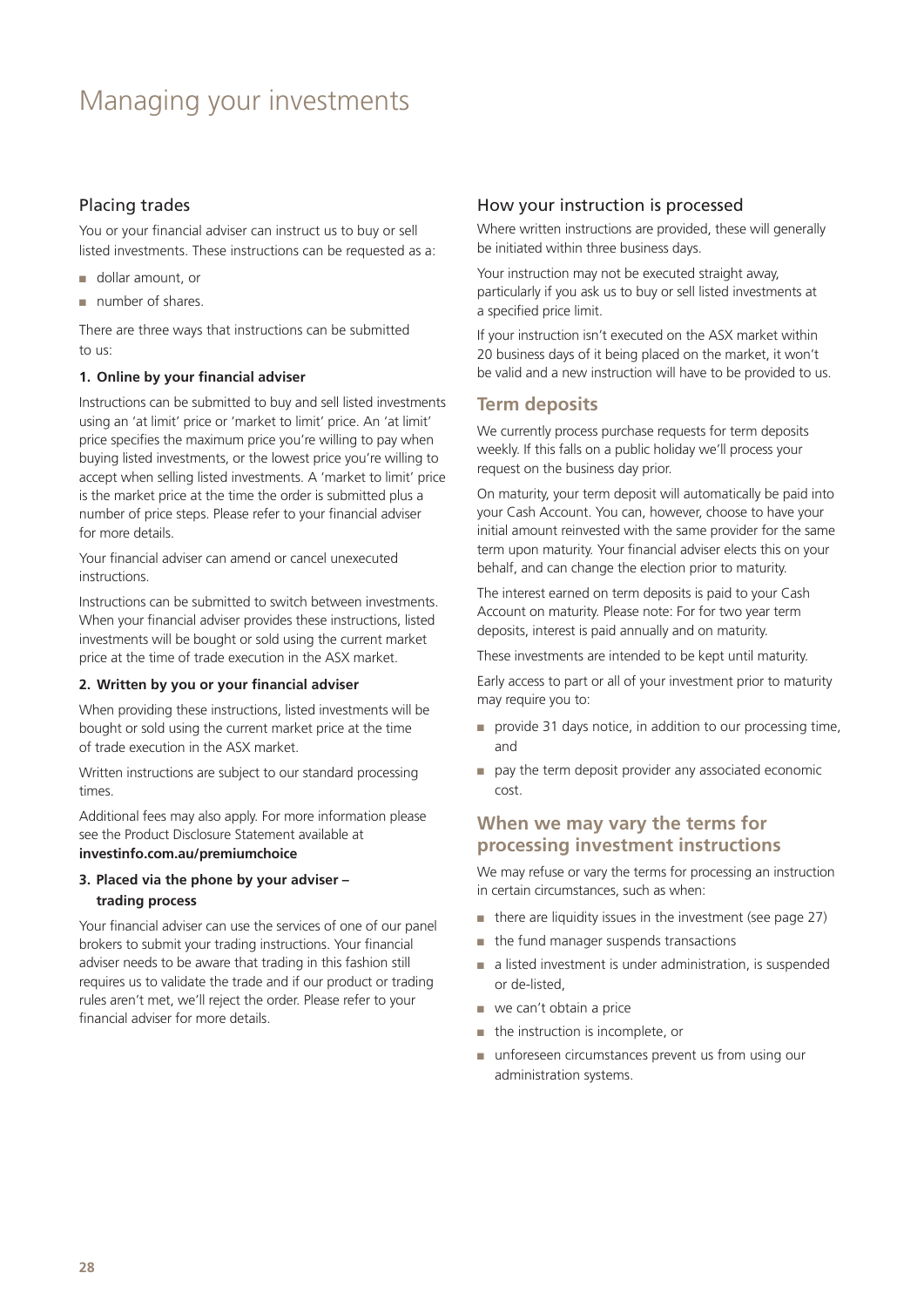### <span id="page-28-0"></span>Changes to the Investment List

There may be circumstances where an investment is no longer available on the **Investment List**. This means you won't be able to buy or sell this investment. Any regular instructions may be cancelled.

We'll let your financial adviser know if you're affected.

#### **Illiquid investments**

You may invest in an illiquid investment or an investment may become illiquid. Reasons why an investment is illiquid and other information and updates about your chosen investments are available at **[investinfo.com.au/](http://investinfo.com.au/premiumchoice) [premiumchoice](http://investinfo.com.au/premiumchoice)** or on the Fund Manager's website.

If you have an illiquid investment your ability to switch or withdraw may be limited. In addition, withdrawal requests may be delayed and could take substantially longer than 30 days. The time it takes to process a withdrawal will depend on the relevant investment and investment manager.

If you have an investment that's unable to be sold for any reason, we'll continue to hold the investment on your behalf as part of your account.

Where your pension account holds illiquid investments and the remaining cash can no longer support future pension payments, the Trustee may move the remaining balance in your pension account to a new super account within the same product.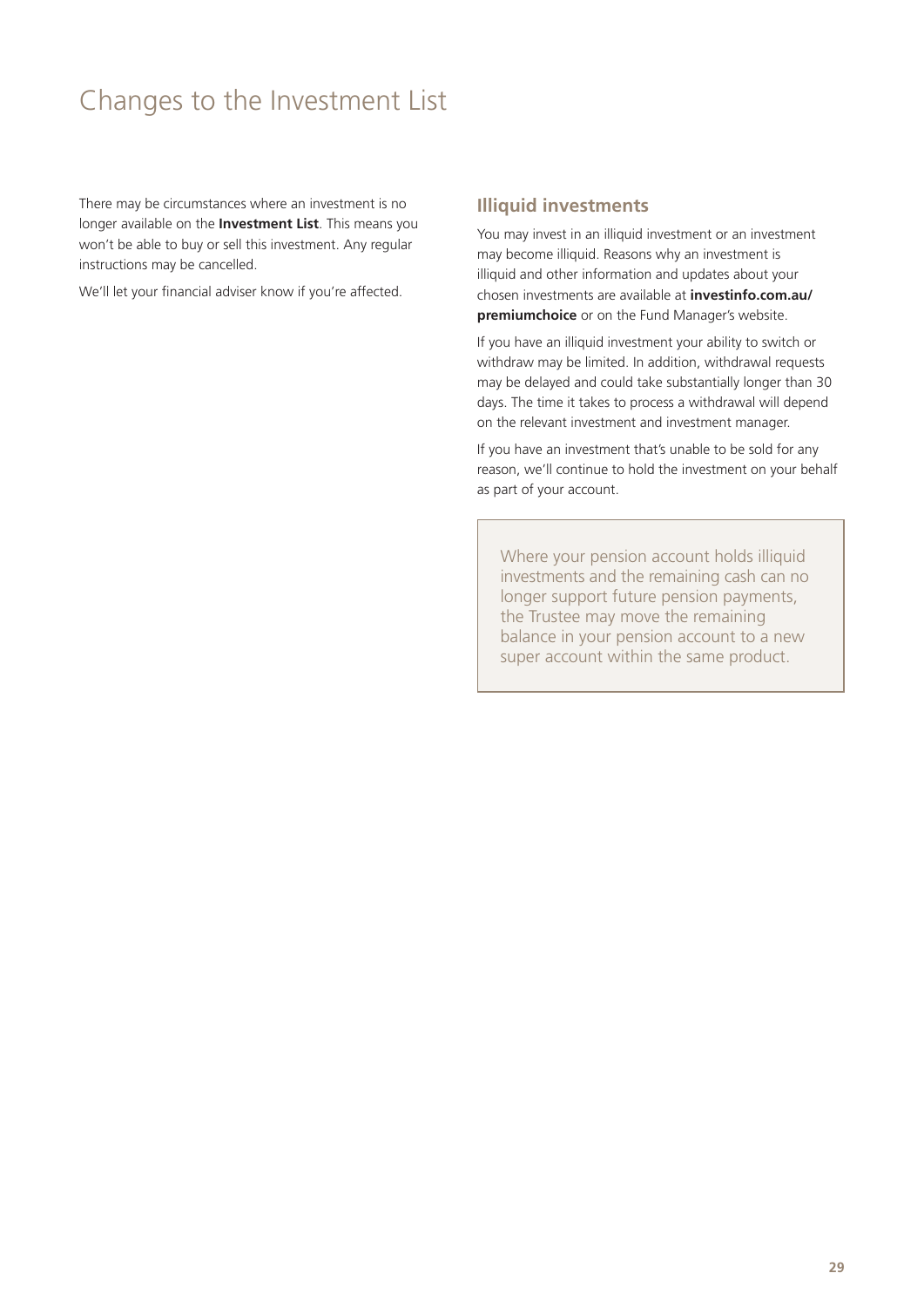### <span id="page-29-0"></span>Corporate actions

A corporate action is an event initiated by a company that affects the shares issued by that company.

Takeovers, mergers, rights issues and corporate restructures are all examples of types of corporate actions.

#### **Responding on corporate actions**

Because of the Fund's pooled nature, you may only be able to participate in a corporate action to a lesser extent than if you held the shares directly.

For example:

- in the case of a priority offer, we may only be entitled to a single allocation based on the amount the Fund holds.
- you don't have the right to call, attend or vote at a meeting of investors in investments you hold within PremiumChoice. The Trustee may do this on your behalf.
- share purchase plans for listed investments held by the Trustee on behalf of individual members may not be available.

The Trustee has a responsibility to take action where it believes it's in the interests of all members of the Fund. As a result some actions require a single response for all members.

Where the Trustee determines that there's an opportunity for members to participate in a specific corporate action, we'll contact your financial adviser for instructions.

We don't provide advice on the potential merits of any corporate action.

You should contact your financial adviser to ascertain the merit of any corporate action.

#### **Default actions for corporate actions**

| <b>Corporate action</b>           | <b>Participate</b> |
|-----------------------------------|--------------------|
| Bonus issue                       | Yes                |
| Compulsory takeover               | Yes                |
| Renounceable rights issue         | Yes                |
| Non-renounceable rights issue     | Yes                |
| Options                           | Yes                |
| Demerger                          | Yes                |
| Merger                            | Yes                |
| <b>Buybacks</b>                   | Yes                |
| Cash dividends                    | Yes                |
| Dividend reinvestment             | <b>No</b>          |
| Share purchase plans              | Yes                |
| Consolidations                    | Yes                |
| Discretionary takeover            | Yes                |
| Float                             | Yes                |
| Placement                         | <b>No</b>          |
| Convertible warrant               | <b>No</b>          |
| <b>Stock Splits</b>               | Yes                |
| Reconstructions                   | Yes                |
| Spin-offs                         | Yes                |
| Interest rate security conversion | Yes                |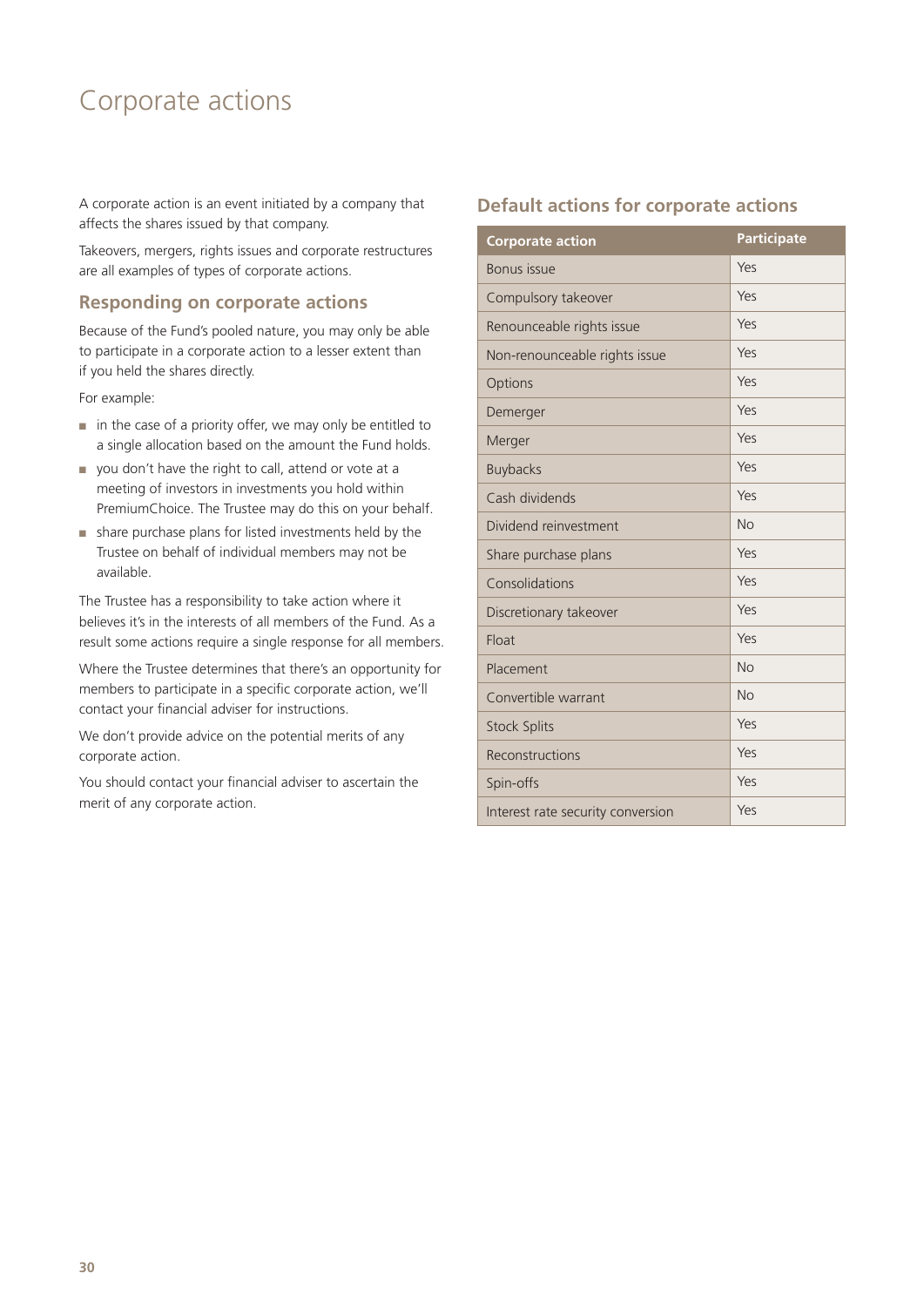### <span id="page-30-0"></span>Receiving distribution income and dividends

#### **Distribution income**

Most managed investments will generally distribute income during the year. All income distributions are initially paid into your Cash Account.

You can manage this income by:

- reinvesting it in the same or another investment option, or
- keeping it in your Cash Account.

If you're reinvesting income, it's a good idea to keep up to date with any changes in your chosen investment option. Speak with your financial adviser or refer to the relevant PDS available at **[investinfo.com.au/premiumchoice](http://investinfo.com.au/premiumchoice)**

#### **How to reinvest your income**

You can reinvest your income by:

- contacting your financial adviser
- completing an **Update account** details form available at **[investinfo.com.au/premiumchoice](http://investinfo.com.au/premiumchoice)**, or
- $\Box$  calling us.

If you've previously nominated to reinvest income into a managed investment that is no longer on the **Investment**  List, any income will be paid to your Cash Account.

#### **Dividends**

Dividends from your listed investments are paid into your Cash Account. You generally can't participate in dividend reinvestment schemes.

Reinvesting income may mean that you obtain more units in an investment product without having received the product's current Product Disclosure Statement.

If you're reinvesting income you need to make sure you have an up-to-date Product Disclosure Statement at all times. The Product Disclosure Statements for all investment options are available at **[investinfo.com.au/premiumchoice](http://investinfo.com.au/premiumchoice)**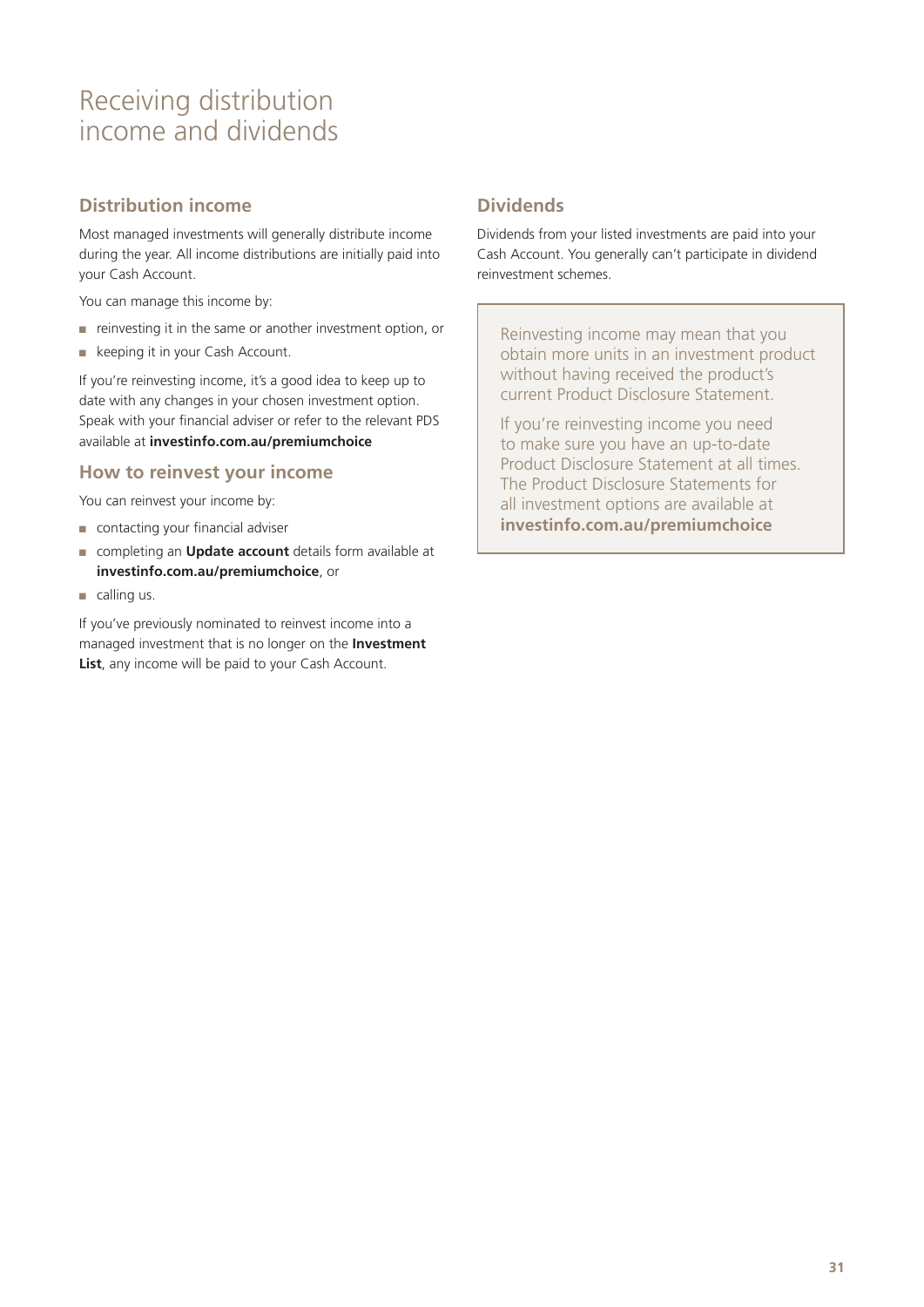### <span id="page-31-0"></span>Fees and costs

For fee and cost information specific to the Core Investment List, refer to **Core Investment List** on page 7.

#### **3% cap of fees and costs**

If your account balance is below \$6,000, the maximum combined investment and administration fees we charge cannot exceed 3% pa. This means that the total combined amount of administration fees, investment fees and indirect costs charged to you is capped at 3% of the account balance and any amount charged in excess of that cap must be refunded.

The current fees are provided in the **Product Disclosure Statement** and **Investment List** which are available at **[investinfo.com.au/premiumchoice](http://investinfo.com.au/premiumchoice)**

#### **Linking eligible family members**

You can link up to six PremiumChoice accounts held by you and your eligible family members as a 'family group'.

An eligible investor includes a:

- spouse
- de-facto spouse
- partner
- parent
- grandparent
- child
- grandchild, or
- sibling.

Private companies, Self Managed Super Funds and discretionary trusts may also be linked, provided the beneficiaries of these investment entities are members of the same immediate family.

Investors can only be linked if they have the same financial adviser.

Each linked investor can view reports that may identify the other investors and accounts within the family group.

#### **Family group benefits**

For each full Investment List account within your family group, the tiered percentage Administration fee is calculated on the combined balance of all linked accounts. The calculated amount is then proportioned to individual accounts based on the share of the combined balance.

The flat percentage Administration fee for the Non-Featured Investment Options and listed investments will apply at an individual account level.

A family linking cap also applies to each account within your family group. The maximum Administration fee (combined tiered and flat percentage fee) or Super administration fee (where applicable) for each account within your family group will be the lesser of their individual cap and their share of the family linking cap. Family linking cap amounts are detailed in the fee table of the Product Disclosure Statement.

The family linking cap is applied proportionally to each account within your family group, based on their share of the combined balances.

Where the minimum Administration fee (\$375 pa) is higher than the linked account holder's share of the family linking cap for the Administration fee (tiered and flat percentage fees), the minimum Administration fee will apply.

Accounts that can be linked include:

- PremiumChoice Retirement Service Series 2, and
- PremiumChoice Investment Service Series 2.

If you, (or any family group member) have selected the Core Investment List you/(family group members) cannot receive the benefit of family group linking on or from that account.

Please speak to your financial adviser about which option is most appropriate for your circumstances.

Minimum and maximum administration fees still apply to each combined super and pension balance and each Investment account.

#### **How to link**

Your financial adviser can help you to link your accounts and advise of any applicable issues relevant to you.

You have to nominate one account as the lead account.

The linked group is cancelled if the lead account is:

- closed, or
- has a new financial adviser.

We reserve the right to:

- reject a request for linking
- cancel the linking of investors at any time, and
- change these rules.

#### **Changing linking details**

If you nominate new investors for linking purposes, this will override any previously established linking arrangement.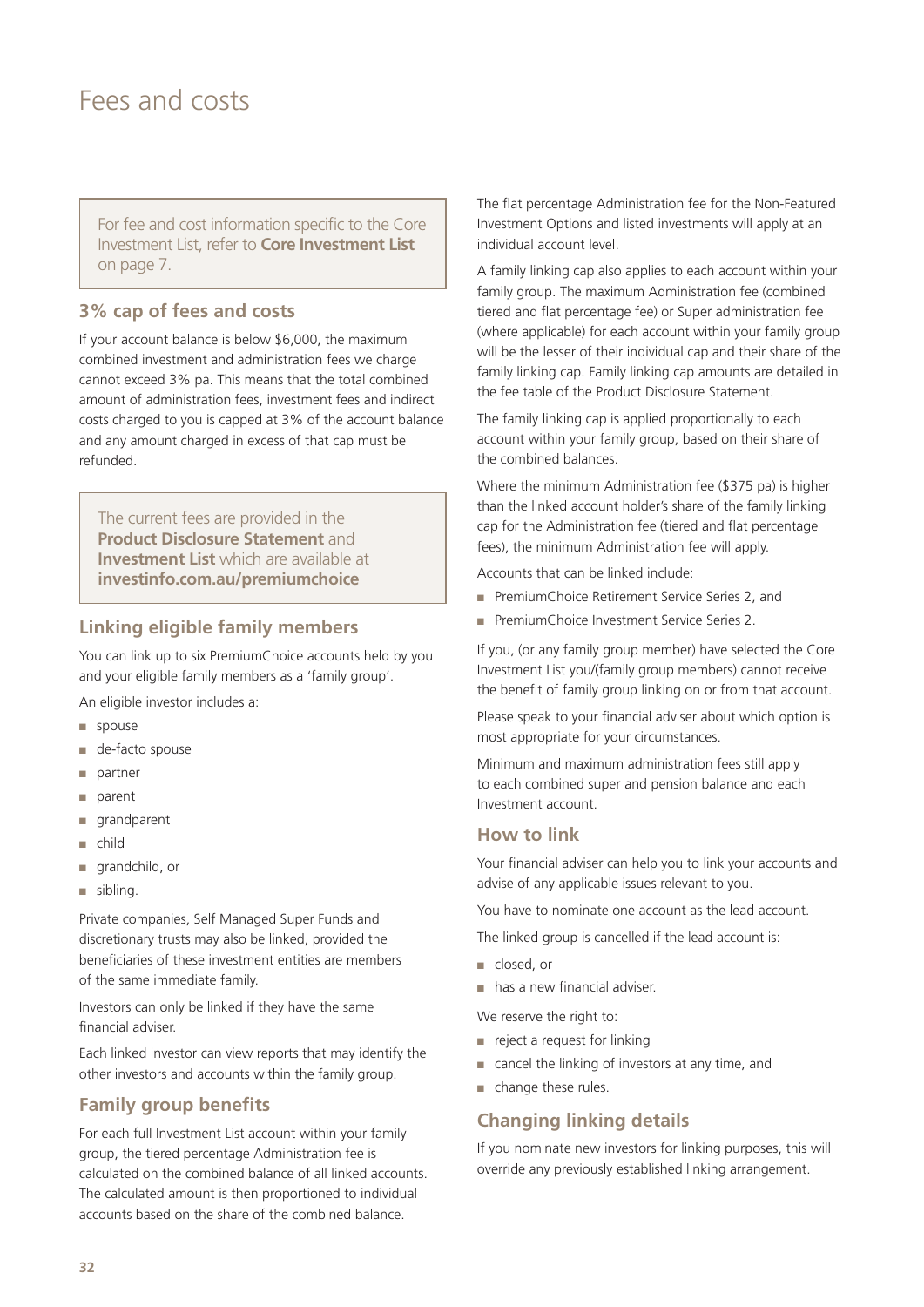### Adviser Service Fees

When you consult a financial adviser:

- You may pay a fee for the services you receive and choose how to pay for these services.
- You can authorise us to deduct from your account and pay to your financial adviser an Adviser Service Fee, solely in relation to your PremiumChoice Retirement Service Series 2 account. We will only deduct fees if you instruct us to.

#### Fee Types & Consent Types

We offer you the flexibility to have different types of Adviser Service Fees deducted from your account. You must enter an advice service arrangement with your financial adviser that covers the particular fee type and you must specifically consent to that fee being deducted from your account with us. Different types of fees are available for different periods and require different types of consent – as per below table:

| <b>Consent type</b>                                                                                                                                 | Fee Type*                                    |                                         |                                            |                                         |
|-----------------------------------------------------------------------------------------------------------------------------------------------------|----------------------------------------------|-----------------------------------------|--------------------------------------------|-----------------------------------------|
|                                                                                                                                                     | <b>Adviser Initial</b><br><b>Service Fee</b> | <b>Adviser Service Fee</b><br>– Ongoing | <b>Adviser Service Fee</b><br>- Fixed Term | <b>Adviser Service</b><br>Fee - One-off |
| Consent to one-off fee deduction:<br>Consent ends once fee is deducted.                                                                             |                                              | $\boldsymbol{\mathsf{x}}$               | $\boldsymbol{\mathsf{x}}$                  |                                         |
| <b>Consent to fee deductions during</b><br>12 month fixed term: Consent expires<br>12 months from the commencement and<br>fees stop being deducted. | $\boldsymbol{\mathsf{x}}$                    | $\boldsymbol{\mathsf{x}}$               |                                            | $\mathbf x$                             |
| <b>Consent to ongoing fee deductions</b><br>for more than 12 months: Consent<br>needs to be renewed annually.                                       | $\mathbf x$                                  |                                         | $\mathbf x$                                | $\mathbf x$                             |

\* You cannot have the Adviser Service Fee – Ongoing and Adviser Service Fee – Fixed Term on your account at the same time.

Where you agree to pay your financial adviser service fees over a period of more than 12 months, this is considered an Ongoing fee arrangement. You need to renew your consent to any Ongoing fee arrangements annually, for Adviser Service Fees to continue to be deducted from your account. Your financial adviser will let you know how to renew your consent to the fee arrangement.

Alternatively, you can choose to have an Adviser Service Fees arrangement for a Fixed Term of up to 12 months, whereby we deduct fees from your account during the fixed term. After this time your fee arrangement with your financial adviser will cease and we will stop deducting fees from your account. You and your financial adviser may then agree to a subsequent fixed term arrangement.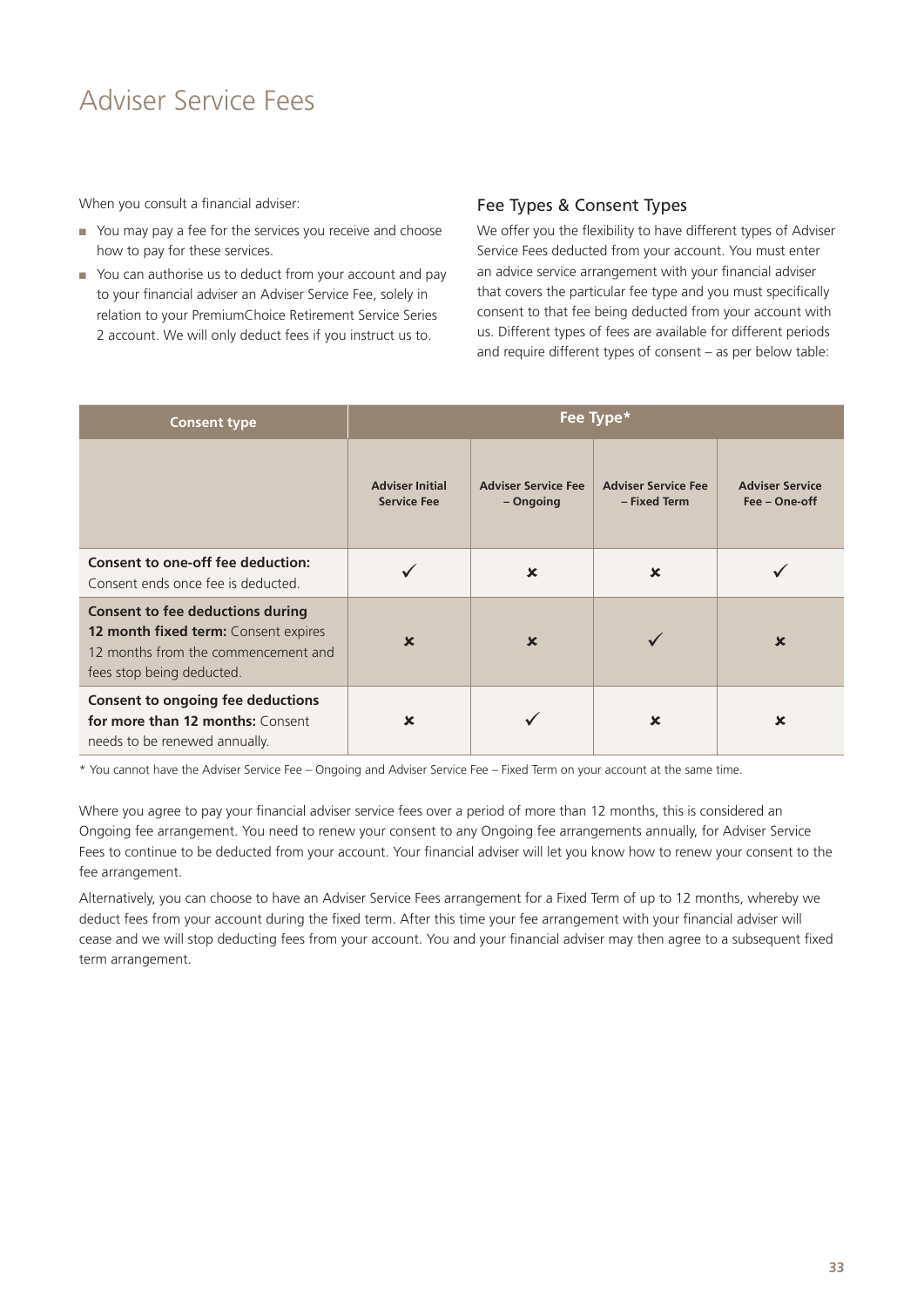### Adviser Service Fees

You can authorise us to deduct one or more of the following types of Adviser Service Fees from your account (to reflect the fee arrangements you have with your financial adviser):

#### ■ **Adviser Initial Service Fees**

We can deduct fees:

- calculated as a percentage of; or
- deducted as a dollar amount from, the contributions you elect to rollover to your account when you first join.
- **Adviser Service Fees (Ongoing or Fixed Term)**

We can deduct fees calculated as a combination of:

- a dollar amount only; or
- a flat percentage-based fee only; or
- a dollar amount as well as a flat percentage-based fee: or
- a Tiered percentage-based fee; or
- an Investment percentage-based fee

#### ■ **Adviser Service Support Fee**

The Adviser Service Support Fee has two parts:

- an **Adviser Service Fee (Ongoing or Fixed Term):** deducted from your account and paid to your financial adviser for the advice and recommendations they give you about this product, and
- a **Dealer Facilitation Fee (Ongoing or Fixed Term)**: deducted from your account and paid to your financial adviser's Dealer Group, which covers various advice related activities, such as researching and assessing the suitability of this product and other support activities required to provide the financial adviser's services to you.

Fees in this section are generally deducted monthly. If the fee arrangement is terminated and a new arrangement entered into, however, there may be multiple fee deductions in that month to proportion the fee accordingly.

Any instructions received to deduct an Adviser Service Support Fee will replace all existing arrangements on the account. If you wish to maintain any aspect of the existing arrangements, you'll need to restate these in your instructions to us.

Any fees charged by your financial adviser are in addition to the fees and costs described in the PDS.

You can cancel an existing Adviser Service Fee arrangement with a financial adviser at any time by contacting us. This may impact the ongoing services they provide.

Other than a cancellation, your financial adviser cannot change the Adviser Service Fee without your consent.

The terms of any fee arrangement you have agreed to with a financial adviser will generally be documented in a letter of engagement, and the fee amounts to be deducted in accordance with that arrangement must also be detailed in the Statement of Advice and Fee Disclosure Statement (if applicable) they provide to you. Ongoing fee arrangements are subject to an annual renewal process.

We reserve the right to reject or terminate an Adviser Service Fee arrangement on your account at any time.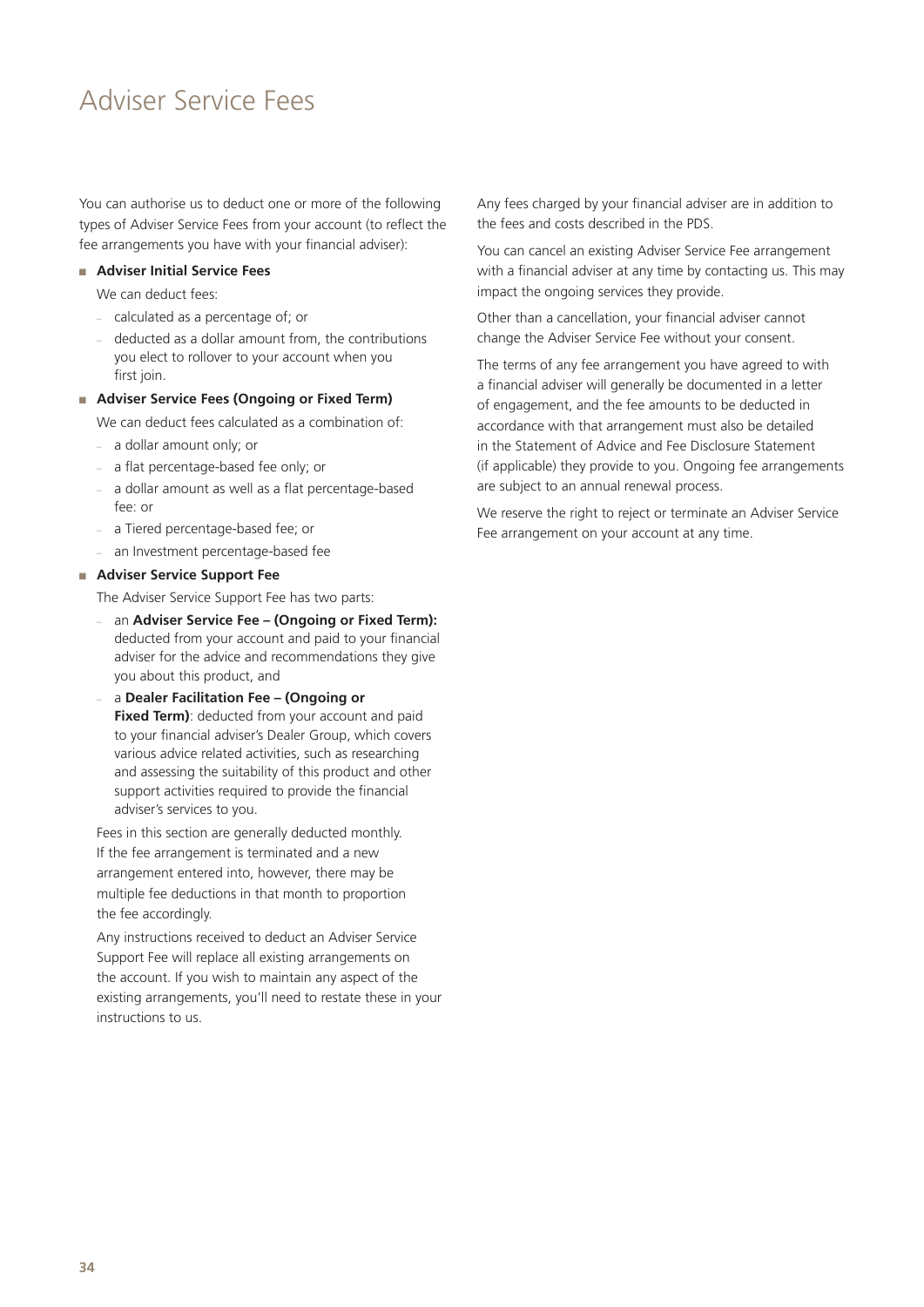### <span id="page-34-0"></span> $Tax - the rules$

#### **This section isn't a comprehensive and complete tax guide.**

The taxation treatment of superannuation is complex. The Trustee isn't a registered tax (financial) adviser or registered tax agent. If you intend to rely on any advice to satisfy liabilities, obligations or claim entitlements that arise, or could arise under taxation law, you should seek advice from a registered tax agent or registered tax (financial) adviser.

#### **Contribution types and caps for tax purposes**

The government limits the amounts you can contribute to super. If you go over the caps, you may pay extra tax. Your eligibility to contribute or have contributions made for you is outlined in the section **Adding to your super – the rules**.

For tax purposes, contributions to super are generally assessed against:

- **The Concessional contribution cap** the main contributions counted against this cap are those made by your employer, your salary sacrifice contributions or, if you're eligible and choose to claim a deduction, your personal contributions.
- **The Non-concessional contributions cap** generally the amounts counted to this cap include personal contributions where you don't claim a tax deduction and contributions made by your spouse directly to your super account.

Because additional tax may be paid if a contribution cap is exceeded, you might need to take into consideration other less common types of contributions and the caps which apply. The following table outlines some of these contribution types and the limit against which they may count.

| <b>Contribution type</b>         | <b>These include</b>                                                                                                                                                                                                                                                                                                                                                                                                                                                        | <b>Relevant cap</b>                                                                                                                                                                                                                                                                                        |
|----------------------------------|-----------------------------------------------------------------------------------------------------------------------------------------------------------------------------------------------------------------------------------------------------------------------------------------------------------------------------------------------------------------------------------------------------------------------------------------------------------------------------|------------------------------------------------------------------------------------------------------------------------------------------------------------------------------------------------------------------------------------------------------------------------------------------------------------|
| Capital Gains Tax<br>$(CGT)$ cap | Personal contributions arising from the disposal<br>of certain small business assets that you elect<br>to be counted towards the CGT cap rather<br>than the Non-concessional contribution cap.<br>You need to provide us with the ATO's<br>CGT cap election notice before or with the<br>contribution. This is provided the CGT cap<br>hasn't been used up previously. This form<br>should be completed with advice from your<br>financial adviser or registered tax agent. | The CGT cap is a lifetime cap and is the maximum<br>amount of eligible contributions you can choose to<br>exclude from your Non-concessional contributions<br>cap. The CGT cap applicable for 2022/2023<br>is \$1,650,000. A CGT election form must be<br>submitted before or at the time of contribution. |
| Personal injury                  | Personal contributions relating to eligible<br>personal injury receipts that you've elected<br>to exclude from being counted towards your<br>Non-concessional contribution caps. There are<br>strict conditions on the types of personal injury<br>contributions you can claim exclusions for. You<br>need to provide us with the Personal Injury<br>election notice before or with the contribution.                                                                       | There's no cap on the amount of eligible personal<br>injury contributions that can be excluded from your<br>Non-concessional contribution cap.                                                                                                                                                             |
| Downsizer<br>contributions       | Eligible after-tax superannuation contributions<br>from the sale proceeds of your home. These<br>contributions can be made to your super<br>account regardless of your work status,<br>total super balance or what you've already<br>contributed to super under the ordinary<br>contribution caps. You will need to provide us<br>with the Downsizer election form before or<br>with the contribution.                                                                      | You can contribute up to \$300,000 (\$600,000<br>combined for a couple). Downsizer contributions<br>don't count towards your contribution caps, but<br>may count towards transfer balance cap if you<br>move your super balance into retirement phase<br>(i.e. such as start an Account-based Pension).    |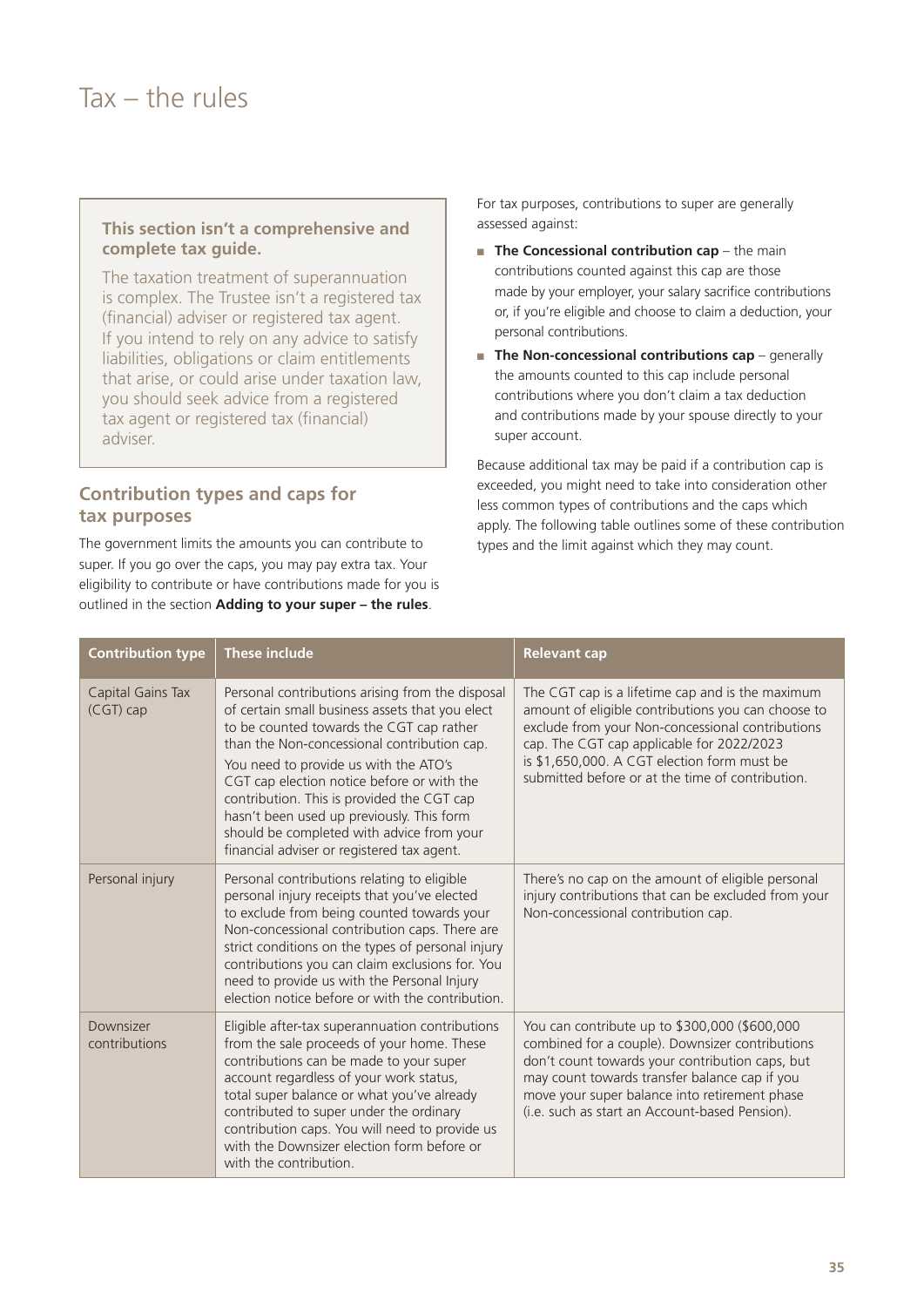### $Tax - the rules$

| <b>Contribution type</b>       | These include                                                                                                                                                                                                                          | <b>Relevant cap</b>                                                                                                                                                                                                                                   |
|--------------------------------|----------------------------------------------------------------------------------------------------------------------------------------------------------------------------------------------------------------------------------------|-------------------------------------------------------------------------------------------------------------------------------------------------------------------------------------------------------------------------------------------------------|
| Government<br>co-contributions | Payments made by the government to your<br>super based on your income and other factors.                                                                                                                                               | Government co-contributions and low income super<br>contributions don't count towards either your Non-<br>concessional or Concessional contribution caps.                                                                                             |
| COVID-19<br>recontribution     | Recontribution of amounts previously<br>withdrawn in 2019/20 and 2020/21 under<br>the COVID-19 early release of super under<br>compassionate grounds.<br>You will need to provide an election form<br>before or with the contribution. | By recontributing a previously withdrawn amount<br>accessed under the COVID-19 early release<br>provisions and submitting the election form, this<br>contribution will not count against your Non-<br>concessional or Concessional contribution caps. |

All these types of contributions will also form part of your total super balance and consequently may affect your ability to make certain types of super contributions in the future.

| The Concessional, Non-concessional and CGT contribution caps are set out below |  |  |  |  |  |
|--------------------------------------------------------------------------------|--|--|--|--|--|
|--------------------------------------------------------------------------------|--|--|--|--|--|

| Age                         | Concessional contributions annual cap 2022/2023 financial year                                                 |
|-----------------------------|----------------------------------------------------------------------------------------------------------------|
| All ages                    | $$27,500*$                                                                                                     |
| Age                         | Non-concessional contributions cap 2022/2023 financial year                                                    |
| Less than 75                | \$110,000 annually - You may be eligible to contribute up to \$330,000 under the bring<br>forward arrangement^ |
| 75 and over                 | Non-concessional contributions can't be made                                                                   |
| <b>CGT</b> contribution cap | Lifetime indexed cap                                                                                           |
| Up to age 75                | \$1,650,000                                                                                                    |

\* You may be able to make "catch up" concessional contributions if your total superannuation balance is less than \$500,000 on 30 June of the previous financial year. Amounts will be carried forward on a 5 year rolling basis. You may be eligible to utilise the carried forward amount in the 2022/2023 and future financial years relating to unused accrued amounts from 1 July 2018.

^ The non-concessional contributions cap amount that you can bring forward and whether you have a two or three year bring forward period will depend on a number of factors, including your total superannuation balance, age and previous non-concessional contributions made. Your total superannuation balance is determined at the end of 30 June of the previous financial year in which the contributions that triggered the bringforward were made. For more information, visit **[ato.gov.au](http://ato.gov.au)** or speak with your financial adviser.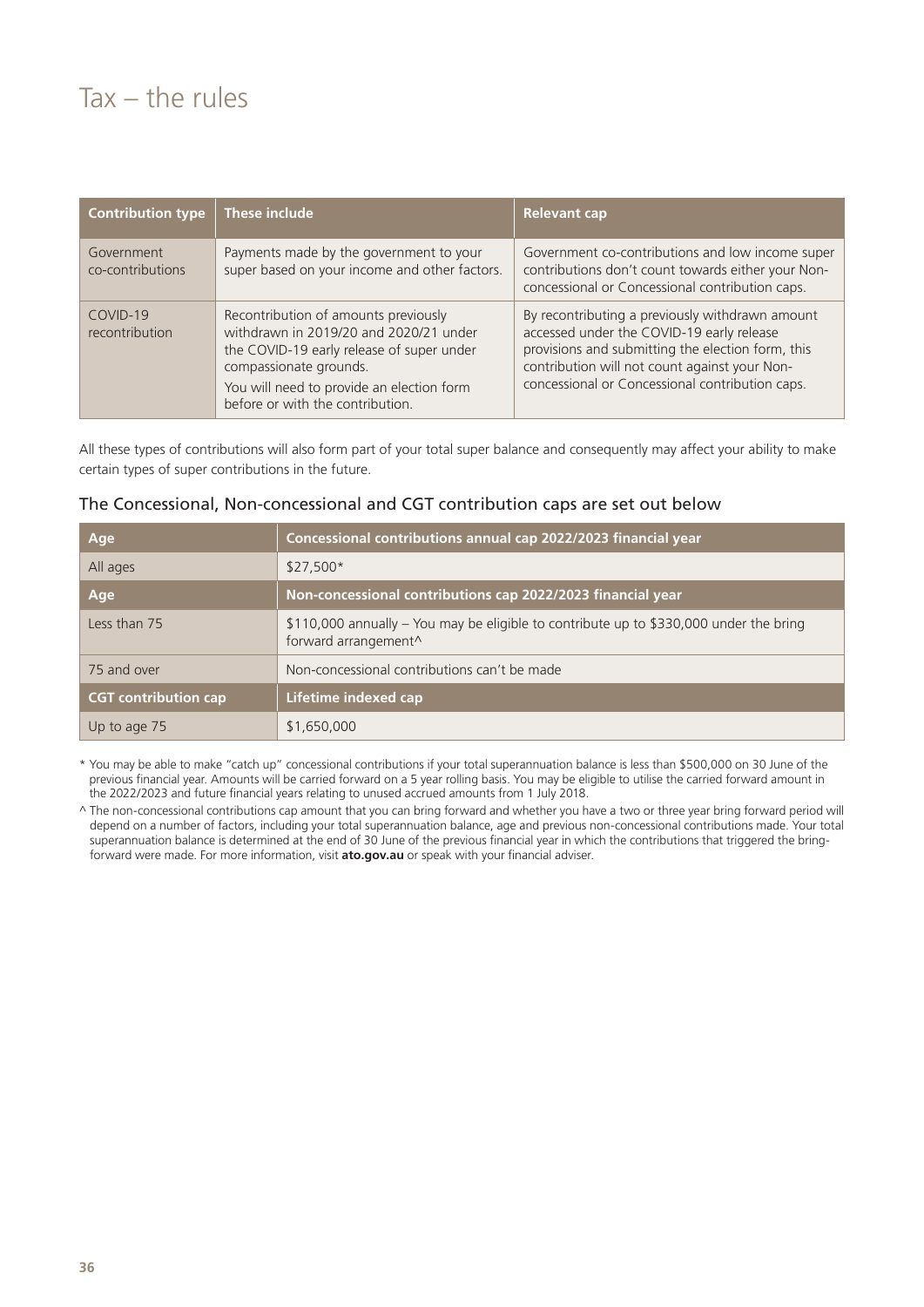#### **Tax on your super and pension accounts – a quick summary**

While both super and pension investments have favourable tax treatment they are different in the way they are taxed. We've broadly outlined the tax treatment of each type of investment below.

#### Tax treatments in your account

|       | <b>Contributions</b>                                                                                                                                                                                                                                                                                                                                                                                                                                                                                                                                                                                                                                                                                                                                                                                             | <b>Investment earnings and</b><br>realised capital gains |
|-------|------------------------------------------------------------------------------------------------------------------------------------------------------------------------------------------------------------------------------------------------------------------------------------------------------------------------------------------------------------------------------------------------------------------------------------------------------------------------------------------------------------------------------------------------------------------------------------------------------------------------------------------------------------------------------------------------------------------------------------------------------------------------------------------------------------------|----------------------------------------------------------|
| Super | Concessional contributions, such as employer and salary sacrifice<br>$\bullet$<br>contributions, are usually taxed in the Fund at a rate of 15%. Generally if<br>the sum of your combined 'income' and concessional contributions exceed<br>\$250,000 in an income year, an additional 15% tax will apply to your<br>concessional contributions. If your income excluding your concessional<br>contributions is less than \$250,000, the additional 15% tax will apply to<br>your concessional contributions which place you in excess of the \$250,000<br>threshold. While the additional tax is levied on you personally, you can elect<br>to have the tax paid from your super account.<br>• Taxes charged within the Fund are deducted from your account as and<br>when required or when you leave the Fund. | Taxed at a rate of up to<br>$15%$ .                      |
|       | • Non-concessional contributions aren't taxed in the Fund. These include<br>contributions made by you or your spouse for which no personal income<br>tax deduction has been claimed.                                                                                                                                                                                                                                                                                                                                                                                                                                                                                                                                                                                                                             |                                                          |
|       | Contributions made to your account, both concessional (ie before tax)<br>and non-concessional (ie after tax) will count towards your contribution<br>caps. Additional tax and charges may be payable if you exceed these caps.<br>The amount you have in your 'total superannuation balance' (which includes<br>all your superannuation and pension balances generally determined on the<br>previous 30 June) may limit your ability to:                                                                                                                                                                                                                                                                                                                                                                         |                                                          |
|       | • make non-concessional contributions,<br>• claim the Government co-contribution,                                                                                                                                                                                                                                                                                                                                                                                                                                                                                                                                                                                                                                                                                                                                |                                                          |
|       | • receive a spouse contribution, and                                                                                                                                                                                                                                                                                                                                                                                                                                                                                                                                                                                                                                                                                                                                                                             |                                                          |
|       | • access 'catch up' concessional contributions in the 2022/2023 and later<br>years of income with specific conditions applying.                                                                                                                                                                                                                                                                                                                                                                                                                                                                                                                                                                                                                                                                                  |                                                          |
|       | For further information, please refer to ato.gov.au                                                                                                                                                                                                                                                                                                                                                                                                                                                                                                                                                                                                                                                                                                                                                              |                                                          |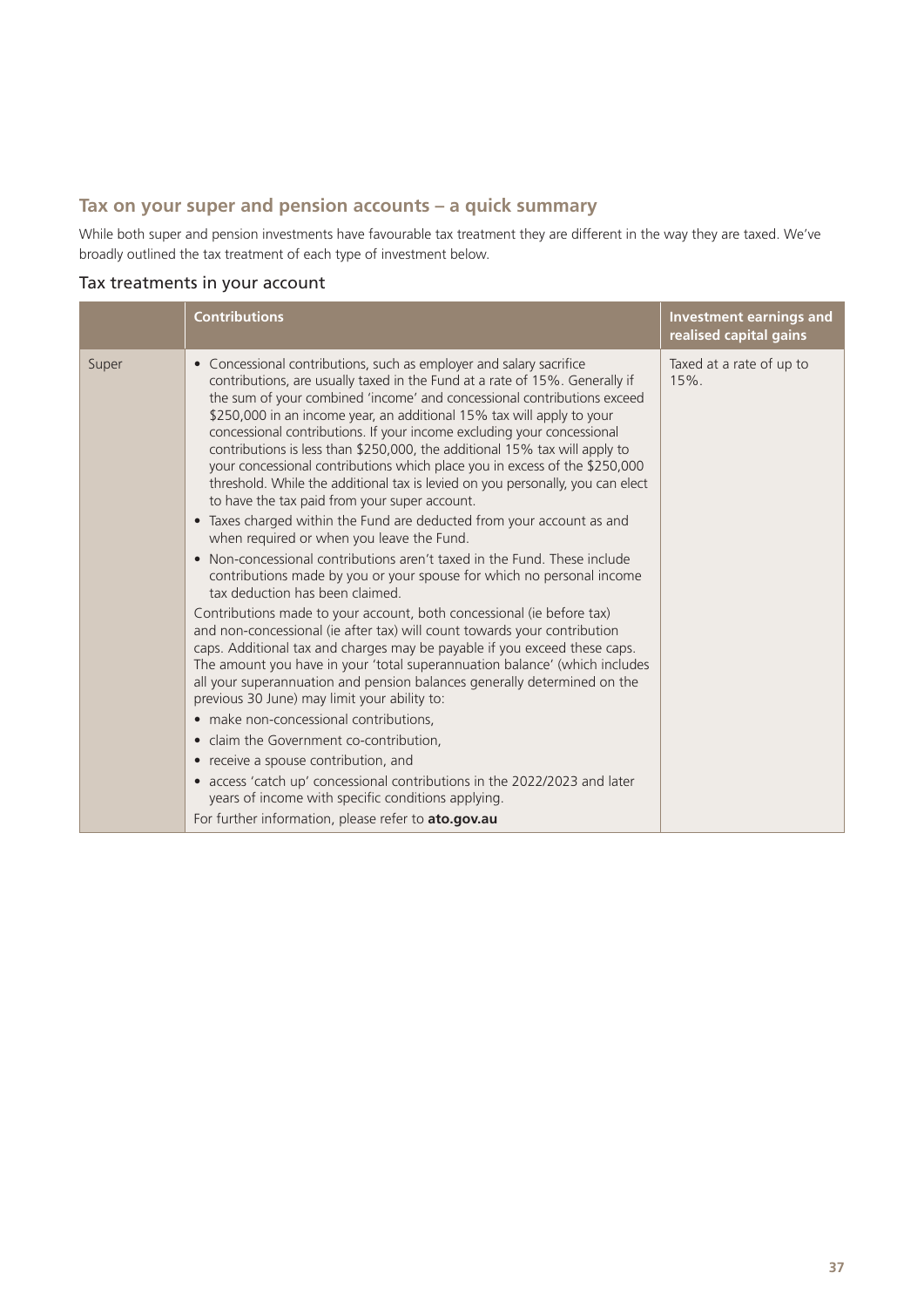### $Tax - the rules$

| Tax treatments in your account continued |  |  |  |
|------------------------------------------|--|--|--|
|------------------------------------------|--|--|--|

|                                              | <b>Contributions</b> | <b>Investment earnings and realised</b><br>capital gains                                                                                                                                                                                                                                                                                                                                                                                                                                                                                                                                                                                                                                                   |
|----------------------------------------------|----------------------|------------------------------------------------------------------------------------------------------------------------------------------------------------------------------------------------------------------------------------------------------------------------------------------------------------------------------------------------------------------------------------------------------------------------------------------------------------------------------------------------------------------------------------------------------------------------------------------------------------------------------------------------------------------------------------------------------------|
| Transition to<br>Retirement<br>(TTR) Pension | Not applicable.      | Taxed at a rate of up to 15%, until you've<br>reached an eligible condition of release<br>then tax free. Generally, this means:<br>• you've reached age 65<br>permanently retired (as defined by law)<br>$\bullet$<br>are permanently incapacitated, or<br>$\bullet$<br>• are terminally ill.<br>When you've reached age 65, investment<br>earnings and realised capital gains<br>automatically become tax exempt without<br>you having to notify us. If you meet<br>one of the other eligible conditions of<br>release, you'll need to notify us in order<br>for the investment earnings and realised<br>capital gains to become tax exempt.<br>To find out more go to ato.gov.au or<br>moneysmart.gov.au |
| Account-<br>based Pension                    | Not applicable.      | Tax-free.                                                                                                                                                                                                                                                                                                                                                                                                                                                                                                                                                                                                                                                                                                  |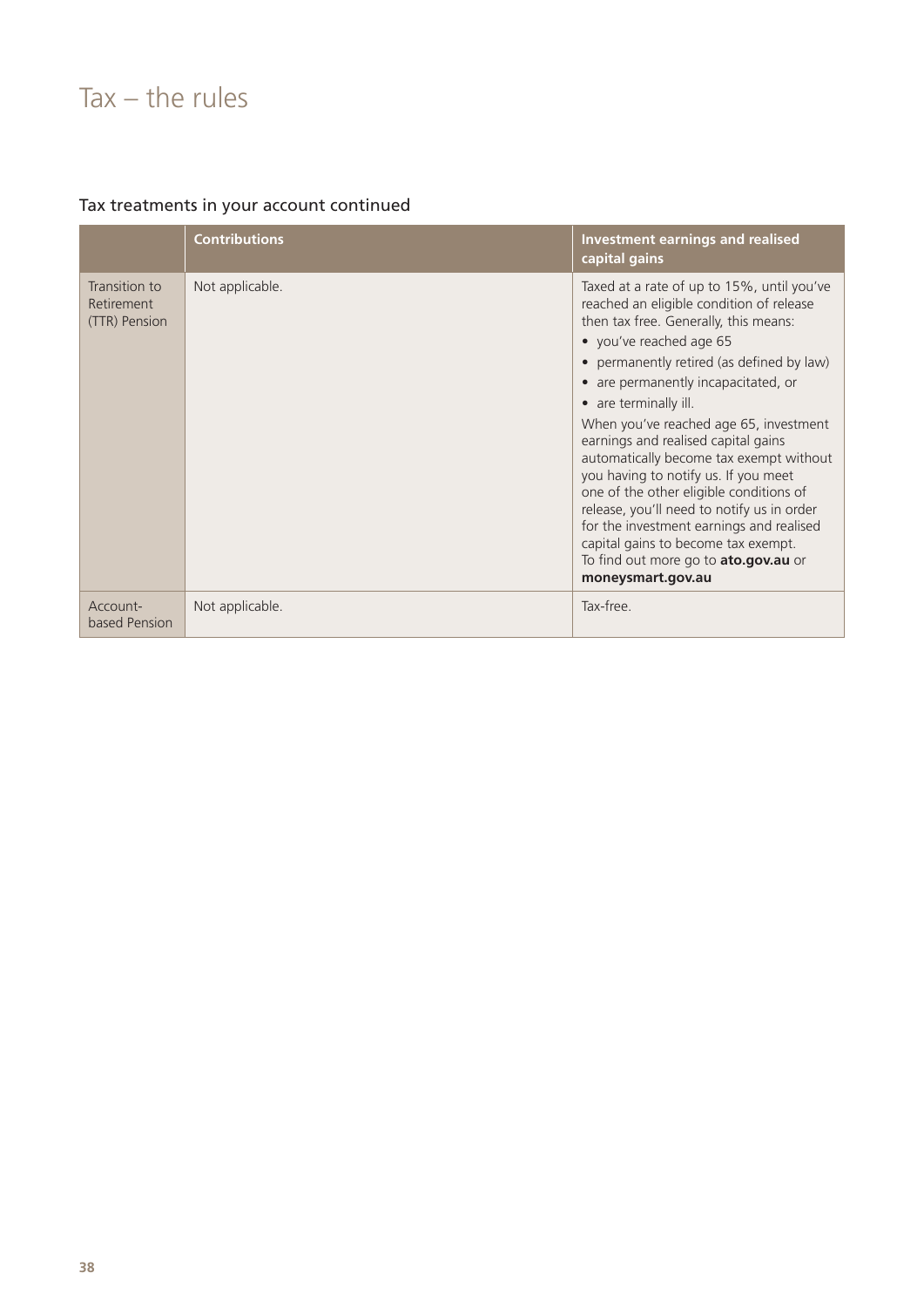#### Tax treatments on payments to you

|                                              | <b>Regular and additional pension payments</b>                                                                                                                                                                                                                                                                                                                                                                                                                                                                                                                                                                                                                                                                                                                     | Lump sum withdrawals                                                                                                                                                                                                                                                                                                                                                                                                                                                                                                                                                                                                           |
|----------------------------------------------|--------------------------------------------------------------------------------------------------------------------------------------------------------------------------------------------------------------------------------------------------------------------------------------------------------------------------------------------------------------------------------------------------------------------------------------------------------------------------------------------------------------------------------------------------------------------------------------------------------------------------------------------------------------------------------------------------------------------------------------------------------------------|--------------------------------------------------------------------------------------------------------------------------------------------------------------------------------------------------------------------------------------------------------------------------------------------------------------------------------------------------------------------------------------------------------------------------------------------------------------------------------------------------------------------------------------------------------------------------------------------------------------------------------|
| Super                                        | Not applicable.                                                                                                                                                                                                                                                                                                                                                                                                                                                                                                                                                                                                                                                                                                                                                    | Tax-free component: Nil.<br><b>Taxable component:</b><br>• If under the preservation age, tax of up to 22%<br>(including Medicare Levy at 2%).<br>• If aged from preservation age to age 59, tax-free<br>on the first \$230,000 (for the 2022/2023 financial<br>year). This is a lifetime limit which may be indexed<br>in future financial years. Tax is then paid on the<br>remainder up to 17% (including Medicare Levy<br>at 2%).<br>• From age 60, tax-free.<br>Other taxes and government levies may apply from<br>time to time.<br>If applicable, we'll deduct the tax from your account<br>before paying the lump sum. |
| Transition to<br>Retirement<br>(TTR) Pension | Tax-free component: Nil.<br><b>Taxable component:</b><br>• If aged from preservation age to age 59, tax is<br>paid at marginal tax rates plus Medicare Levy<br>at 2%, less a tax offset of 15%.<br>• From age 60, tax free.<br>Other taxes and Government levies may apply<br>from time to time. If applicable, we'll deduct the<br>tax from your pension payments.                                                                                                                                                                                                                                                                                                                                                                                                | As above.                                                                                                                                                                                                                                                                                                                                                                                                                                                                                                                                                                                                                      |
| Account<br><b>Based Pension</b>              | Tax-free component: Nil.<br><b>Taxable component:</b><br>• If under the preservation age, tax is paid at<br>marginal tax rates plus Medicare Levy at 2%<br>with no tax offset.<br>• If aged from preservation age to age 59, tax is<br>paid at marginal tax rates plus Medicare Levy<br>at 2%, less a tax offset of 15%.<br>• If your payment is a disability super benefit the<br>same rules apply to a disability account based<br>pension, except a tax offset of 15% will apply<br>to the taxable component for those under<br>preservation age.<br>Go to ato.gov.au for more information.<br>• From age 60, tax free.<br>Other taxes and government levies may apply<br>from time to time. If applicable, we'll deduct the<br>tax from your pension payments. | As above.                                                                                                                                                                                                                                                                                                                                                                                                                                                                                                                                                                                                                      |

To invest in PremiumChoice Retirement Service Series 2, you will need to provide your Tax File Number (TFN). If you don't provide your TFN we'll hold your money in trust and contact you or your financial adviser to obtain your TFN. If we don't receive your TFN within 14 days we may return any contributions or rollovers. We will verify your TFN with the ATO. For more information visit **[ato.gov.au](http://ato.gov.au)**

Preservation age is 55 for those born before 1 July 1960 and will gradually increase to 60 depending on your date of birth. To find out your preservation age see page 17 or, go to **[ato.gov.au](http://ato.gov.au)**. A different tax treatment applies to superannuation death benefits paid to your beneficiaries or deceased estate. Go to **[ato.gov.au](http://ato.gov.au)**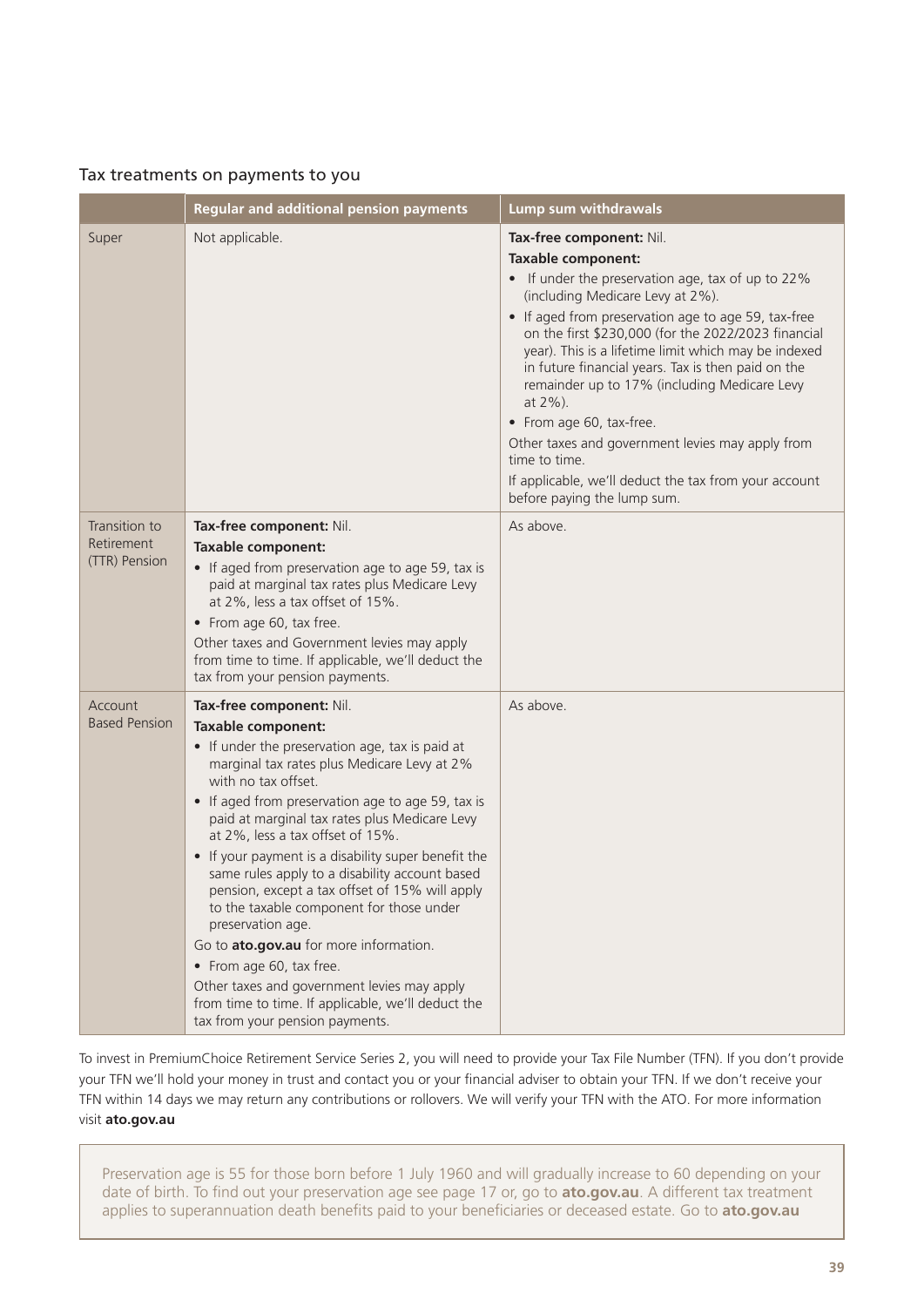### <span id="page-39-0"></span>Tax – the mechanics

#### **How tax is calculated on your account**

On an ongoing basis, we keep track of the tax payable on your:

- investment earnings (including dividends, interest and distributions)
- taxable contributions, and
- realised capital gains and losses on investments.

We'll calculate tax as and when required and where tax is payable, the amount will be deducted from your Cash Account.

On an annual basis, we perform a reconciliation of your tax position and process any adjustments to your Cash Account.

Please note: As tax payments will be deducted from your Cash Account it's important to manage your cash balance. If you don't have enough money to cover your tax payments some of your investments may have to be sold.

#### **Additional tax you may pay**

If you exceed the contribution caps, additional tax applies.

#### Exceeding the concessional contribution cap

Excess concessional contributions are treated as assessable income and taxed at your marginal rate with an offset for the 15% contributions tax already paid by the super fund. You have the choice to have up to 85% of your excess concessional contribution amount released to the ATO as a credit to cover the additional tax liability.

If you have excess concessional contributions refunded, it no longer counts against your concessional cap. If you retain the excess contribution in your account, the excess amount counts against the concessional contribution cap and may also count against the non-concessional contribution cap.

We recommend you speak to your financial adviser if you're close to the caps. Alternatively you can visit **[ato.gov.au](http://ato.gov.au)**

#### Exceeding the non-concessional contribution cap

You can elect to have excess non-concessional contributions plus 85% of associated earnings (this amount is determined by the ATO using a formula) refunded. The full amount of associated earnings is added to your assessable income and taxed at marginal tax rates with a 15% tax offset.

If no election is made to have the excess amount refunded, the ATO will act on your behalf and request the excess contributions and associated earnings to be refunded from us. As the rules that relate to excess super contributions can be complex, you should speak with your financial or tax adviser. For more information, please visit **[ato.gov.au](http://ato.gov.au)**

#### **Claiming a tax deduction on your super contributions**

You may be eligible to claim a tax deduction in your personal income tax return for personal super contributions you make to your account in a financial year.

You will need to submit your claim before rolling over your super, starting a pension, or submitting a contributions splitting application. From 1 July 2022, if you were 67 or older at the time of contributing any amounts for which you claim a tax deduction, the ATO will only allow the deduction if you have satisfied the work test, or meet the work test exemption. The work test requires you to have been employed or self-employed for at least 40 hours in a consecutive 30 day period during the financial year the contribution was made.

The ATO will assess your eligibility to claim a deduction when you have lodged your tax return for the financial year.

If the deduction is disallowed you can vary your notice down, including down to zero. However, if you have started a pension or made a withdrawal before you vary your notice we may not be able to reclassify your contribution and refund the tax deducted. For more information on the work test please refer to **[ato.gov.au](http://ato.gov.au)**

If you intend to claim a deduction for personal contributions, you should take into consideration other concessional contributions made on your behalf (such as SG and salary sacrifice) in order not to breach the concessional contributions cap.

You cannot claim a deduction for any contributions that you choose to treat as downsizer contributions or COVID-19 recontribution and any personal contributions that have been assessed as being a non-concessional contribution in a First Home Super Saver determination.

**Note:** you can not create an income loss from claiming a tax deduction for personal superannuation contributions.

For information on eligibility to claim a deduction for your personal contributions visit **[ato.gov.au](http://ato.gov.au)** or speak to your financial adviser or registered tax agent.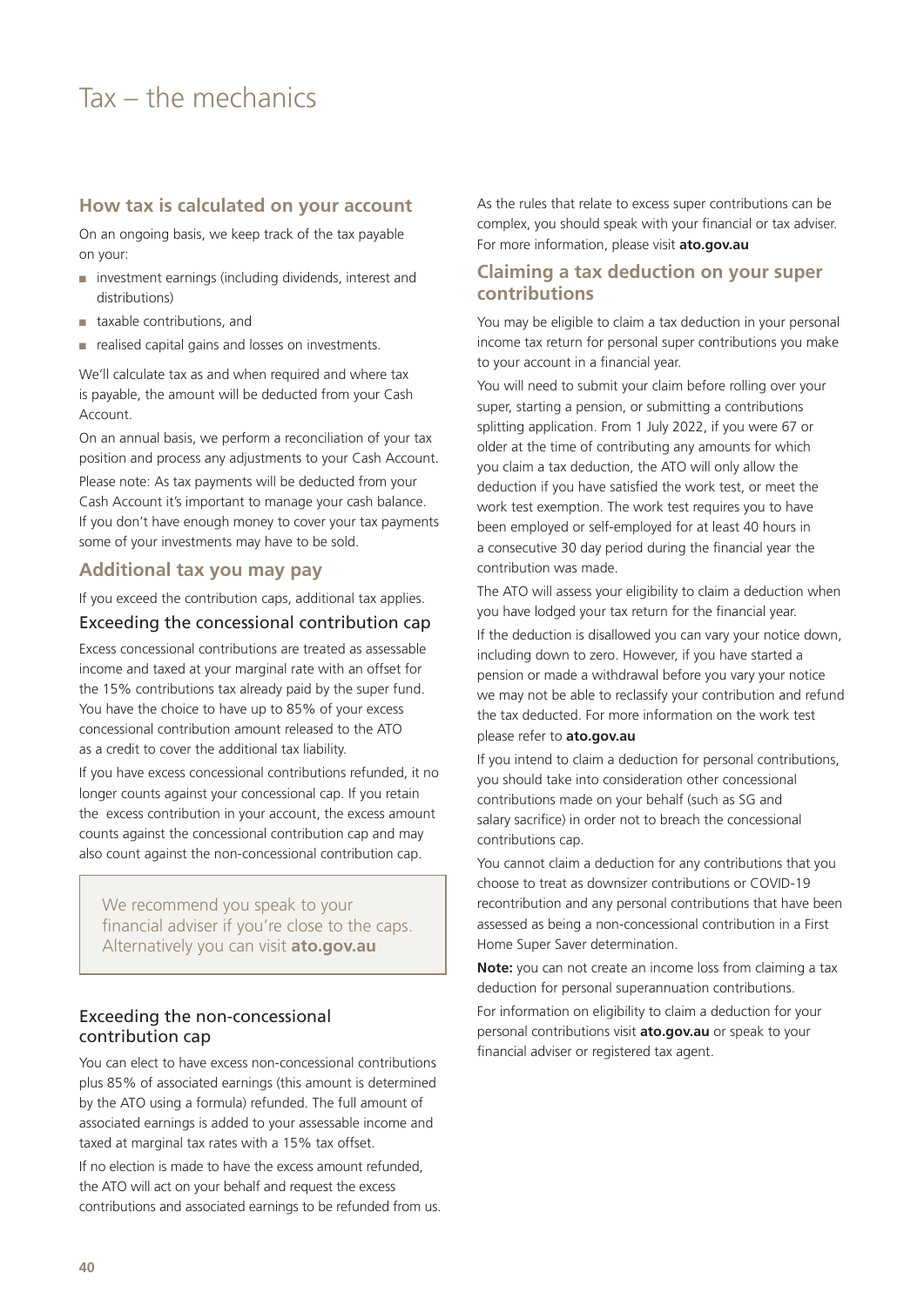**You should take extra care to check your eligibility for a deduction at [ato.gov.au](http://ato.gov.au) before submitting your tax return, transferring or withdrawing all, or even part of your super, or before starting a pension or making a contributions splitting application.**

You must return your completed notice to us before the earlier of the date you lodge your personal tax return for the financial year in which the contributions were made, or the end of the financial year immediately following the year in which the contributions were made.

#### **Letting us know you're claiming a tax deduction**

If you intend to claim a tax deduction, you'll need to let us know by:

■ completing the **Notice of intent to claim or vary a deduction for personal super contributions** form available at **[investinfo.com.au/premiumchoice](http://investinfo.com.au/premiumchoice)**, or **[ato.gov.au](http://ato.gov.au)**

#### **What we do when we receive your notice**

Once we receive and accept either of the notices, we'll send you a Tax Deduction Acknowledgment Advice for your tax records.

If we're unable to accept your declaration, we'll send you a notice advising why and requesting information we may need in order to accept it.

In some cases, the law prevents us from accepting a notice. For example, if you've used your account balance containing the personal contributions to start a pension or if you've withdrawn your benefit or transferred any part of your benefit.

You can't claim a deduction if you haven't received a formal Tax Deduction Acknowledgement Advice from us.

#### **Tax on contributions you're claiming as a deduction**

Any personal contributions you claim as a tax deduction will have 15% tax deducted by us. This will be deducted from your account once we acknowledge acceptance of your claim with a Tax Deduction Acknowledgement Advice.

#### **Reducing the amount you have told us you are claiming**

If you wish to reduce the amount of a previous tax deduction claim, you'll need to complete and return the **Notice of intent to claim or vary a deduction for personal super contributions form** available at **[investinfo.com.au/premiumchoice](https://investinfo.com.au/premiumchoice)** or **ato.gov.au**

This must be done before the earlier of the date that you lodge your tax return in relation to the year the contributions were made, or end of the following financial year after the contributions were made.

In some cases, you may reduce the amount you claimed outside this timeframe if the ATO has disallowed your claim for a deduction. However, as with claiming a deduction, the law prevents us from accepting a variation in certain circumstances.

#### **Not claiming a tax deduction?**

If you don't intend, or are ineligible to claim a tax deduction then you don't need to do anything.

If we don't hear from you, we'll assume you will not be claiming a tax deduction for personal contributions in that financial year.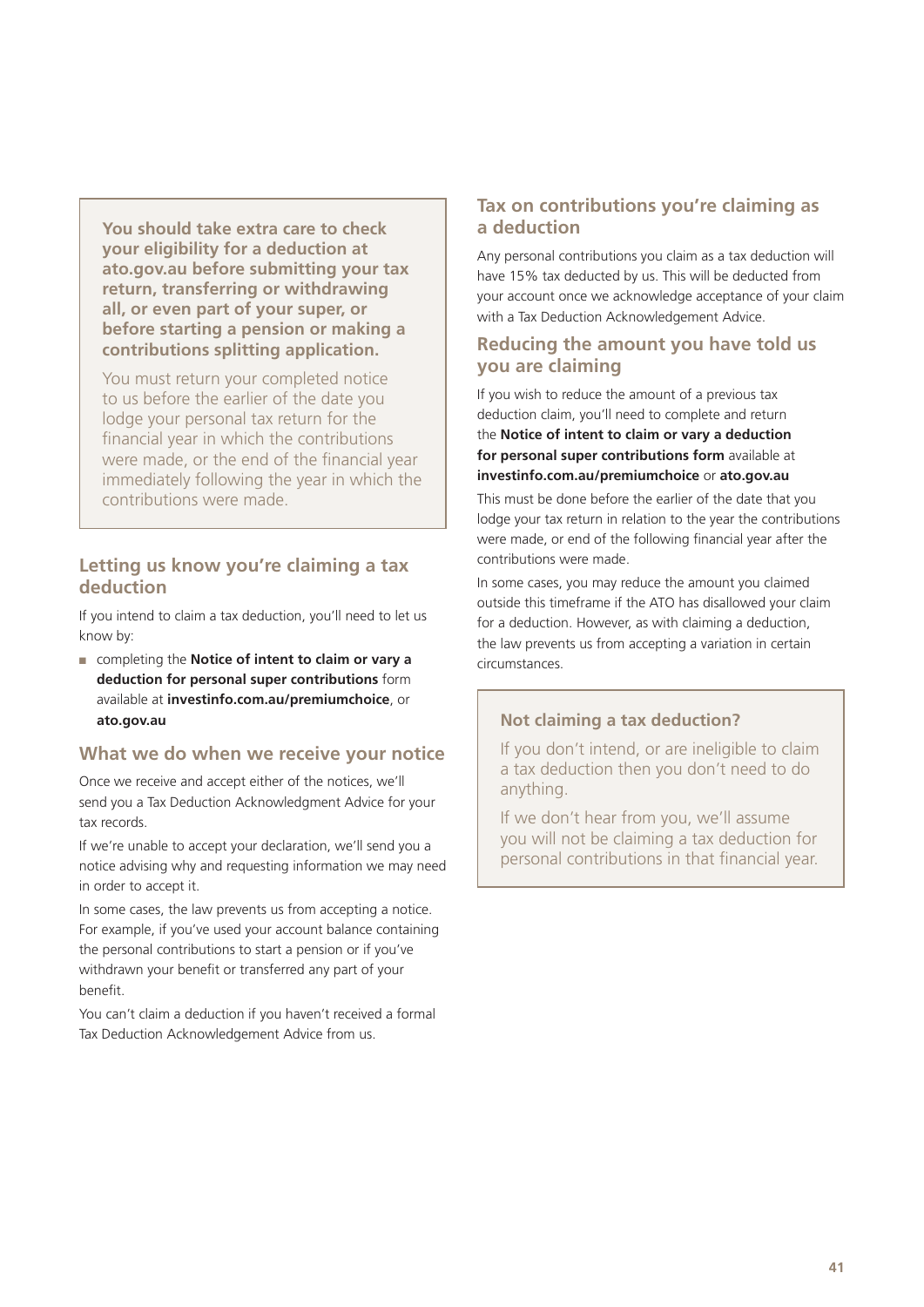### Tax – the mechanics

#### **Tax on withdrawals made by temporary residents**

Certain temporary residents can access their super benefit after leaving Australia.

If applicable, the benefit can generally only be paid as a single lump sum from which we can deduct tax. In some circumstances if you don't claim your benefit, we're required to pay it directly to the ATO.

Further information can be found at **[ato.gov.au](http://ato.gov.au)**

#### **Tax on payments made to your beneficiaries**

Tax may be charged on amounts paid to your beneficiaries on your death. The tax payable will depend on the type of payment being made (lump sum or pension), timing and the dependency status of your beneficiaries.

For information on estate planning and in particular, the tax implications, we recommend you speak with your financial or legal adviser.

#### **Tax File Number (TFN) notification**

If you're under age 60 and haven't provided a valid Tax File Number, we're generally required to deduct tax at the top marginal tax rate (plus Medicare levy of 2%, for Australian residents) from taxable superannuation payments made to you from your account and, if applicable, the whole of pension income payments.

In addition, if you don't provide us with your TFN, we won't accept any personal contributions. The main exception relates to employer contributions, which are subject to additional tax at 32% if you haven't provided your TFN.

We may send your TFN to the ATO to assist them in locating any unclaimed or lost superannuation benefits.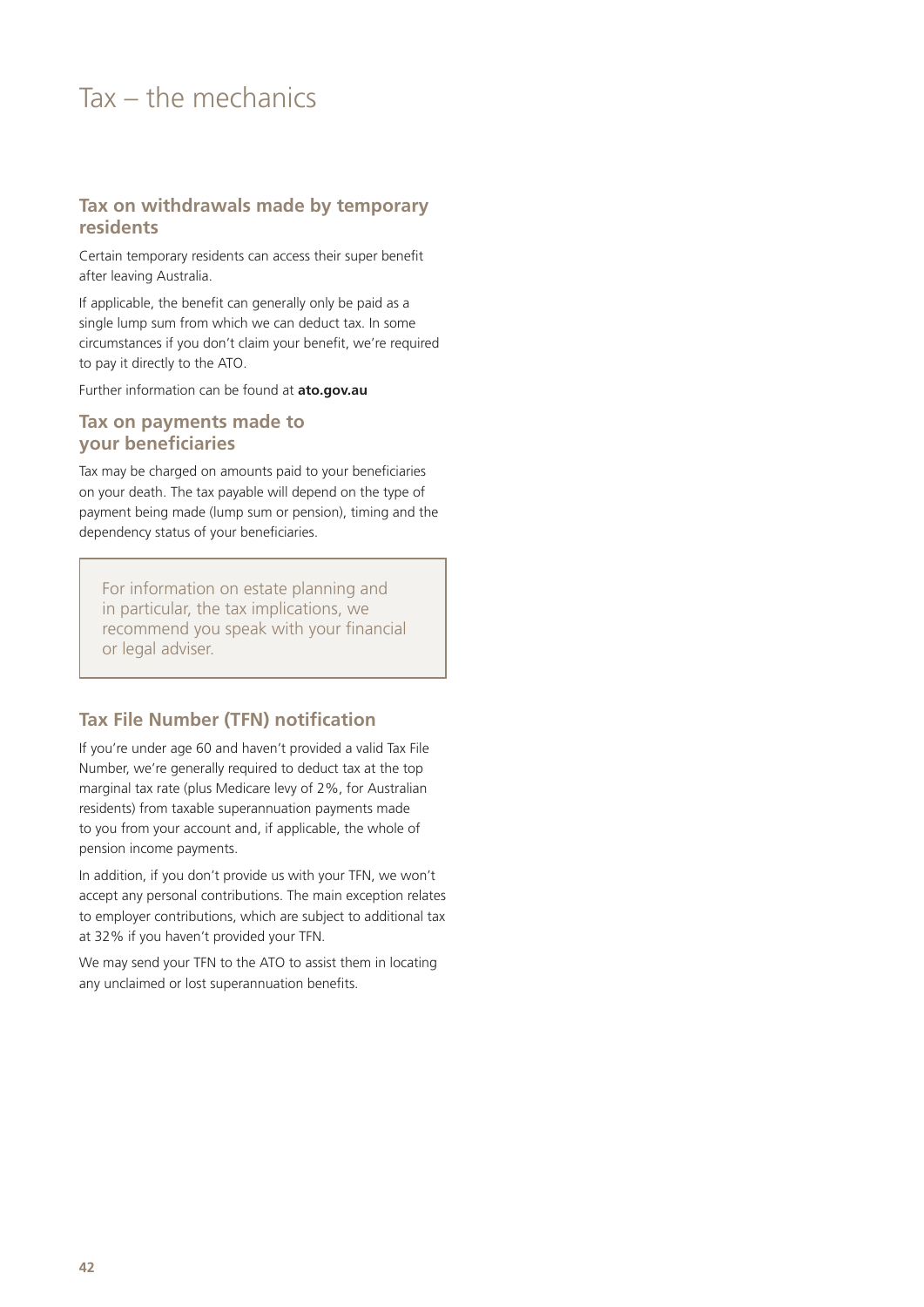#### <span id="page-42-0"></span>**How you can access MLC Insurance**

MLC Insurance can ease the uncertainty your family can face in the event of your death, or if you're unable to work because of a disability.

You can apply for the following insurance options through MLC Insurance (which is offered by MLC Limited). In most cases, you must be under 60 years of age to apply.

#### **Your insurance options**

| Death                                                              | A lump sum is paid if you die or are<br>diagnosed with a terminal illness.                                             |  |
|--------------------------------------------------------------------|------------------------------------------------------------------------------------------------------------------------|--|
| Death and<br>Total and<br>Permanent<br><b>Disablement</b><br>(TPD) | A lump sum is paid if you die, are<br>diagnosed with a terminal illness or<br>become totally and permanently disabled. |  |
| Income<br>Protection                                               | A monthly amount is paid while you're<br>disabled.                                                                     |  |

You can find more information on MLC Insurance and MLC Insurance (Super) in the Product Disclosure Statement at

#### **[investinfo.com.au/premiumchoice](http://investinfo.com.au/premiumchoice)**

Any insurance you have through PremiumChoice Retirement Service Series 2 is held in the name of the Trustee. This means that any benefits will be paid to your PremiumChoice super account.

#### **Applying for insurance**

#### Before applying for MLC Insurance, you should consider the **MLC Insurance and MLC Insurance (Super) Product Disclosure Statement**.

Your financial adviser can help you determine what insurance is appropriate for you and make all the arrangements on your behalf.

#### **Your insurance – the details**

Your insurance premiums are deducted from your Cash Account.

Please speak with your financial adviser or contact us if you'd like information about:

- applying for more insurance
- changing your insurance
- making a claim, or
- cancelling your insurance.

#### **What happens when you leave PremiumChoice Retirement Service?**

We'll stop deducting premiums from your Cash Account from the date we receive your request.

Your insurance may continue for up to 60 days after you close your account. If you'd like to continue your insurance, you may be able to transfer it into your own name or to another MLC product.

Please speak with your financial adviser for more information.

#### **Replacing your existing insurance**

Whenever you change insurance providers, you need to make sure you compare the different products.

This way you can make sure that you have the right amount of insurance for your individual needs. Most importantly, only cancel your existing insurance once your new insurance has been confirmed.

#### **Inactive Accounts**

If your super account hasn't received a contribution or a rollover for a continuous period of 16 months, it's defined as an inactive account. If this is the case, we're required by law to cancel your insurance cover unless you make a contribution or rollover, and/or provide us with your written election to retain it. We'll contact you before this happens and give you the opportunity to retain your cover. If you wish to keep your insurance, regardless of whether or not your account is inactive, please fill out and return the **Choose to Keep My Insurance Cover** form available at **[investinfo.com.au/premiumchoice](http://investinfo.com.au/premiumchoice)**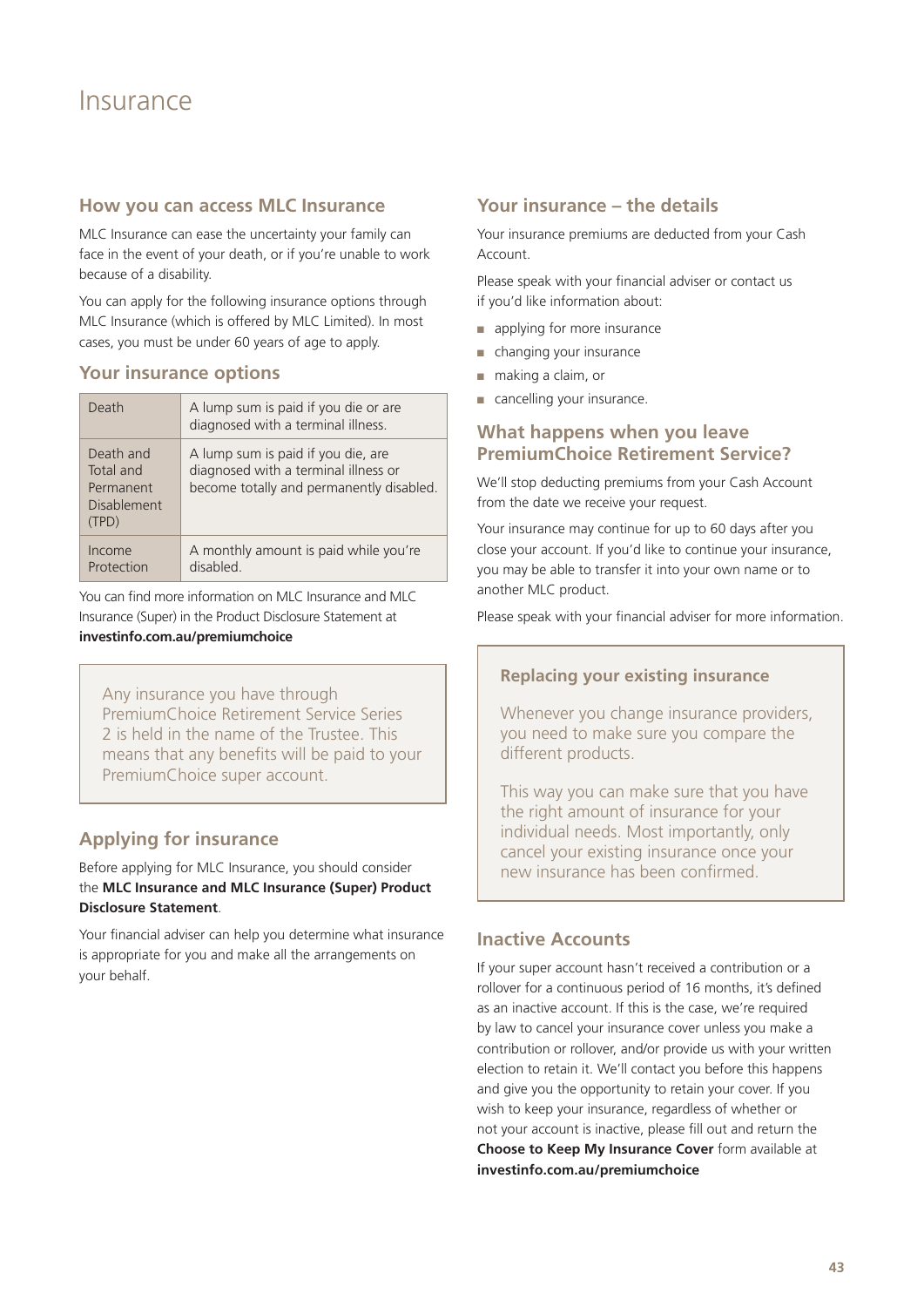### <span id="page-43-0"></span>Nominating a beneficiary

#### Your account balance including any insurance payment, is paid to your beneficiaries or your estate in the event of your death. The law determines who can be a beneficiary.

Once you've opened your account you can:

- nominate beneficiaries
- change, cancel or remove existing beneficiaries
- change the type of nomination, and
- change the portions of your account to be paid to beneficiaries.

#### **Who can you nominate?**

Under superannuation law, you can nominate the following:

- your spouse or de-facto spouse including same-sex partners
- children including step and adopted children
- individuals who are financially dependent on you at the time of your death
- your legal personal representative (either the executor under your will or a person(s) granted letters of administration for your estate if you die without having left a valid will), or
- someone in an interdependency relationship to you. This is a close personal relationship between two people who live together, where one or both of them provide for the financial and domestic support and personal care of the other. This type of relationship may still exist if there's a close personal relationship but the other requirements aren't satisfied because of some physical, intellectual or psychiatric disability.

#### **Types of nominations**

- a non-lapsing or lapsing nomination which is binding on the Trustee – ensures your account balance is paid as you've directed as long as the nomination is and remains valid.
- a nomination subject to Trustee discretion the Trustee will decide who receives your account balance and will consider your preferred beneficiaries.
- no nomination the Trustee will decide who receives your account balance.
- $\blacksquare$  a reversionary nomination (pension accounts only) your pension payments continue to be paid to your nominated beneficiary.

You can also make a binding or non-binding secondary nomination should your initial reversionary nomination become invalid.

You and your financial adviser will need to monitor any child reversionary nomination to ensure they continue to meet the age requirements to maintain the nominations' validity. If you want to change your reversionary nomination you may need to cancel and restart your pension.

Please note: Contrary Court orders may override your nomination.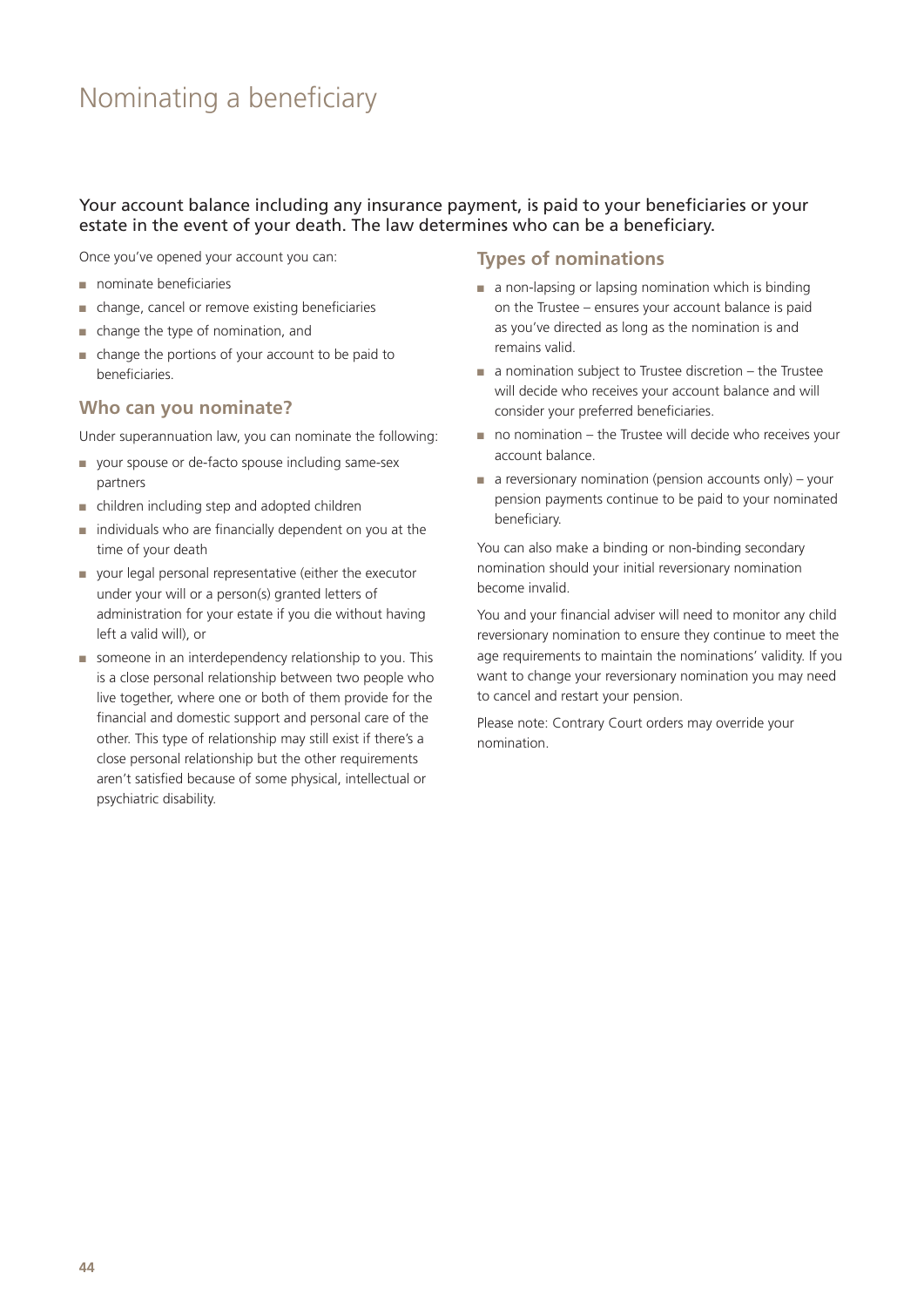#### **How to make or change a nomination**

You can nominate or change existing beneficiaries at any time by completing a **Beneficiary nomination** form available at **[investinfo.com.au/premiumchoice](http://investinfo.com.au/premiumchoice)** or by contacting us. Your revised form can be scanned and emailed, faxed or mailed to us.

If you're updating your reversionary nomination, this may impact your social security benefits. Please speak with your financial adviser for more information.

If your nomination is unclear or incomplete, we'll write to you requesting the information or documentation required to process your request.

Your nomination is confirmed on your statements.

#### **What we do when we're notified of your death**

We'll switch off any Adviser Service Fees being paid to your adviser once we're notified of your death.

If you've made a nomination binding on the Trustee, which is still valid, the account balance will be paid to your beneficiaries as you've directed.

Where you've made a nomination subject to Trustee discretion or if you haven't nominated a beneficiary, or if your nomination is no longer valid, the Trustee uses a formal process to make the decision as to whom your benefit should be paid.

The process involves the identification of any potential beneficiaries and communication with them. The Trustee then gives careful consideration to what it believes is an appropriate distribution of the account balance, paying particular regard to your recorded preferences.

#### **Tax applicable on death notification**

If the account is in the accumulation phase when we receive notification of your death, tax on investment earnings will continue to apply until the benefit is paid to the beneficiary.

If the account is in the retirement phase when we receive notification of your death, investment earnings are tax exempt until the benefit is paid to the beneficiary.

This applies for all types of beneficiary nominations.

We recommend you seek advice from your financial adviser or registered tax agent on what this could mean for you prior to making a nomination.

#### **Payment of reversionary pensions**

If you have a pension account with a reversionary nomination, the account balance will remain in your chosen investment options and pension payments will be suspended. Upon completion of the claim, pension payments will restart and will be paid to your beneficiary.

#### **Restrictions on payment of death benefit pensions to children**

If a child beneficiary receives payment of a pension upon your death, the pension can only continue to be paid whilst the child is:

- under age 18
- between age 18 and 25 and financially dependent upon you, or
- disabled, as defined by law.

If your reversionary beneficiary is a child under the age of 18 at the date of your death, or between 18 and 25 and financially dependent upon you, they can only receive your pension as an income stream until they turn 25, at which point they must convert the remaining pension into a tax-free lump sum, unless they suffer from a disability.

A child beneficiary receiving a death benefit is subject to a modified form of the Transfer Balance Cap. For more information go to **[ato.gov.au](http://ato.gov.au)**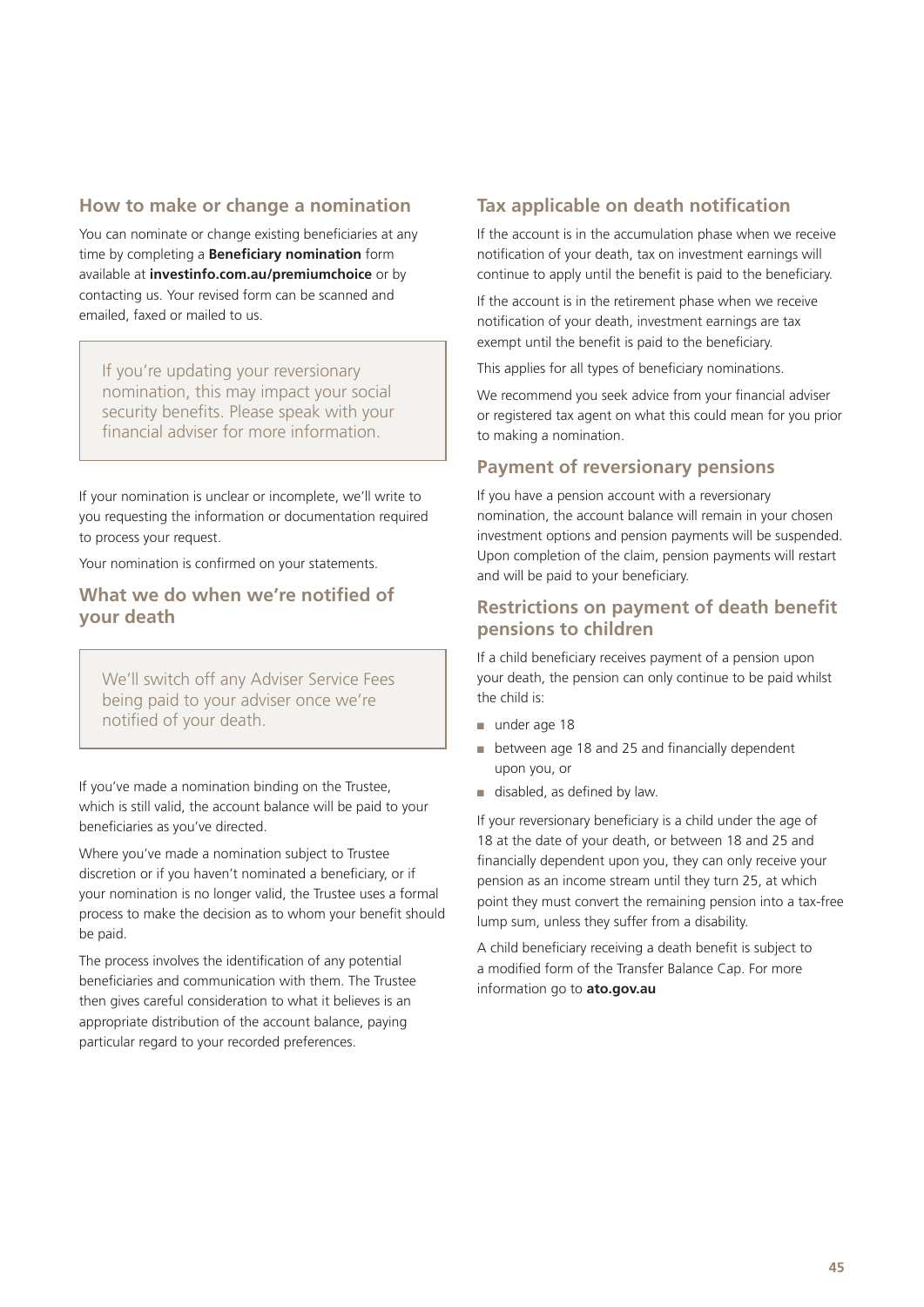### <span id="page-45-0"></span>Appointing someone to act on your behalf

#### **Power of Attorney**

You can appoint an Attorney to act on your behalf by giving us:

- A certified copy of the Power of Attorney and identification for themselves (go to **[investinfo.com.au/](http://investinfo.com.au/premiumchoice) [premiumchoice](http://investinfo.com.au/premiumchoice)** to download the relevant identification form) if not already supplied.
- A declaration that the Attorney has not received notice of any limitation or revocation of his/her Power of Attorney.

Certification requirements are provided on page 48 of this How To Guide.

An Attorney's authority is determined by you. You can continue to manage your account even if you've appointed an Attorney.

You (or your Attorney) should inform us of any changes or of the cancellation of a Power of Attorney. You can cancel your Attorney's authority to act on your behalf in relation to your account at any time by writing to us.

#### **Want to know more?**

If you want more information please contact us or seek professional advice.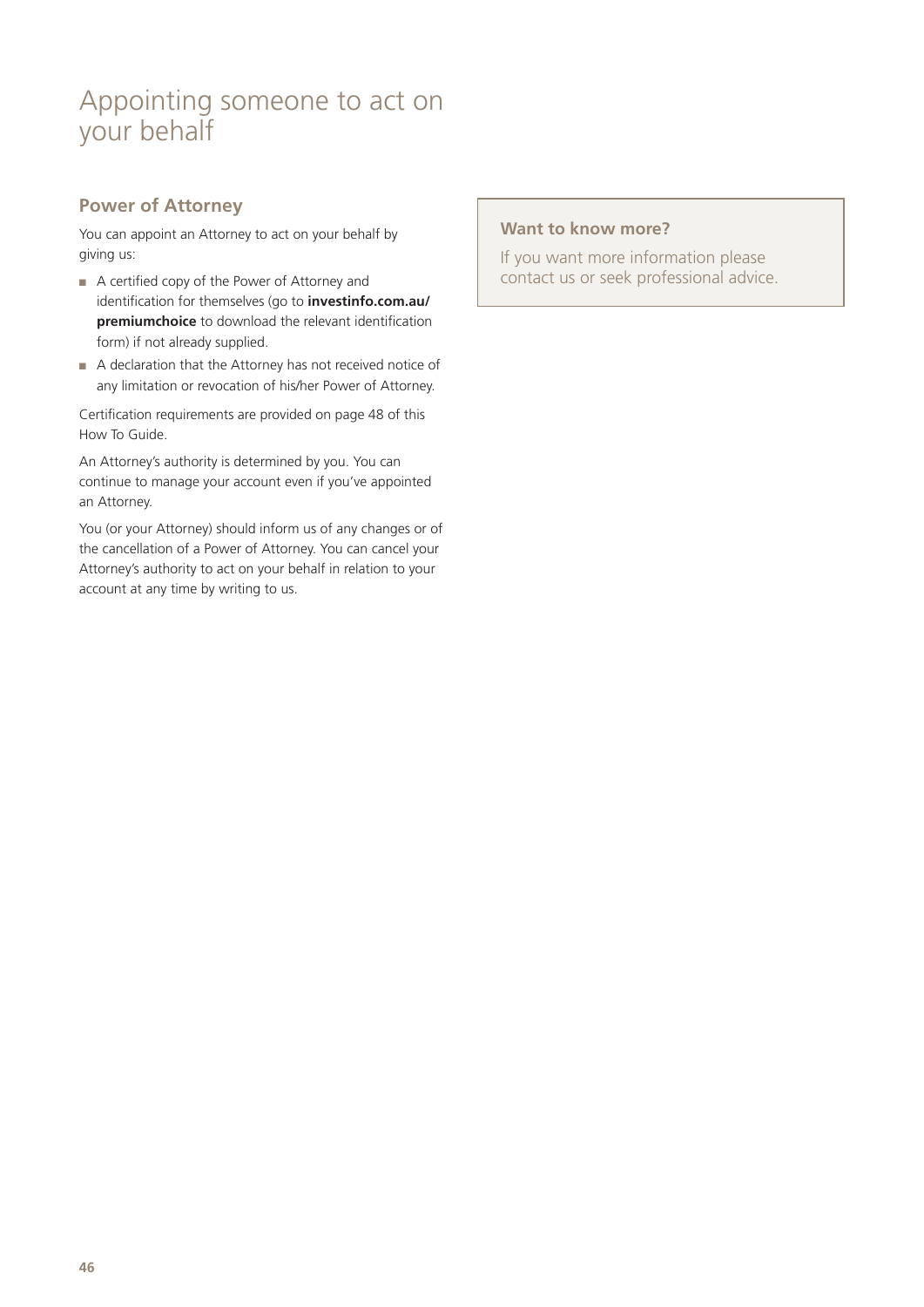### <span id="page-46-0"></span>How we keep you informed

#### **Accessing your account information**

You can choose how you want to access your account information.

| Speak with your financial adviser | They can access your account online and can transact on your behalf<br>(see page 4 for more details).                                                  |  |
|-----------------------------------|--------------------------------------------------------------------------------------------------------------------------------------------------------|--|
| investinfo.com.au/premiumchoice   | View your account information including statements, portfolio reports and transaction<br>confirmations. You can also update your contact details here. |  |
| Call us on 1300 880 054           | Call us between 8 am and 6 pm (AEST/AEDT), Monday to Friday with any questions or<br>to obtain information about your account.                         |  |

#### **Keeping you informed**

We provide the following information so you can stay up to date about your investments and any opportunities that may arise.

| Welcome letter                                        | Confirms your account has been opened.                                                                                                                                                                                                                                 |  |  |
|-------------------------------------------------------|------------------------------------------------------------------------------------------------------------------------------------------------------------------------------------------------------------------------------------------------------------------------|--|--|
| How to Guide                                          | Provides instructions about how to transact on your account and other important<br>information about how your account operates.                                                                                                                                        |  |  |
| <b>Investment List</b>                                | Provides the most up to date list of investments and is available at<br>investinfo.com.au/premiumchoice, or call us and we'll send you a copy.                                                                                                                         |  |  |
| investinfo.com.au/<br>premiumchoice                   | Provides you access to information about your account and investments.<br>Also gives you resources to help build your knowledge of super, retirement and investing.                                                                                                    |  |  |
| <b>Annual Statement</b>                               | Provide a summary of investments held, transactions made and other investment<br>information and will be available at investinfo.com.au/premiumchoice                                                                                                                  |  |  |
| Half-yearly Summary<br>Statement                      | Provides a high level summary of your super/pension account balance, insurance and<br>investment performance and will be available at investinfo.com.au/premiumchoice                                                                                                  |  |  |
| <b>Annual Report</b>                                  | Provides an overview of changes that affect you and an abridged version of the financial<br>reports for the Fund. The report will be available at investinfo.com.au/premiumchoice or<br>call us and we'll send you a copy.                                             |  |  |
| Annual Pension Information                            | We'll send you details of the minimum and maximum (if applicable) payment you may<br>receive for the new financial year. We also include information to help you complete your<br>Tax Return or that you may need to provide to Centrelink.                            |  |  |
| <b>Audited Financial Statements</b>                   | Provides a complete version of the financial reports for the Fund. This is available at<br>investinfo.com.au/premiumchoice                                                                                                                                             |  |  |
| Investment option changes<br>and disclosure documents | Investment managers may change from time to time. For information and updates<br>about your chosen investment options, speak with your financial adviser or go at<br>investinfo.com.au/premiumchoice. We'll also give you details of any other changes made.           |  |  |
|                                                       | You can get a copy of the latest Product Disclosure Statement for each managed investment<br>and the SMA on <i>investinfo.com.au/premiumchoice</i> or by contacting us. Please read the<br>latest Product Disclosure Statement before making an additional investment. |  |  |
| <b>Trust Deed</b>                                     | Governs the relationship between you and the Trustee and the way we can deal with your<br>investment. A copy of this document is available at investinfo.com.au/premiumchoice                                                                                          |  |  |

We may provide this information to you by mail, email or by making the information available at **[investinfo.com.au/premiumchoice](http://investinfo.com.au/premiumchoice)**. We will let you know when information about your account has been made available online. If you prefer to receive updates about your account by mail, please let us know.

Updates in relation to non-material changes may be made available at **[investinfo.com.au/premiumchoice](http://investinfo.com.au/premiumchoice)** (for example, in the Fund Profile Tool or the online version of the PDS) but you may not be directly notified of these updates. You may, however, obtain a paper copy of these change communications on request free of charge.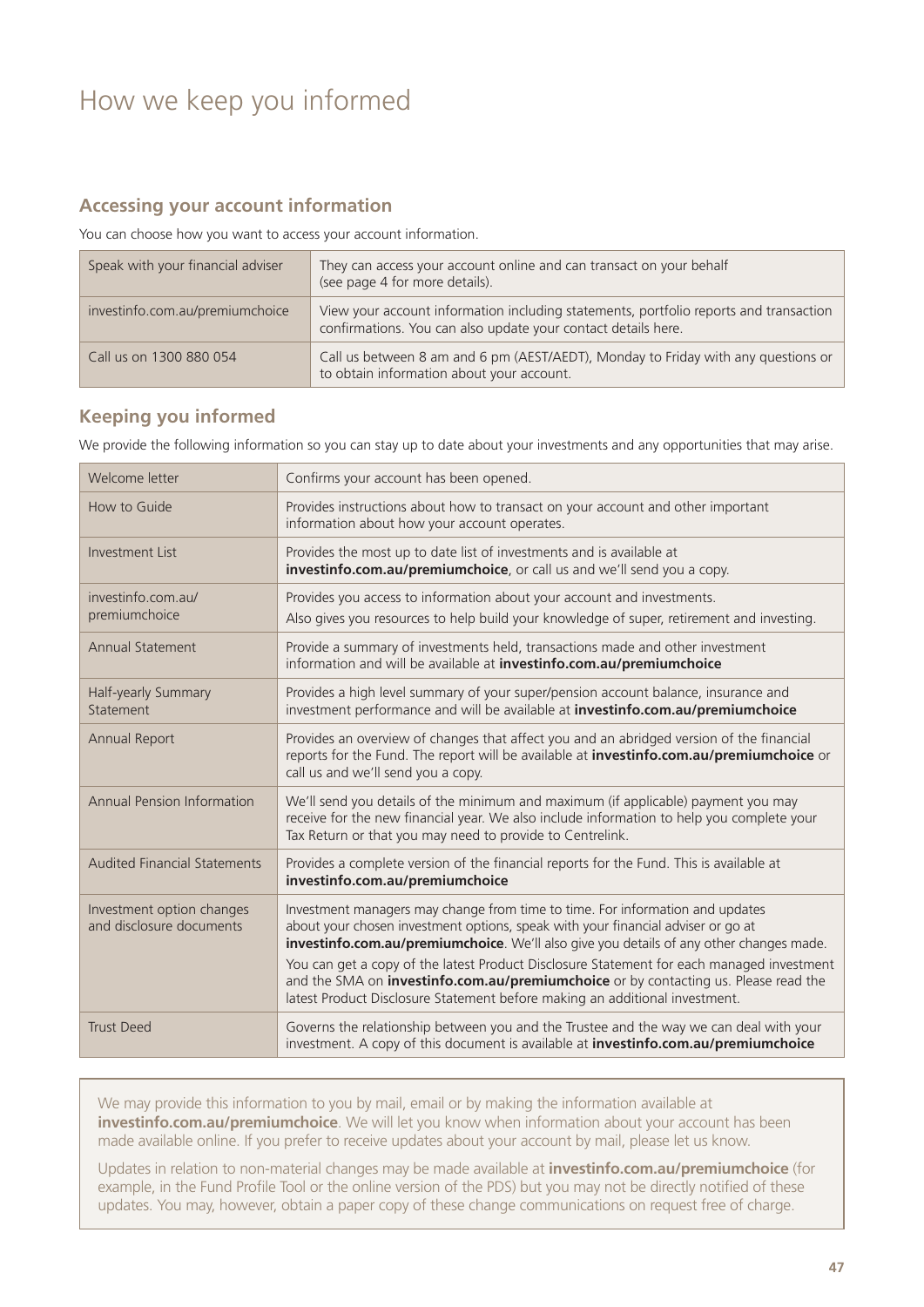### <span id="page-47-0"></span>Additional information you need to know

#### **Resolving complaints**

If you have a complaint, we can usually resolve it quickly over the phone on **1300 880 054**. We'll conduct a review and provide you with a response in writing.

If we can't resolve your problem over the phone, or you're not satisfied with the outcome, or if you'd prefer to put your complaint in writing, you can send us an email at **[complaints@investinfo.com.au](mailto:complaints%40investinfo.com.au?subject=)** or send a letter to **GPO Box 4341, Melbourne VIC 3001**.

We'll make every effort to resolve your complaint as quickly as possible, and let you know what's happening if the process takes longer than expected.

If you're not satisfied with our resolution, or we haven't responded to you in 45 days, you can lodge a complaint with the Australian Financial Complaints Authority (AFCA):

Website: **[afca.org.au](http://www.afca.org.au)**

Email: **[info@afca.org.au](mailto:info@afca.org.au)** Telephone: **1800 931 678** (free call) In writing to: **Australian Financial Complaints Authority Limited GPO Box 3 Melbourne VIC 3001**

AFCA provides is an independent financial services complaint resolution process that's free to consumers. You should contact AFCA to find out about the time limit that applies if you wish to refer your complaint to AFCA.

To view our complaints management policy, visit **[investinfo.com.au/premiumchoice](http://investinfo.com.au/premiumchoice)**

If you have a complaint in relation to financial advice you received, you should follow the complaint resolution process explained in the Financial Services Guide provided by your financial adviser.

#### **Changing your account information**

You can update your personal details on your account at any time in the following ways:

|  | <b>Type of</b><br>change           | <b>Who can</b><br>do it             | What you need to do                                                                                                                                                                                                                                                                                                                                                                                                                                                                                                                                                                                                        |
|--|------------------------------------|-------------------------------------|----------------------------------------------------------------------------------------------------------------------------------------------------------------------------------------------------------------------------------------------------------------------------------------------------------------------------------------------------------------------------------------------------------------------------------------------------------------------------------------------------------------------------------------------------------------------------------------------------------------------------|
|  | Contact<br>details                 | You<br>Your<br>financial<br>adviser | You can update your details<br>online by logging into<br>investinfo.com.au/<br>premiumchoice, through your<br>financial adviser or by completing<br>and signing an Update personal<br><b>details</b> form available at<br>investinfo.com.au/<br>premiumchoice                                                                                                                                                                                                                                                                                                                                                              |
|  | Personal<br>details                | YOU                                 | Complete and sign an Update<br>personal details form available<br>at investinfo.com.au/<br>premiumchoice. To confirm your<br>personal details change, we also<br>require a certified copy of any of<br>the following documents.<br>Change of name: Marriage<br>Certificate, Divorce Decree,<br>Deed Poll<br>Correction of date of birth:<br>Passport, Birth Certificate, Drivers<br>Licence.<br>Please note: An original certified<br>copy of a document must be<br>mailed to us.<br>We don't accept faxed or emailed<br>copies. Further information on<br>the certification of documents is<br>provided on the next page. |
|  | <b>Tax File</b><br>Number<br>(TFN) | YOU                                 | Complete and sign an Update<br><b>account details</b> form available<br>at investinfo.com.au/<br>premiumchoice, or send us<br>a signed letter including your<br>account number and TFN<br>information.                                                                                                                                                                                                                                                                                                                                                                                                                     |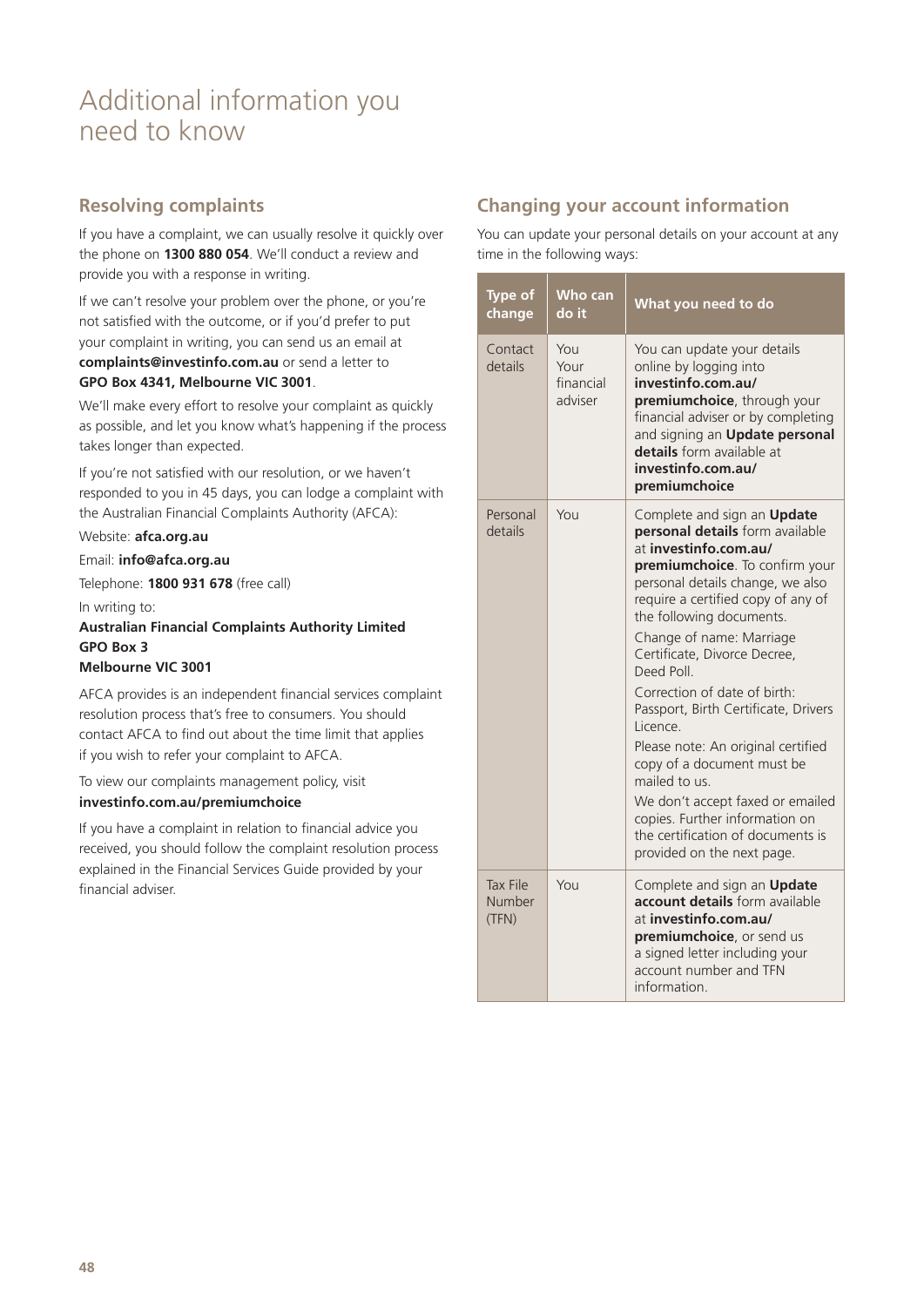#### **Anti-Money Laundering, Counter Terrorism Financing & Sanctions**

We are required to comply with our obligations under the Anti-Money Laundering and Counter-Terrorism Financing Act 2006 (AML/CTF Act) (Cth) and Australian Sanction laws, amongst others.

To comply with our obligations, we are required to collect (and verify) customer identification information from you, anyone acting on your behalf and your related parties. All documents we request need to be dated, must be an original or certified copy of original document(s) (not a photocopy of a certified copy of original document(s), not faxed or scanned copies) and must be valid at the time you send them to us. For more information on acceptable identification documents and a list of approved certifiers, refer to the Proof of Identity Guide at **[investinfo.com.au/premiumchoice](http://investinfo.com.au/premiumchoice)**

From time to time, we may need to obtain further identification information from you if we aren't able to verify your identity. We may decide to delay or refuse any request to process any transaction, including suspending an investment or withdrawal application, freeze accounts or restrict access to funds (where permissible under any applicable legislation), if we are concerned that the requestor transaction may breach any obligation we have under the AML/ CTFAct, or cause us to commit or participate in an offence, under any law. We will incur no liability to you if we do so.

### **Certification of personal document**

Each copy of the ID must be certified by an approved certifier as follows:

The approved certifier must write:

- Full printed name of the "Approved Certifier" (eg Michelle Helena Citizen)
- Date the document was certified
- Signature of the approved certifier
- The capacity in which they have certified the document, eg police officer, etc.
- The Registration number (if applicable) of the certifier
- Affix the official stamp or seal of the certifier's organisation, and
- The following text:

**If single page:** This is to certify this is a true copy of the original, which I have sighted. **If multiple page:** I certify that this and the following (number of pages) are a true copy of the original which I have sighted. Each following page must be initialled

and dated.

#### **Who can certify a document?**

The following people are authorised to certify a document:

- a Justice of the Peace
- a judge of a court
- a magistrate
- a Chief Executive Officer of a Commonwealth Court
- a registrar or deputy registrar of a court
- a person who is enrolled on the roll of the Supreme Court of a State or Territory, or the High Court of Australia, as a legal practitioner (however described)
- a police officer
- an agent of the Australian Postal Corporation who is in charge of an office supplying postal services to the public
- a permanent employee of the Australian Postal Corporation with 2 or more years of continuous service who is employed in an office supplying postal services to the public
- a notary public (for the purposes of the Statutory Declaration Regulations 1993)
- an Australian consular officer or an Australian diplomatic officer (within the meaning of the Consular Fees Act 1955)
- an officer with 2 or more continuous years of service with one or more financial institutions (for the purposes of the Statutory Declaration Regulations 1993) (eg bank manager, bank officer)
- a finance company officer with 2 or more continuous years of service with one or more finance companies (for the purposes of the Statutory Declaration Regulations 1993)
- an officer with, or authorised representative of, a holder of an Australian financial services licence, having 2 or more continuous years of service with one or more licensees (eg financial planner, adviser, broker), or
- a member of the Institute of Chartered Accountants in Australia, CPA Australia or the National Institute of Accountants with 2 or more years of continuous membership.

For a full list of people who are authorised to certify a document go to **[ag.gov.au](http://ag.gov.au)**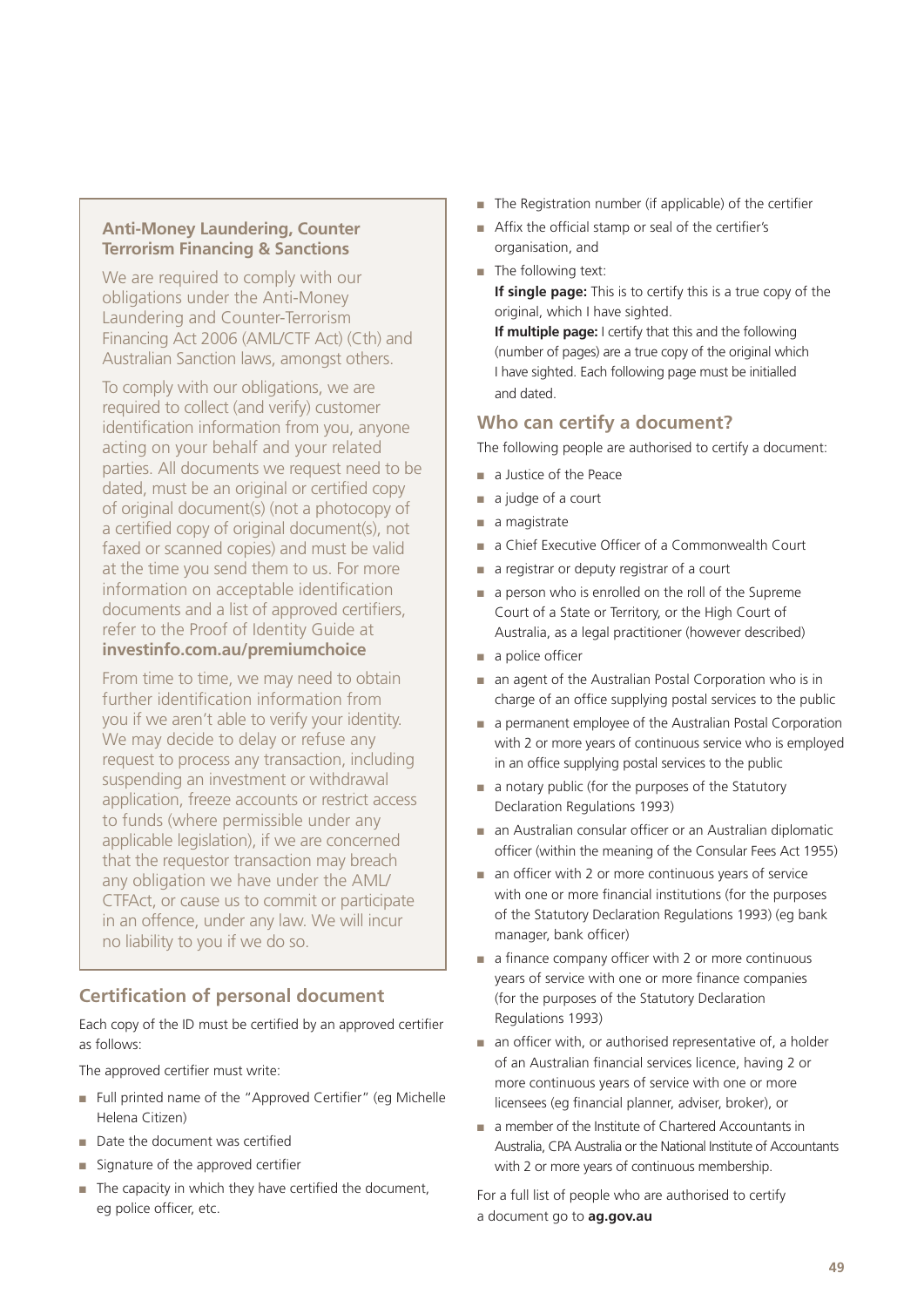### Additional information you need to know

#### **Transfers to the Australian Taxation Office (ATO)**

The law and rules defining the transfer of unclaimed superannuation money to the ATO can be viewed on the ATO website at **[ato.gov.au](http://ato.gov.au)**

In summary, we're generally required by law to transfer your account to the ATO if any of the following occurs:

- your account balance is less than \$6,000 and either:
	- no contributions or rollovers have been made to your account for 12 months, you haven't otherwise contacted the Fund for 12 months and we have no way of contacting you, or
	- you've been a member of the Fund for more than 2 years, your account was set up through your employer sponsor, and there have been no contributions or rollovers made to your account for over 5 years,
- you're over 65, contributions haven't been made to your account for over 2 years, you haven't contacted us for at least 5 years, and we haven't been able to contact you
- the ATO informs us that you were a former temporary resident and left the country over six months ago, or
- upon your death, where no contributions have been made for at least 2 years, and after a reasonable period of time, we've tried but haven't been able to identify or contact the beneficiary of your account.

We're also required to transfer your super balance to the ATO if your account remains inactive for a period of 16 months or more, and the balance is less than \$6,000. Your account is considered inactive if you haven't made any additional contributions or certain changes to it over that time including:

- had contributions or rollovers from other super funds paid into your account
- changed your investment options or strategy
- changed or elected to cancel your insurance cover (where your insurance is held within your super account), or
- made or amended a binding beneficiary nomination.

There may be other circumstances in which we need to transfer your account to the ATO.

If your account is transferred to the ATO for any of these reasons, you will then have to contact the ATO on **13 10 20** to claim your benefit.

#### **Keeping your account**

To ensure your account remains active over any 16 month period and avoid the automatic transfer to the ATO, you generally must have either:

- had contributions or rollovers from other super funds paid into your account
- changed your investment options
- changed or elected to cancel your insurance cover (where your insurance is held within your super account), or
- made or amended a binding beneficiary nomination.

Please refer to **[ato.gov.au](http://ato.gov.au)** for more information on the criteria for inactive low-balance accounts.

Pension and defined benefit accounts, and accounts with insurance cover attached are excluded from the new transfer rules.

Transfers to the ATO will occur in April and October each year. If your super balance is transferred as part of this process, the ATO will consolidate your inactive account with one of your active super accounts or hold it for you until you claim it from them.

For more information, go to **[ato.gov.au](http://ato.gov.au)**

#### **Operational Risk Financial Reserve (Reserve)**

The Government requires superannuation fund trustees to hold adequate financial resources (Reserve) to cover any losses that members incur due to operational errors.

The Reserve has been established by corporate capital contributed by the Trustee and its former ultimate shareholder. If the Reserve falls below our targets, we propose to fund the shortfall through corporate capital, rather than seeking contributions from members. This means that we don't currently require members to contribute to the Reserve, but members will be notified if this changes in the future. As the Reserve is held by the Trustee it isn't reported in the financial statements of the Fund.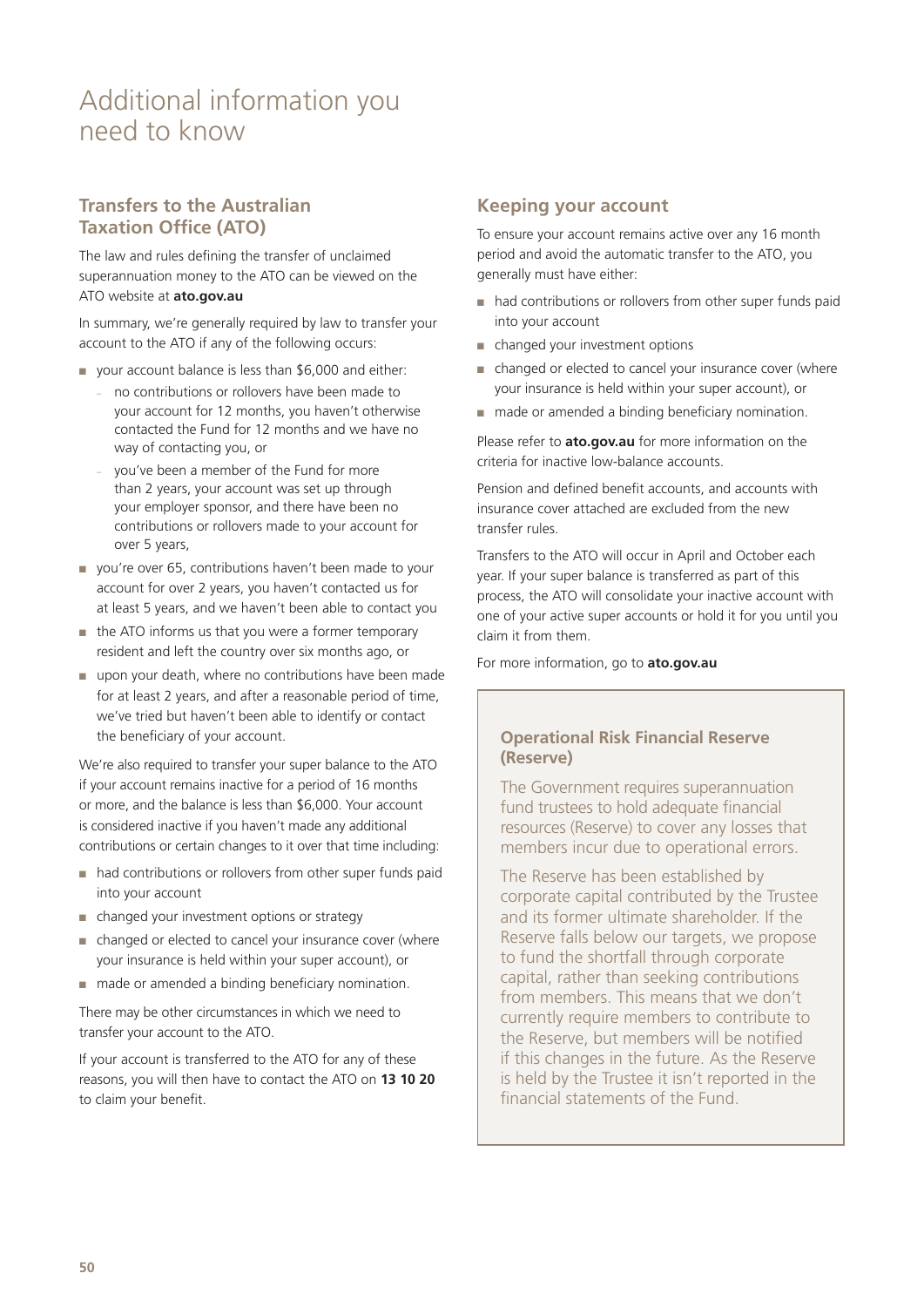### <span id="page-50-0"></span>**Privacy**

This notification covers Insignia Financial Ltd and its related bodies corporate (Insignia Financial Group). It includes all the financing, funds management, financial planning, superannuation, insurance, broking and e-commerce organisations in the Group. The notification tells you how we collect your information, what we use it for and who we share it with. It also points out some key features of our Privacy Policy at **[investinfo.com.au/premiumchoice](http://investinfo.com.au/premiumchoice)**

#### **How we collect information from you**

We'll collect your personal information from you directly whenever we can. Sometimes we collect your personal information from third parties. You may not be aware that we've done so. If we collect information that can be used to identify you, we'll take reasonable steps to notify you of that collection.

#### **How we collect your information from other sources**

Sometimes we collect information about you from other sources. We do this only if it's necessary to do so. Instances of when we may need to include where:

- we can't get hold of you and we rely on publicly available information to update your contact details
- we need information from an insurer about an insurance application you make through us
- we are checking the security you are offering through public registers and our service providers, and
- at your request, we exchange information with your legal or financial advisers or other representatives.

#### **When the law authorises or requires us to collect information**

We may collect information about you because we are required or authorised by law to collect it. There are laws that affect financial institutions, including company and tax law, which require us to collect personal information. For example, we require personal information to verify your identity under Commonwealth Anti-Money Laundering law.

#### **How we use your information**

We use your information to provide you with the product or service you asked for, and for other purposes including:

- giving you information about a product or service
- considering whether you're eligible for a product or service
- processing your application and providing you with a product or service
- administering the product or service we provide you,

which includes answering your requests and complaints, varying products and services and managing our relevant product portfolios

- identifying you or verifying your authority to act on behalf of a customer
- telling you about other products or services that may be of interest to you, or running competitions and other promotions (this can be via email, telephone, SMS, iM, mail, or any other electronic means including via social networking forums), unless you tell us not to
- assisting in arrangements with other organisations (such as loyalty partners) in relation to a product or service we make available to you
- allowing us to run our business and perform administrative and operational tasks, such as:
	- training staff
	- developing and marketing products and services
	- risk management
	- systems development and testing, including our websites and other online channels
	- undertaking planning, research and statistical analysis
- determining whether a beneficiary will be paid a benefit
- preventing or investigating any fraud or crime, or any suspected fraud or crime
- as required by law, regulation or codes binding us; and
- for any purpose for which you've given your consent.

You can let us know at any time if you no longer wish to receive direct marketing offers from the Group. We'll process your request as soon as practicable.

#### **Information we may need from you**

We're required to know who you are and may ask you to provide information and documents to verify your identity or get a better understanding about you, your related parties and your transactions. You'll need to provide this in the timeframe requested. If we're concerned that processing a request may cause us to breach our legal obligations (such as anti-money laundering and sanctions), we may delay or refuse your request, restrict access to funds or close your account (where permissible under any applicable law).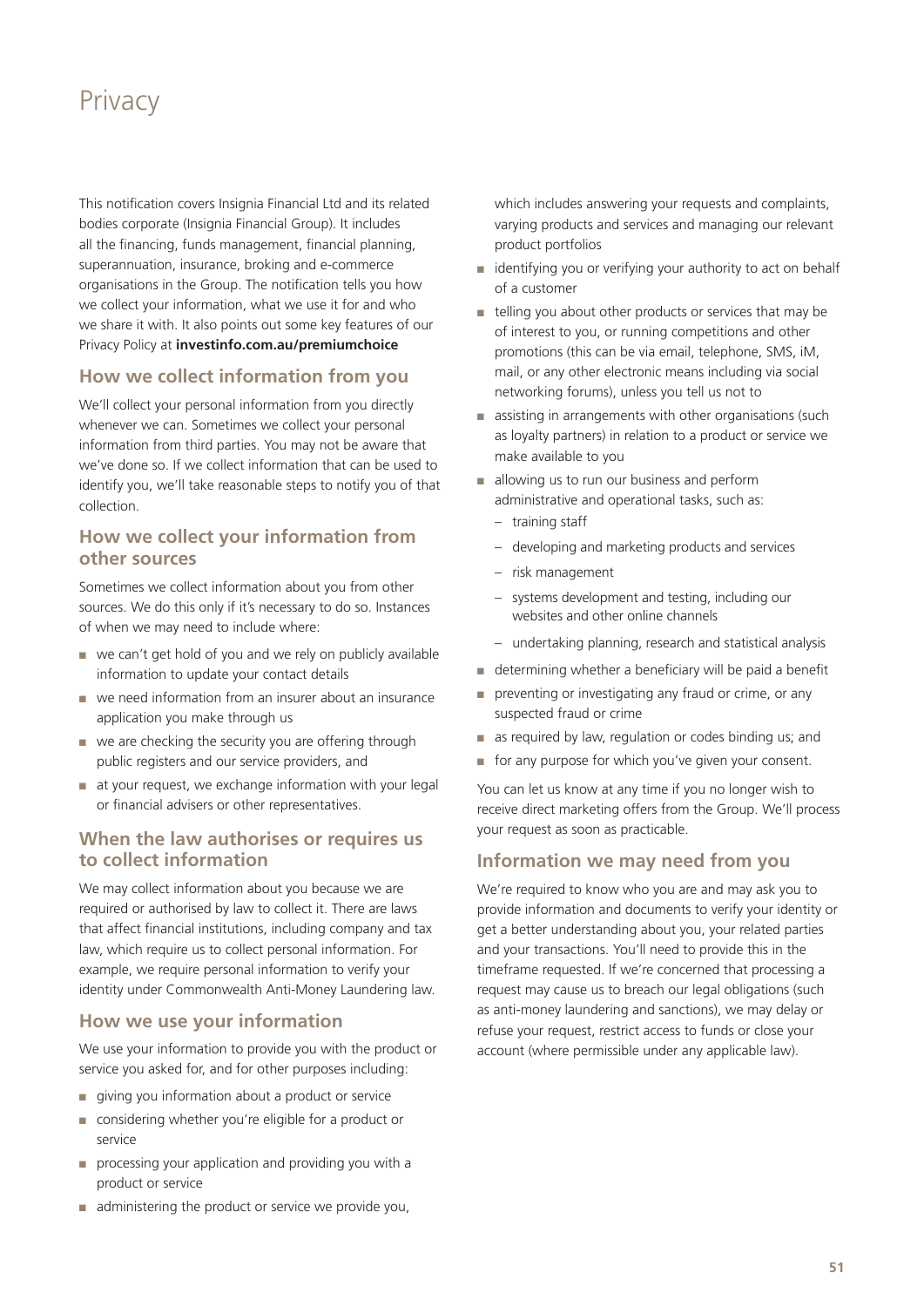### **Privacy**

#### **What happens if you don't provide your information to us?**

If you don't provide your information to us, we may not be able to:

- provide you with the product or service you want
- manage or administer your product or service
- verify your identity or protect against fraud, or
- let you know about other products or services from our Group that might better meet your financial, e-commerce and lifestyle needs.

#### **Sharing Your Information**

We may share your information with other organisations for any purposes for which we use your information.

#### Sharing with the Group

We may share your personal information with other Group members. This could depend on the product or service you have applied for and the Group member you are dealing with.

#### Sharing at your request

We may need to share your personal information with:

- your representative or any person acting on your behalf (for example, financial advisers, lawyers, settlement agents, accountants, executors, administrators, trustees, guardians, brokers or auditors), and
- your referee such as your employer (to confirm details about you).

#### Sharing with third parties

We may disclose your personal information to third parties outside of the Group, including:

- those involved in providing, managing or administering your product or service
- authorised representatives of the Group who sell products or services on our behalf
- superannuation and managed funds organisations, and their advisers
- medical professionals, medical facilities or health authorities who verify any health information you may provide
- valuers, insurers (including lenders' mortgage insurers and title insurers), re-insurers, claim assessors and investigators
- brokers or referrers who refer your application or business to us
- loyalty program partners
- other financial institutions, such as banks
- organisations involved in debt collecting, including purchasers of debt
- fraud reporting agencies (including organisations that assist with fraud investigations and organisations established to identify, investigate and/or prevent any fraud, suspected fraud, crime, suspected crime, or misconduct of a serious nature)
- organisations involved in surveying or registering a security property or which otherwise have an interest in such property
- real estate agents
- government or regulatory bodies (including ASIC and the Australian Tax Office) as required or authorised by law (in some instances these bodies may share it with relevant foreign authorities)
- our accountants, auditors or lawyers and other external advisers
- $\blacksquare$  rating agencies to the extent necessary to allow the rating agency to rate particular investments
- any party involved in securitising your facility, including re-insurers and underwriters, loan servicers, trust managers, trustees and security trustees
- guarantors and prospective guarantors of your facility
- organisations that maintain, review and develop our business systems, procedures and technology infrastructure, including testing or upgrading our computer systems
- organisations that participate with us in payments systems including merchants, payment organisations and organisations that produce cards, cheque books or statements for us
- our joint venture partners that conduct business with us
- organisations involved in a corporate re-organisation or transfer of Group assets or business
- organisations that assist with our product planning, research and development
- mailing houses and telemarketing agencies who assist us to communicate with you
- other organisations involved in our normal business practices, including our agents and contractors; and
- where you've given your consent.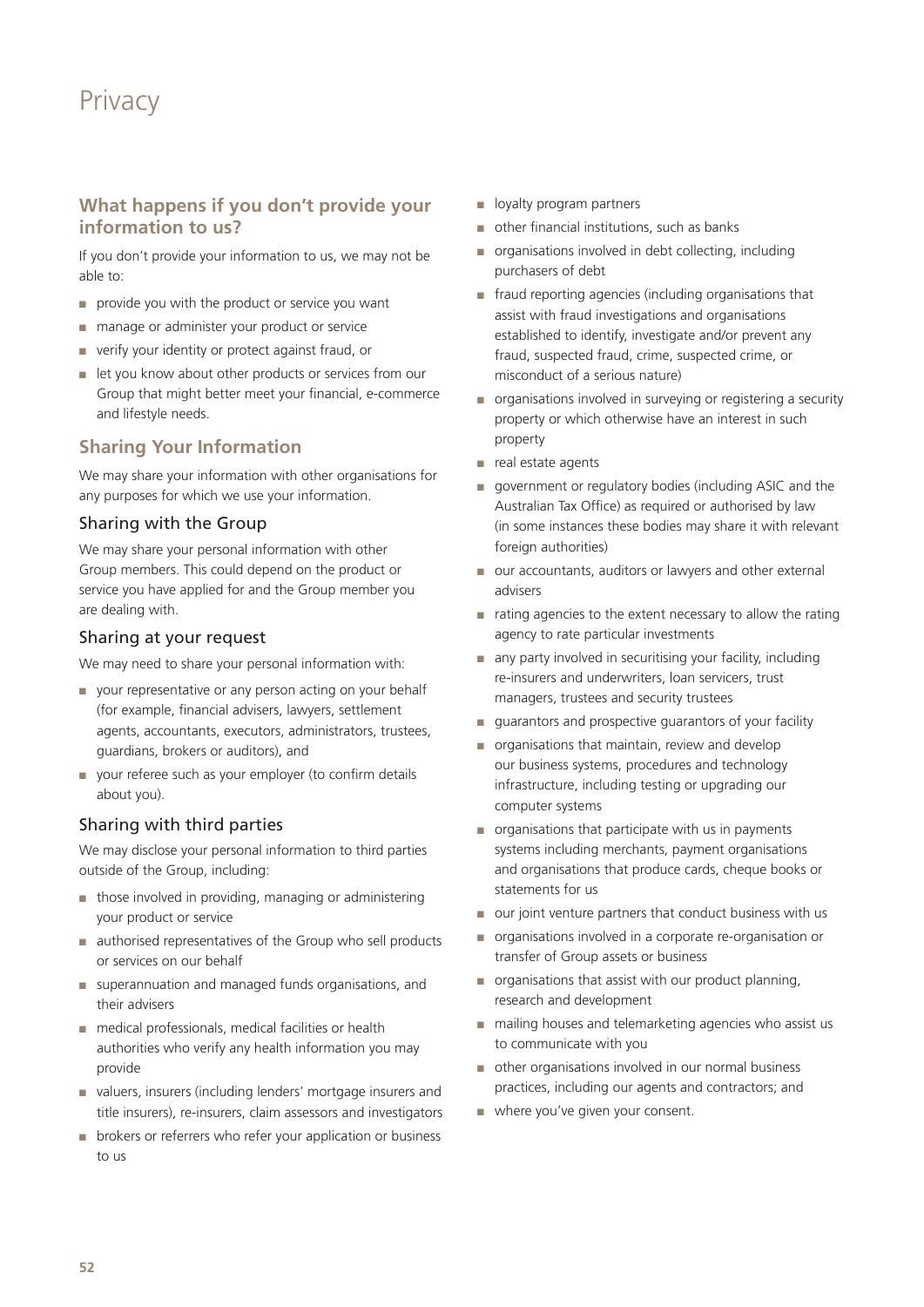#### Sharing outside of Australia

We run our business in Australia and overseas. It is generally unlikely that we will disclose your personal information overseas, however, any overseas disclosure does not affect our commitment to safeguarding your personal information and we will take reasonable steps to ensure any overseas recipient complies with Australian privacy laws.

We may store your information in cloud or other types of networked or electronic storage. As electronic or networked storage can be accessed from various countries via an internet connection, it's not always practicable to know in which country your information may be held. If your information is stored in this way, disclosures may occur in countries other than those listed.

Overseas organisations may be required to disclose information we share with them under a foreign law. In those instances, we won't be responsible for that disclosure.

#### **Accessing your Information**

You can ask us to access information that we hold about you. You can find out how to access your information by reading our Privacy Policy, available at **[investinfo.com.au/](http://investinfo.com.au/premiumchoice) [premiumchoice](http://investinfo.com.au/premiumchoice)** or by calling **1300 880 054** and asking us for a copy.

#### **Correcting your Information**

You can ask us to correct information we hold about you. You can find out how to correct your information by reading our Privacy Policy, available at **investinfo.com.au/ premiumchoice** or by calling **1300 880 054** and asking us for a copy.

#### **Complaints**

If you have a complaint about a privacy issue, please tell us about it. You can find out how to make a complaint and how we will deal these complaints, by reading our Privacy Policy, available at **investinfo.com.au/premiumchoice** or by calling **1300 880 054** and asking us for a copy.

#### **Contact Us**

We care about your privacy. Please contact us if you have any questions or comments about our privacy policies and procedures. We welcome your feedback.

You can contact us by:

- submitting an online Compliments, Suggestions or Complaints form via **investinfo.com.au/premiumchoice**
- calling our contact centre on **1300 880 054** (Hearing impaired customers can call **TTY 13 36 77**)
- speaking to us in person at a branch.